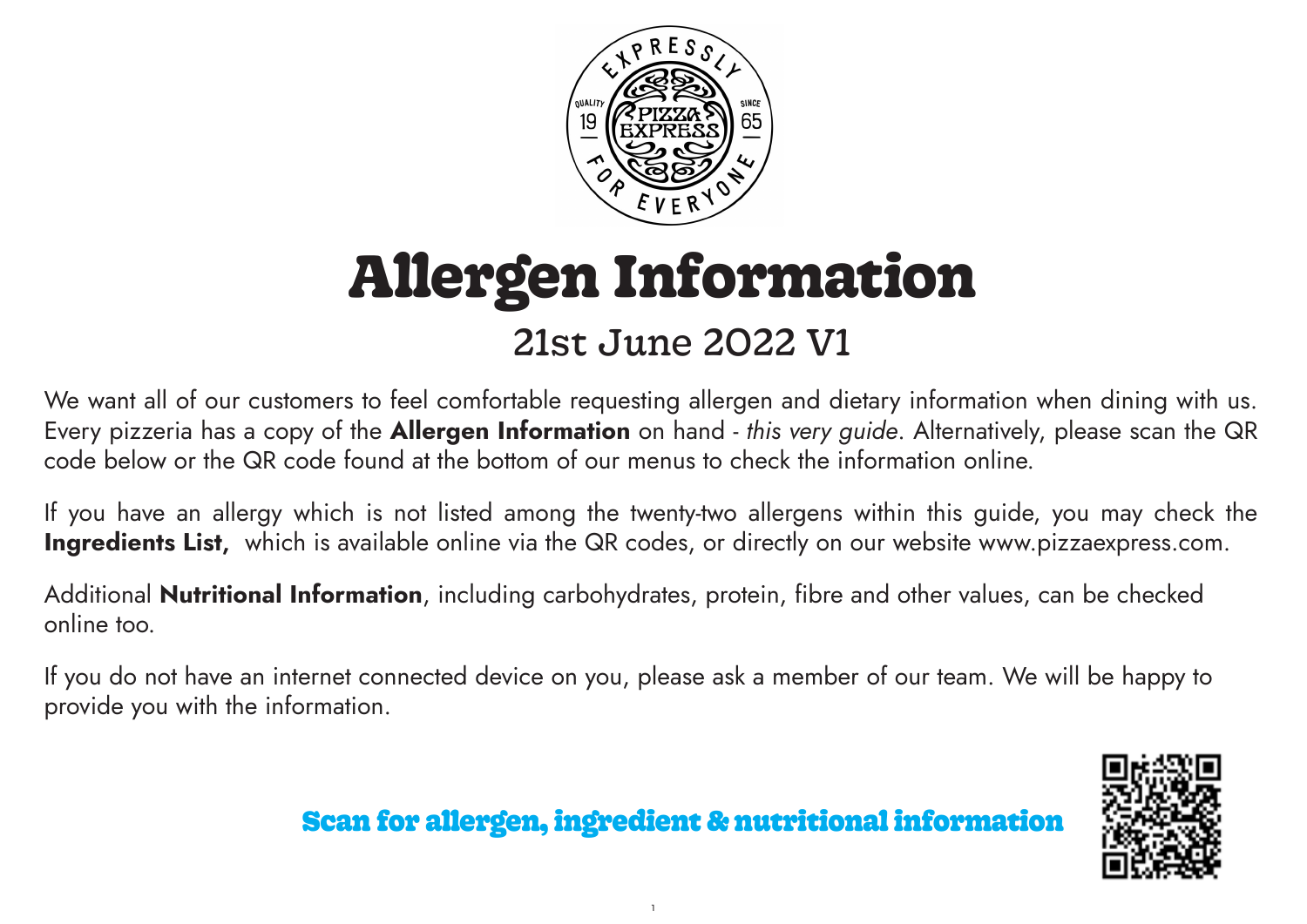At PizzaExpress your lifestyle choices and dietary requirements are just as important to us as they are to you or someone you care about.

Please note that our menu descriptors do not include all ingredients or allergens. Even if you have chosen the item previously, please make sure that you check the *Allergen Information* each time you visit and always inform your waiter of your allergy, intolerance or dietary requirements when ordering. Our teams cannot recommend or tell you what is suitable for you to eat or drink. Regional variations may apply.

### **DELIVERY**

When placing orders via our delivery platforms, we are sorry but we are unable to cater for specific allergies or dietary requirements. However, we will happily cater for your requirements at our pizzerias, so please come and dine in with us.

### **HOW TO USE THIS GUIDE**

Our dishes, ingredients and drinks are listed in rows on the left-hand side. If a dish contains an allergen in its ingredients, a ' $\checkmark$ ' is displayed on the row in the corresponding allergen column. The ' $\checkmark$ ' indicates that the allergen is contained in the dish. If a '\*' is displayed on the menu item row, it refers to ingredients which are produced in a factory with this allergen present and we have deemed that there is a significant risk of contamination.

As our suppliers handle numerous ingredients and allergens, and our dishes are handmade in our busy kitchens, unfortunately, we cannot guarantee that they are 100% free of allergens or contaminants.

NB. In the *'Ingredients'* section of this guide, we do not list any ingredients which are unadulterated, e.g. eggs, tomatoes, lemons, peppers, oregano, coffee beans, etc.

In accordance with the *EU Food Information Regulation*, we declare the main fourteen allergens. We also declare a further eight allergens as per the most frequently requested by our customers.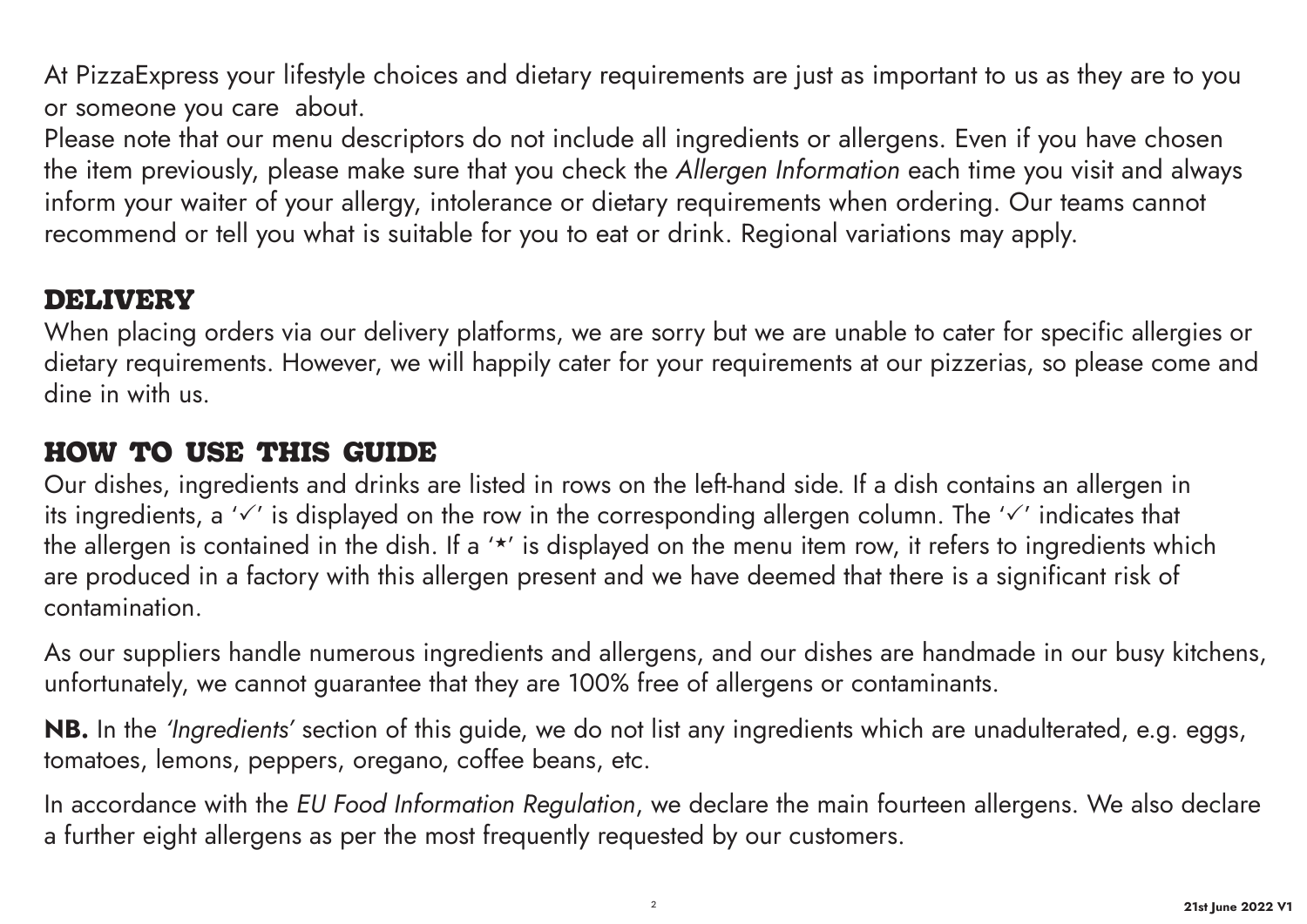# **GLUTEN-FREE**

All of our pizza toppings are gluten-free, therefore all of our Romana and Classic recipes can be ordered on our unique, classic-sized, gluten-free base, made in our gluten-free bakery. If your gluten-free pizza is not served to you on a black board, please check this with a member of our team.

Our Dough Balls 'PizzaExpress' are also available gluten-free. Our loose penne pasta is made with rice flour and therefore suitable for a gluten-free diet. To reduce the risk of cross-contamination, we only use loose gluten-free rice flour in our kitchens as well.

We offer a wider selection of gluten-free dishes which are marked as 'GF' on our menus, as accredited by *Coeliac UK*. Gluten-free describes foods that contain gluten at a level of no more than 20 parts per million (20ppm).

# **VEGAN & VEGETARIAN**

We are very excited to bring you a specific **Vegan Menu** which lists all our dishes and drinks that are suitable. You will notice that not all of our dishes are listed. We have chosen the selected dishes, since appropriate controls have been implemented to make them suitable.

Your dietary requirements are of the utmost importance to us. Items marked as 'V' are made with vegetarian ingredients, and items marked as 'Ve' are made with vegan ingredients. We hope you enjoy our Vegan Mozzarella Alternative which is made with sprouted Italian brown rice. It is free from gluten, soybeans, nuts, preservatives, palm oil and is suitable for those with a reduced-dairy diet.

We work regularly with our suppliers to reduce cross-contamination, however, it is not always possible to completely eliminate those risks.

We follow the *Vegan Society* and the *Food Information Regulation* guidance. Therefore, where a risk of crosscontamination with any products of animal origin has been identified, this is marked in this guide with a '\*'.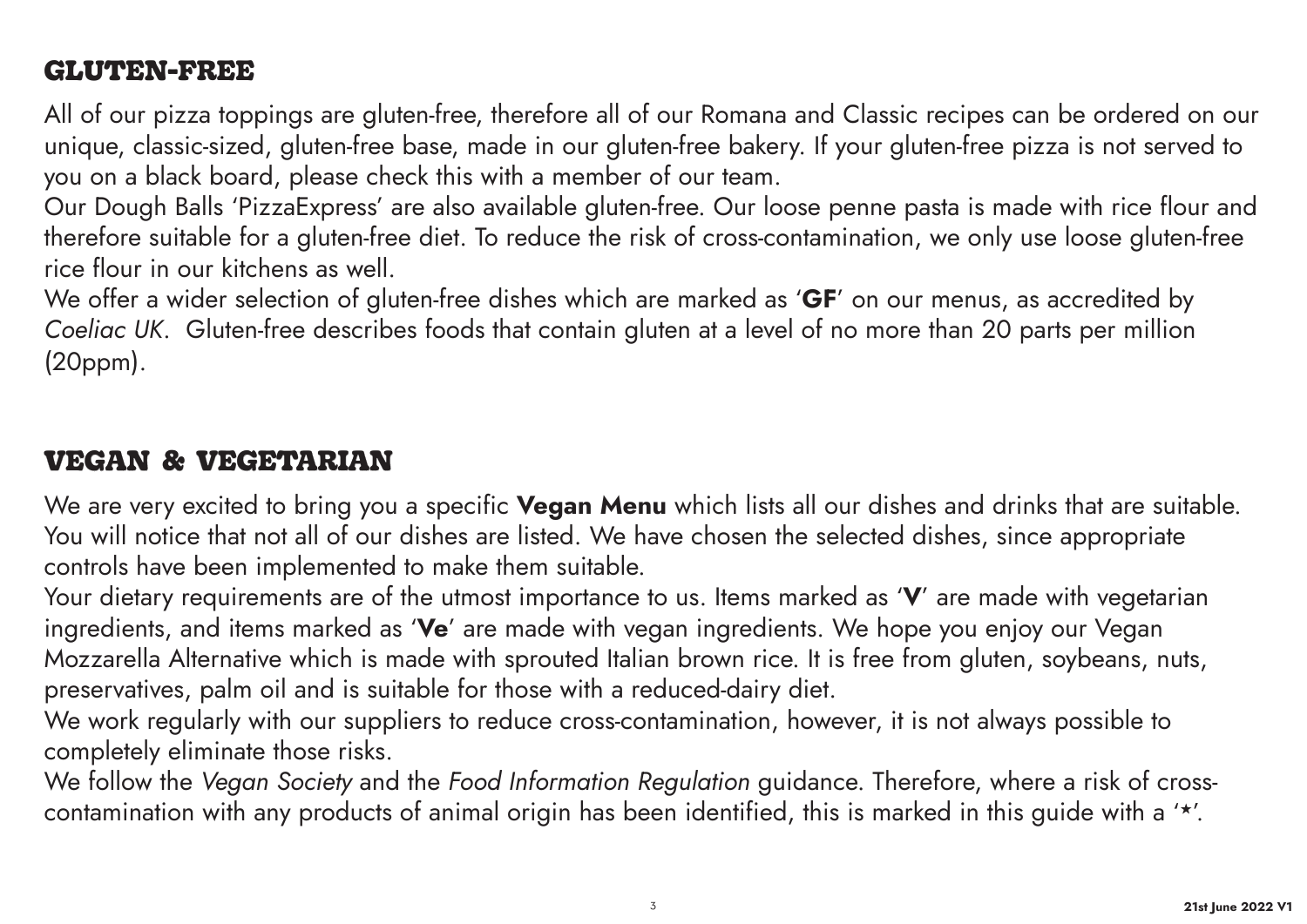If you have other questions regarding our ingredients or would like to see more information listed in this guide, please do get in touch via our Help & Feedback page: www.pizzaexpress.com/help-and-contact

# **When dining**

**with us...** Please feel comfortable requesting any information on allergens or dietary requirements when dining with us, and let our team know while ordering your meal.

You will be provided with this guide, which declares 22 allergens contained in our recipes and ingredients. If you prefer to check the information online, please scan the QR code found in this guide or on our menus.

Our team will be happy to assist you in navigating the guide if needed.

Our Pizzaiolo will receive your order and prepare your meal taking all the necessary precaution.

Once you have chosen a suitable meal, your order will be taken and your requirements will be entered on our hand-held device or on the till. Please note that our team cannot tell you what is suitable for you to eat or drink.

Your allergen-free dish will be called out by our team when you are being served.

You enjoy your meal knowing that it has been made safely and with passion.



Scan for allergen, ingredient & nutritional information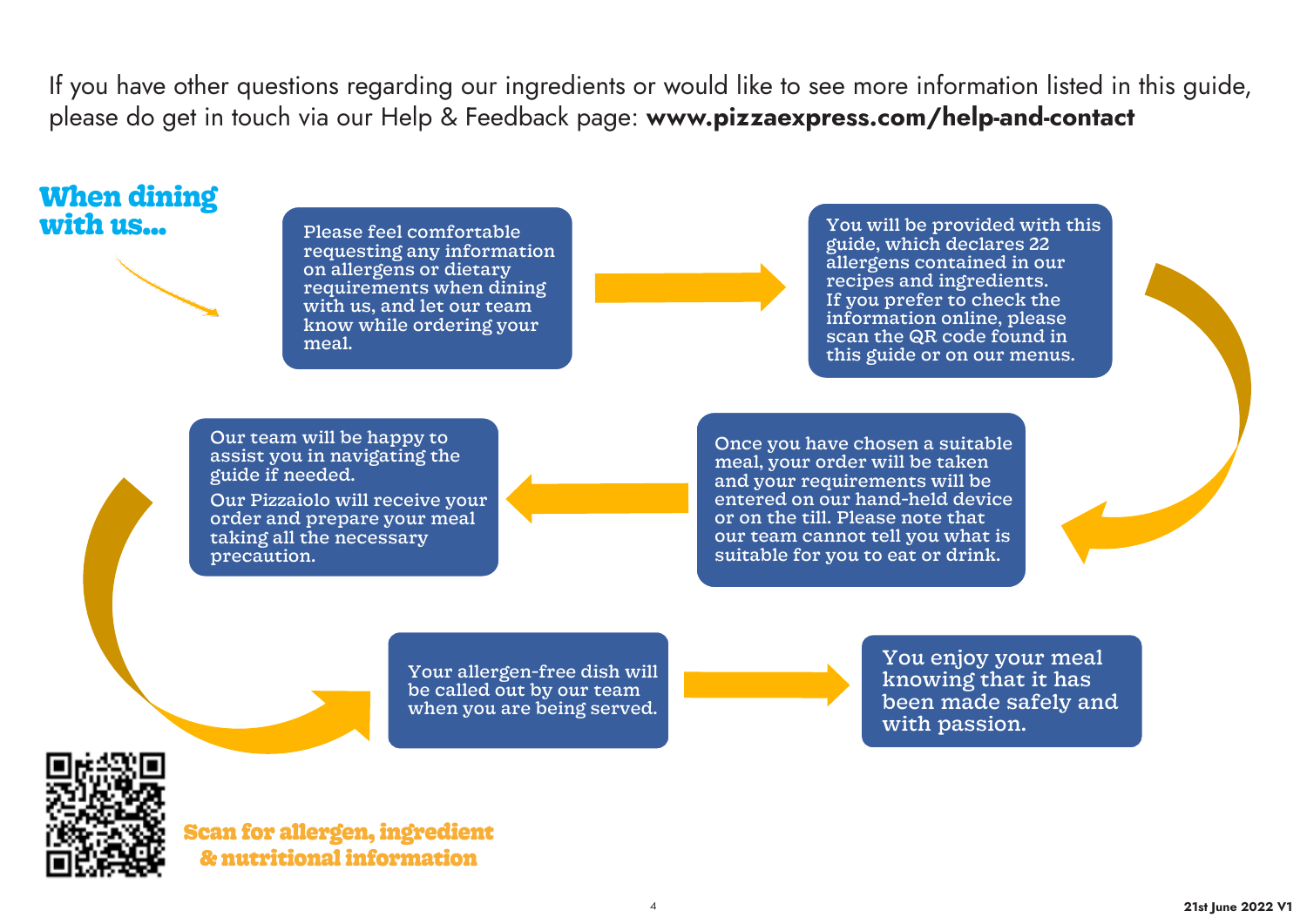|                                                                           |                          |                         |             |          |                                     |                                         |                           |              |                                     | <b>DOES IT CONTAIN?</b> |       |               |         |           |                          |           |              |                          |              |                                                      |              |                  |              | <b>ARE THESE</b><br><b>SUITABLE FOR?</b> |              | <b>PLEASE NOTE</b>                                                                                             |
|---------------------------------------------------------------------------|--------------------------|-------------------------|-------------|----------|-------------------------------------|-----------------------------------------|---------------------------|--------------|-------------------------------------|-------------------------|-------|---------------|---------|-----------|--------------------------|-----------|--------------|--------------------------|--------------|------------------------------------------------------|--------------|------------------|--------------|------------------------------------------|--------------|----------------------------------------------------------------------------------------------------------------|
| <b>Dishes</b>                                                             | Milk / Dairy             | Fish                    | Crustaceans | Molluscs | <b>Cereals Containing</b><br>Gluten | Sulphur Dioxide<br>Sulphur Dioxide<br>╰ | Egg                       | Sesame Seeds | Mustard                             | Soybeans                | unqin | <b>Celery</b> | Peanuts | Tree Nuts | Pine Kernels             | Mushrooms | Tomatoes     | <b>Garlic</b>            | Onion        | Alcohol/Derivatives<br>of Alcohol/Vinegar            | Rapeseed     | Maize            | Vegetarian   | Vegan                                    | Coeliacs     |                                                                                                                |
|                                                                           |                          |                         |             |          |                                     |                                         |                           |              |                                     |                         |       |               |         |           |                          |           |              |                          |              | <b>APPETISERS, DOUGH BALLS, STARTERS &amp; SIDES</b> |              |                  |              |                                          |              |                                                                                                                |
| <b>Broccolini</b>                                                         |                          |                         |             |          |                                     |                                         |                           |              |                                     |                         |       |               |         |           |                          |           |              |                          |              |                                                      |              |                  | $\sqrt{ }$   | $\sqrt{2}$                               | $\sqrt{ }$   |                                                                                                                |
| <b>Bruschetta Originale</b><br>'PizzaExpress'                             | $\checkmark$             |                         |             |          | $\sqrt{\frac{1}{2}}$                |                                         |                           |              |                                     |                         |       |               |         |           | $\frac{1}{\pi}$<br>Pesto |           | $\sqrt{ }$   | $\checkmark$             | $\sqrt{ }$   |                                                      | $\sqrt{2}$   | $\checkmark$     | $\sqrt{ }$   |                                          |              | Suitable for vegans if Garlic<br>Butter and Pesto are removed                                                  |
| <b>Buffalo Mozzarella</b><br>& Tomato                                     | $\sqrt{2}$               |                         |             |          |                                     |                                         |                           |              |                                     |                         |       |               |         |           | $\frac{1}{2}$<br>Pesto   |           | $\sqrt{ }$   | $\sqrt{\frac{1}{2}}$     |              |                                                      |              | √<br>ln<br>Pesto | $\checkmark$ |                                          | $\sqrt{2}$   |                                                                                                                |
| Calamari                                                                  | $\sqrt{ln}$<br>Dressing  | $\sqrt{ln}$<br>Dressing | $\star$     |          | $\sqrt{ }$<br>Wheat                 |                                         | $\sqrt{ \ln}$<br>Dressing |              | $\sqrt{ln}$<br>Dressing             | $\star$                 |       |               |         |           |                          |           |              | $\sqrt{\ln}$<br>Dressing |              | $\checkmark$<br>Vinegar                              |              |                  |              |                                          |              | *May contain                                                                                                   |
| <b>Chimichurri Dough</b><br><b>Balls (New)</b>                            |                          |                         |             |          | $\sqrt{\frac{1}{2}}$                | $\sqrt{ }$                              |                           | $^\star$     |                                     |                         |       |               |         |           |                          |           | $\sqrt{ }$   |                          | $\sqrt{2}$   | $\sqrt{\frac{1}{2}}$                                 |              |                  | $\sqrt{ }$   |                                          |              | *May contain<br>Suitable for coeliacs if served<br>with gluten-free Dough Balls                                |
| Dough Balls Al Forno                                                      | $\sqrt{ }$               |                         |             |          | $\sqrt{\frac{1}{2}}$                |                                         |                           |              |                                     |                         |       |               |         |           |                          |           |              |                          |              |                                                      | $\sqrt{ }$   | $\checkmark$     | $\sqrt{2}$   |                                          |              |                                                                                                                |
| Dough Balls Doppio<br>(New Recipe)                                        | $\sqrt{}$                |                         |             |          | $\sqrt{ }$<br>Wheat                 |                                         |                           |              | $\sqrt{\frac{1}{\ln BBO}}$<br>Sauce |                         |       |               |         |           | $\frac{1}{\pi}$<br>Pesto |           | $\checkmark$ | $\sqrt{}$                | $\checkmark$ | $\sqrt{\frac{1}{2}}$                                 | $\sqrt{ }$   |                  | $\sqrt{ }$   |                                          |              | Suitable for coeliacs if served<br>with gluten-free Dough Balls                                                |
| <b>Dough Balls</b><br>'PizzaExpress'                                      | $\sqrt{}$                |                         |             |          | $\sqrt{ }$<br>Wheat                 |                                         |                           |              |                                     |                         |       |               |         |           |                          |           |              | $\checkmark$             |              |                                                      | $\checkmark$ |                  | $\sqrt{ }$   |                                          |              |                                                                                                                |
| Dough Balls with<br><b>Houmous</b>                                        |                          |                         |             |          | $\sqrt{ }$<br>Wheat                 |                                         |                           | $\sqrt{}$    |                                     |                         |       |               |         |           |                          |           | $\star$      | $\checkmark$             |              |                                                      |              |                  | $\sqrt{ }$   | $\sqrt{2}$                               |              | Suitable for coeliacs if served<br>with gluten-free Dough Balls<br>*May contain in Houmous                     |
| <b>Garlic Bread with</b><br>Mozzarella                                    | $\sqrt{}$                |                         |             |          | $\sqrt{\frac{1}{2}}$                |                                         |                           |              |                                     |                         |       |               |         |           |                          |           |              | $\sqrt{}$                |              |                                                      | $\sqrt{ }$   | $\vee$           | $\sqrt{ }$   |                                          |              |                                                                                                                |
| <b>Garlic Bread with</b><br><b>Vegan Mozzarella</b><br><b>Alternative</b> |                          |                         |             |          | $\sqrt{2}$<br>Wheat                 |                                         |                           |              |                                     |                         |       |               |         |           |                          |           |              | $\checkmark$             |              | $\checkmark$<br>Vinegar                              | √            | $\vee$           | $\sqrt{ }$   |                                          |              |                                                                                                                |
| <b>Garlic King Prawns</b><br>(New)                                        | $\sqrt{ }$               |                         | $\sqrt{ }$  |          | $\sqrt{\frac{1}{2}}$                |                                         |                           |              |                                     |                         |       |               |         |           |                          |           | $\sqrt{ }$   | $\sqrt{ }$               | $\sqrt{ }$   |                                                      | $\sqrt{ }$   | $\sqrt{ }$       |              |                                          |              | Suitable for coeliacs if served<br>with gluten-free Dough Balls                                                |
| <b>Gluten-Free</b><br><b>Dough Balls</b>                                  | $\overline{\phantom{0}}$ |                         |             |          |                                     |                                         |                           |              |                                     |                         |       |               |         |           |                          |           |              | $\checkmark$             |              |                                                      |              |                  |              |                                          |              | Suitable for vegans if served<br>with one of the vegan dip<br>options on our menu, instead<br>of Garlic Butter |
| <b>Halloumi Bites</b>                                                     | $\checkmark$             |                         |             |          |                                     |                                         |                           |              |                                     |                         |       |               |         |           |                          |           | $\sqrt{ }$   | $\sqrt{ }$               |              |                                                      | $\sqrt{ }$   |                  | $\sqrt{ }$   |                                          | $\checkmark$ |                                                                                                                |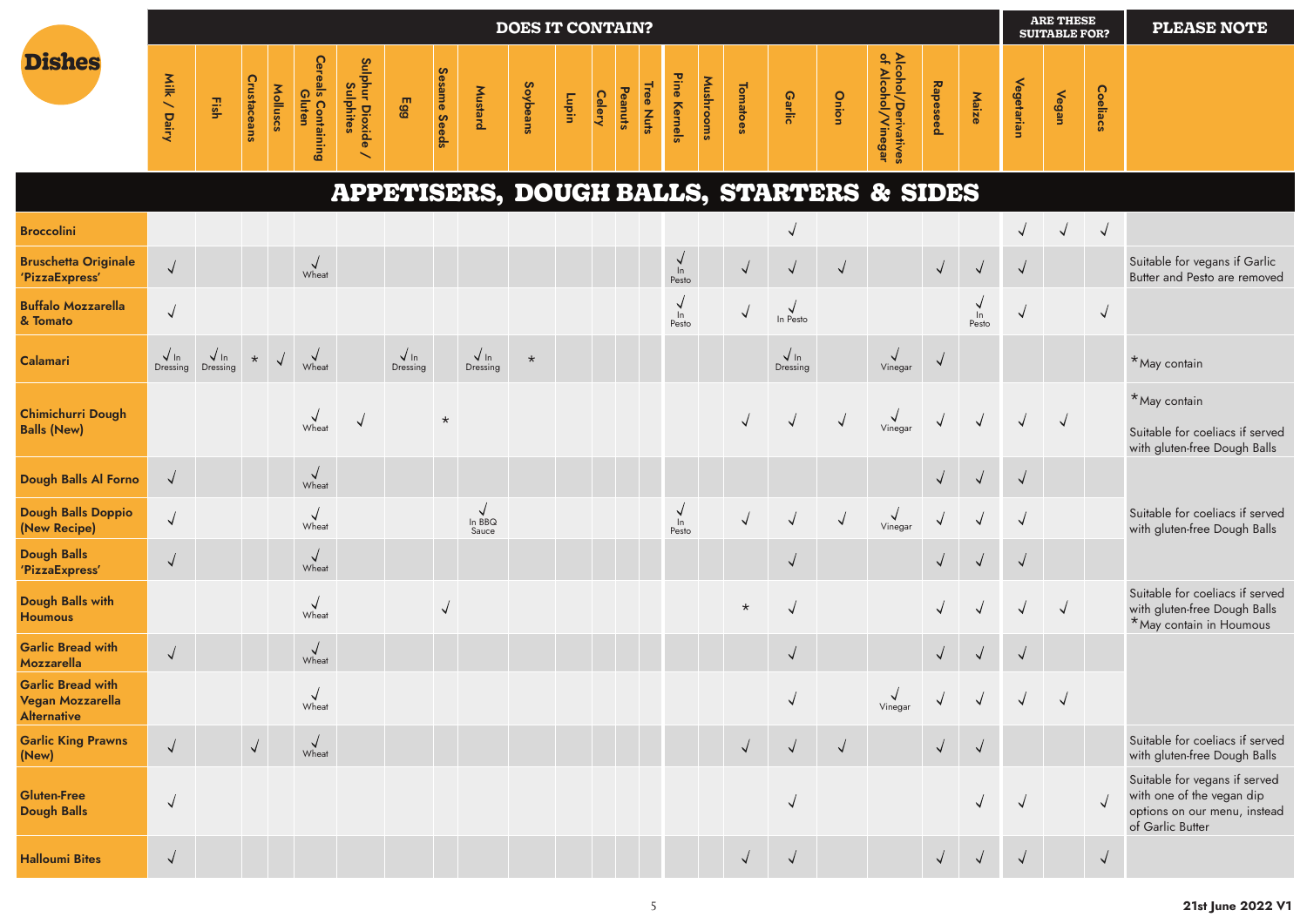|                                                                          |                                                 |         |             |          |                              |                                                            |         |                            |                          | <b>DOES IT CONTAIN?</b> |       |               |         |           |                        |           |            |                                |                            |                                                      |                                |            |            | <b>ARE THESE</b><br><b>SUITABLE FOR?</b> |                 | <b>PLEASE NOTE</b>                                                 |
|--------------------------------------------------------------------------|-------------------------------------------------|---------|-------------|----------|------------------------------|------------------------------------------------------------|---------|----------------------------|--------------------------|-------------------------|-------|---------------|---------|-----------|------------------------|-----------|------------|--------------------------------|----------------------------|------------------------------------------------------|--------------------------------|------------|------------|------------------------------------------|-----------------|--------------------------------------------------------------------|
| <b>Dishes</b>                                                            | Milk / Dairy                                    | Fish    | Crustaceans | Molluscs | Cereals Containing<br>Gluten | Sulphur Dioxide ,<br>Sulphites<br>$\overline{\phantom{0}}$ | 663     | Sesame Seeds               | Mustard                  | Soybeans                | Lupin | <b>Celery</b> | Peanuts | Tree Nuts | Pine Kernels           | Mushrooms | Tomatoes   | <b>Garlic</b>                  | Onion                      | Alcohol/Derivatives<br>of Alcohol/Vinegar            | Rapeseed                       | Maize      | Vegetarian | Vegan                                    | <b>Coeliacs</b> |                                                                    |
|                                                                          |                                                 |         |             |          |                              |                                                            |         |                            |                          |                         |       |               |         |           |                        |           |            |                                |                            | <b>APPETISERS, DOUGH BALLS, STARTERS &amp; SIDES</b> |                                |            |            |                                          |                 |                                                                    |
| Hot Jalapeño<br><b>Dough Balls</b>                                       |                                                 |         |             |          | $\sqrt{}$<br>Wheat           |                                                            |         |                            |                          |                         |       |               |         |           |                        |           |            | $\sqrt{ }$                     | $\checkmark$               | √<br>Vinegar                                         | $\sqrt{ }$                     | $\sqrt{ }$ | $\sqrt{ }$ | $\sqrt{ }$                               |                 | Suitable for coeliacs if<br>served with gluten-free<br>Dough Balls |
| <b>Lemon &amp; Herb</b><br><b>Chicken Wings</b><br>(with House Dressing) |                                                 |         |             |          |                              |                                                            |         |                            | $\sqrt{\ln}$<br>Dressing |                         |       |               |         |           |                        |           |            | $\sqrt{ }$                     | $\checkmark$               | $\checkmark$<br>Vinegar in<br>Dressing               | $\vee$                         |            |            |                                          | $\sqrt{2}$      |                                                                    |
| <b>Marinated Green</b><br><b>Olives</b>                                  |                                                 |         |             |          |                              |                                                            |         |                            |                          |                         |       |               |         |           |                        |           |            |                                | $\sqrt{ }$                 |                                                      |                                | $\sqrt{}$  | $\sqrt{ }$ | $\sqrt{ }$                               | $\sqrt{ }$      |                                                                    |
| <b>Mixed Salad</b>                                                       |                                                 |         |             |          |                              |                                                            |         |                            | $\sqrt{\ln}$<br>Dressing |                         |       |               |         |           |                        |           | $\sqrt{ }$ | $\checkmark$<br>In<br>Dressing | √<br>$\rm{In}$<br>Dressing | √<br>Vinegar in<br>Dressing                          | $\checkmark$<br>In<br>Dressing |            | $\sqrt{ }$ | $\sqrt{2}$                               | $\sqrt{ }$      |                                                                    |
| <b>Polenta Chips</b>                                                     | $\checkmark$<br>$\operatorname{Gran}$<br>Milano | $\star$ | $\star$     | $\star$  | $\sqrt{ }$<br>Wheat          |                                                            | $\star$ |                            | $\sqrt{\ln}$<br>Dressing |                         |       |               |         |           |                        |           | $\star$    | $\checkmark$<br>In<br>Dressing | $^\star$                   | √<br>Vinegar in<br>Dressing                          | $\frac{V}{\ln}$<br>Dressing    | $\sqrt{ }$ | $\sqrt{ }$ |                                          |                 | *May contain                                                       |
| <b>Pollo Milanese</b>                                                    | $\checkmark$                                    |         |             |          | $\sqrt{ }$<br>Wheat          |                                                            |         |                            | $\star$                  |                         |       |               |         |           | $\sqrt{ }$<br>In Pesto |           | $\sqrt{2}$ | $\sqrt{2}$                     | $\sqrt{ }$                 |                                                      | $\sqrt{ }$                     | $\sqrt{ }$ |            |                                          |                 |                                                                    |
| <b>Raw Slaw</b>                                                          |                                                 |         |             |          |                              |                                                            |         |                            | $\sqrt{ }$               |                         |       |               |         |           |                        |           |            | $\sqrt{ }$                     | $\sqrt{2}$                 | $\sqrt{\frac{1}{\text{Vinegar}}}$                    | $\sqrt{2}$                     |            | $\sqrt{2}$ | $\sqrt{ }$                               | $\sqrt{2}$      |                                                                    |
| Rucola                                                                   | $\sqrt{Gran}$<br>Milano                         |         |             |          |                              | $\vee$<br>In<br>Dressing                                   |         |                            |                          |                         |       |               |         |           |                        |           |            |                                |                            | $\checkmark$<br>Vinegar                              |                                |            | $\sqrt{ }$ |                                          | $\sqrt{ }$      |                                                                    |
| <b>Slow-Roasted</b><br><b>Tomatoes</b>                                   |                                                 |         |             |          |                              |                                                            |         |                            |                          |                         |       |               |         |           |                        |           | $\sqrt{2}$ | $\sqrt{ }$                     |                            |                                                      | $\sqrt{}$                      |            |            |                                          | $\sqrt{ }$      |                                                                    |
| <b>Vegan Dough Balls</b><br>'PizzaExpress' (New)                         |                                                 |         |             |          | $\sqrt{ }$<br>Wheat          |                                                            |         |                            |                          |                         |       |               |         |           |                        |           |            | $\sqrt{2}$                     |                            | $\sqrt{\frac{1}{\text{Vinegar}}}$                    | $\sqrt{2}$                     | $\sqrt{ }$ | $\sqrt{2}$ | $\sqrt{ }$                               |                 | Suitable for coeliacs if                                           |
| <b>Vegan Dough Balls</b><br>Doppio (New)                                 |                                                 |         |             |          | $\sqrt{ }$<br>Wheat          |                                                            |         | $\frac{V}{\ln}$<br>Houmous |                          |                         |       |               |         |           |                        |           |            | $\sqrt{ }$                     |                            | √<br>Vinegar                                         | $\sqrt{2}$                     | $\sqrt{2}$ | $\sqrt{2}$ |                                          |                 | served with gluten-free<br>Dough Balls                             |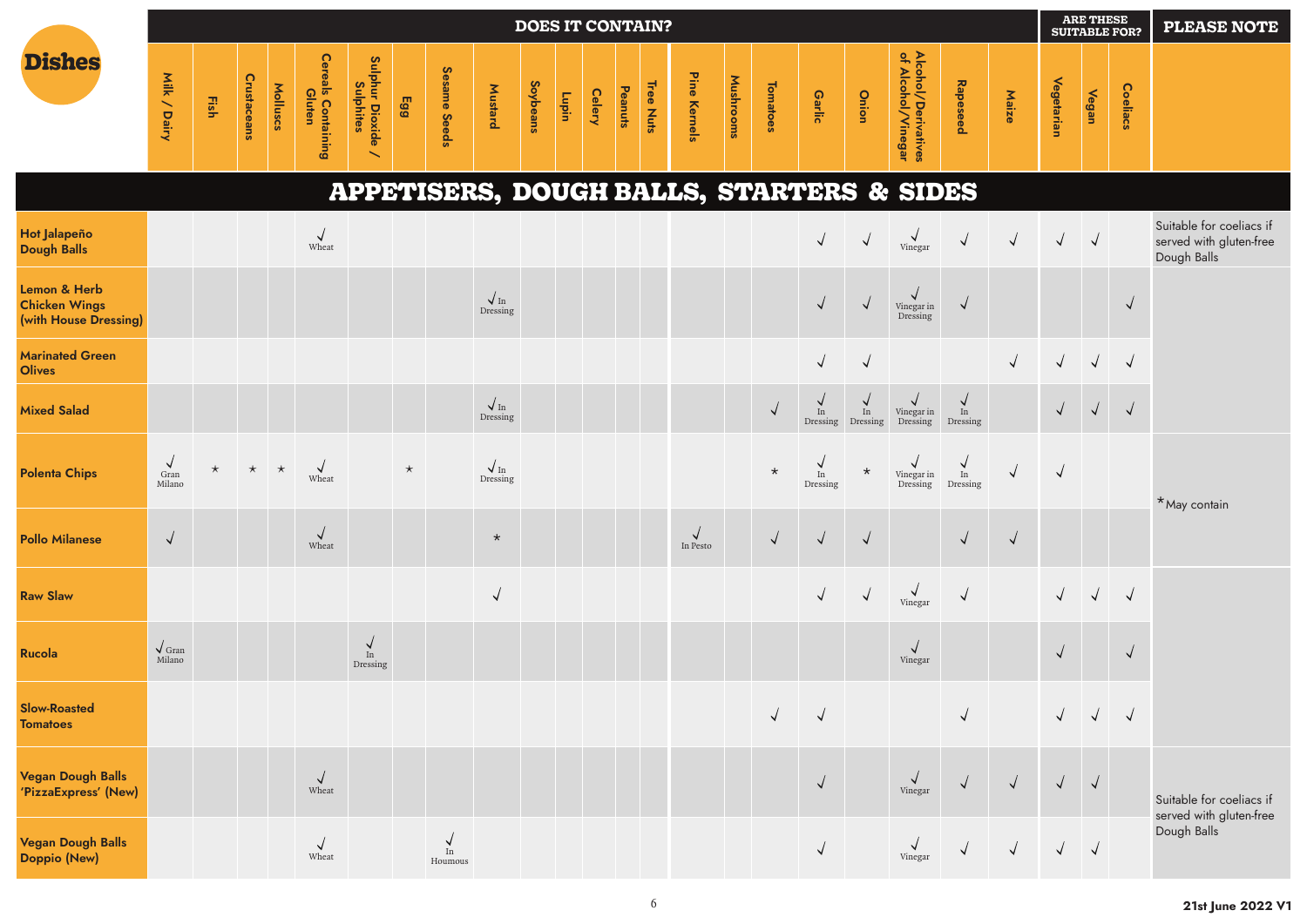|                                                     |                                                         |                                                               |             |          |                                             |                                              |                                                        |                       |                             |                 |       | <b>DOES IT CONTAIN?</b> |         |           |                        |            |                              |                     |                |                                                             |                                                    |                                              |            | <b>ARE THESE</b><br><b>SUITABLE FOR?</b> |              | <b>PLEASE NOTE</b>                               |
|-----------------------------------------------------|---------------------------------------------------------|---------------------------------------------------------------|-------------|----------|---------------------------------------------|----------------------------------------------|--------------------------------------------------------|-----------------------|-----------------------------|-----------------|-------|-------------------------|---------|-----------|------------------------|------------|------------------------------|---------------------|----------------|-------------------------------------------------------------|----------------------------------------------------|----------------------------------------------|------------|------------------------------------------|--------------|--------------------------------------------------|
| <b>Dishes</b>                                       | Milk / Dairy                                            | Fish                                                          | Crustaceans | Molluscs | Cereals Containing<br>Gluten                | Sulphur Dioxide<br>Sulphites<br>$\checkmark$ | 66 <sub>3</sub>                                        | Sesame Seeds          | Mustard                     | <b>Soybeans</b> | Lupin | <b>Celery</b>           | Peanuts | Tree Nuts | Pine Kernels           | Mushrooms  | <b>Tomatoes</b>              | Garlic              | Onion          | Alcohol/Derivatives<br>of Alcohol/Vinegar                   | Rapeseed                                           | Maize                                        | Vegetarian | Vegan                                    | Coeliacs     |                                                  |
|                                                     |                                                         |                                                               |             |          |                                             |                                              |                                                        |                       |                             |                 |       | <b>SALADS</b>           |         |           |                        |            |                              |                     |                |                                                             |                                                    |                                              |            |                                          |              |                                                  |
| <b>Beetroot &amp; Goat's</b><br><b>Cheese (New)</b> | $\checkmark$                                            |                                                               |             |          | $\checkmark$<br>Wheat,<br>Barley &<br>Spelt | $\sqrt{ }$                                   |                                                        |                       | $\frac{1}{2}$<br>Dressing   | $\star$         |       |                         |         |           |                        |            | $\sqrt{2}$                   | $\sqrt{ }$          | $\sqrt{}$      | $\sqrt{\frac{1}{2}}$                                        | $\sqrt{ }$                                         |                                              | $\sqrt{2}$ |                                          |              | *May contain                                     |
| <b>Caprese &amp; Prosciutto</b>                     | Buffalo<br>Mozzarella<br>and in<br>Pesto                |                                                               |             |          |                                             | $\vee$<br>$\ln$<br>Balsamic<br>Dressing      |                                                        |                       |                             |                 |       |                         |         |           | $\sqrt{ }$<br>In Pesto |            | $\sqrt{}$                    | $\sqrt{ }$          | $\sqrt{2}$     |                                                             | In Slow-<br>roasted<br>Tomatoes                    | $\vee$<br>In Green<br>Olives and<br>in Pesto |            |                                          | $\sqrt{ }$   |                                                  |
| <b>Grand Chicken</b><br><b>Caesar</b>               | $\checkmark$<br>$\ln$<br>Dressing<br>and Gran<br>Milano | $\sqrt{ }$<br>Ancho-<br>vies in<br>dish<br>and in<br>Dressing |             |          | Wheat in<br>Croutons                        | $\ln$<br>Anchovies                           | $\checkmark$<br>Fresh<br>in dish<br>and in<br>Dressing |                       | $\vee$<br>$\ln$<br>Dressing |                 |       |                         |         |           |                        |            |                              | √<br>ln<br>Dressing |                | $\checkmark$<br>Vinegar in<br>Dressing<br>and<br>Anchovies  | $\sqrt{ }$<br>In Dressing In Chicken               | $\overline{ }$                               |            |                                          |              | Suitable for coeliacs if<br>Croutons are removed |
| <b>Niçoise (New Recipe)</b>                         |                                                         | $\sqrt{\frac{1}{2}}$ Tuna & An-<br>chovies                    |             |          |                                             |                                              | √                                                      |                       | $\frac{1}{2}$<br>Dressing   |                 |       |                         |         |           |                        |            | $\sqrt{2}$                   | ln<br>Dressing      | ln<br>Dressing | $\checkmark$<br>Vinegar in<br>Dressing<br>and<br>Anchovies  | $\checkmark$<br>In Dressing<br>and New<br>Potatoes |                                              |            |                                          | $\sqrt{ }$   |                                                  |
| <b>Vegan Nourish Bowl</b>                           |                                                         |                                                               |             |          | √<br>Wheat,<br>Barley &<br>Spelt            | $\checkmark$                                 |                                                        | √<br>$\ln$<br>Houmous |                             | $\star$         |       |                         |         |           |                        |            | $^\star$<br>$\ln$<br>Houmous | √                   |                | $\sqrt{ }$<br>Vinegar in<br>Dressing<br>and Mixed<br>Grains | $\sqrt{ }$                                         |                                              | $\sqrt{ }$ | $\sqrt{ }$                               |              | *May contain                                     |
|                                                     |                                                         |                                                               |             |          |                                             |                                              |                                                        |                       |                             |                 |       |                         |         |           | <b>AL FORNO</b>        |            |                              |                     |                |                                                             |                                                    |                                              |            |                                          |              |                                                  |
| Cannelloni                                          |                                                         | $\star$                                                       | $\star$     | $\star$  | $\sqrt{\frac{1}{2}}$                        |                                              | √                                                      | $\star$               | $\star$                     | $\overline{v}$  |       | $\star$                 |         | $\star$   |                        |            | $\sqrt{}$                    |                     | $\checkmark$   |                                                             |                                                    | $\sqrt{ }$                                   | $\sqrt{ }$ |                                          |              |                                                  |
| Lasagna Classica                                    | $\sqrt{}$                                               | $\star$                                                       | $\star$     | $\star$  | $\sqrt{\frac{1}{2}}$                        |                                              | $\sqrt{ }$                                             | $\star$               | $\star$                     | $\star$         |       | $\sqrt{}$               |         | $\star$   |                        | $\sqrt{ }$ | $\sqrt{}$                    | $\sqrt{ }$          | $\sqrt{ }$     |                                                             | $\sqrt{ }$                                         | $\sqrt{ }$                                   |            |                                          |              | *May contain                                     |
| 'Nduja & Mozzarella<br><b>Linguine (New)</b>        | $\sqrt{ }$                                              |                                                               |             |          | $\sqrt{ }$<br>Wheat                         |                                              | $\star$                                                |                       |                             |                 |       |                         |         |           |                        |            | $\sqrt{ }$                   |                     |                |                                                             |                                                    | $\sqrt{ }$                                   |            |                                          |              |                                                  |
| Peperonata (New)                                    |                                                         |                                                               |             |          |                                             |                                              |                                                        |                       |                             |                 |       |                         |         |           |                        |            | $\sqrt{ }$                   | $\sqrt{ }$          |                |                                                             |                                                    | $\sqrt{ }$                                   | $\sqrt{ }$ | $\sqrt{ }$                               | $\sqrt{ }$   | Made with gluten-free                            |
| <b>Pollo Pesto</b>                                  | $\sqrt{2}$                                              |                                                               |             |          |                                             |                                              |                                                        |                       |                             | $\sqrt{}$       |       |                         |         |           | $\frac{1}{2}$<br>Pesto | $\sqrt{ }$ |                              | $\sqrt{ }$          | $\sqrt{ }$     |                                                             |                                                    | $\checkmark$                                 |            |                                          | $\checkmark$ | Penne Pasta                                      |
| Zucchini Linguine<br>(New)                          |                                                         |                                                               |             |          | $\sqrt{\frac{1}{2}}$                        |                                              | $\star$                                                |                       |                             |                 |       |                         |         |           |                        |            | $\sqrt{ }$                   | $\sqrt{ }$          |                | $\sqrt{\frac{1}{2}}$                                        | $\sqrt{ }$                                         |                                              | $\sqrt{ }$ |                                          |              | $*$ May contain                                  |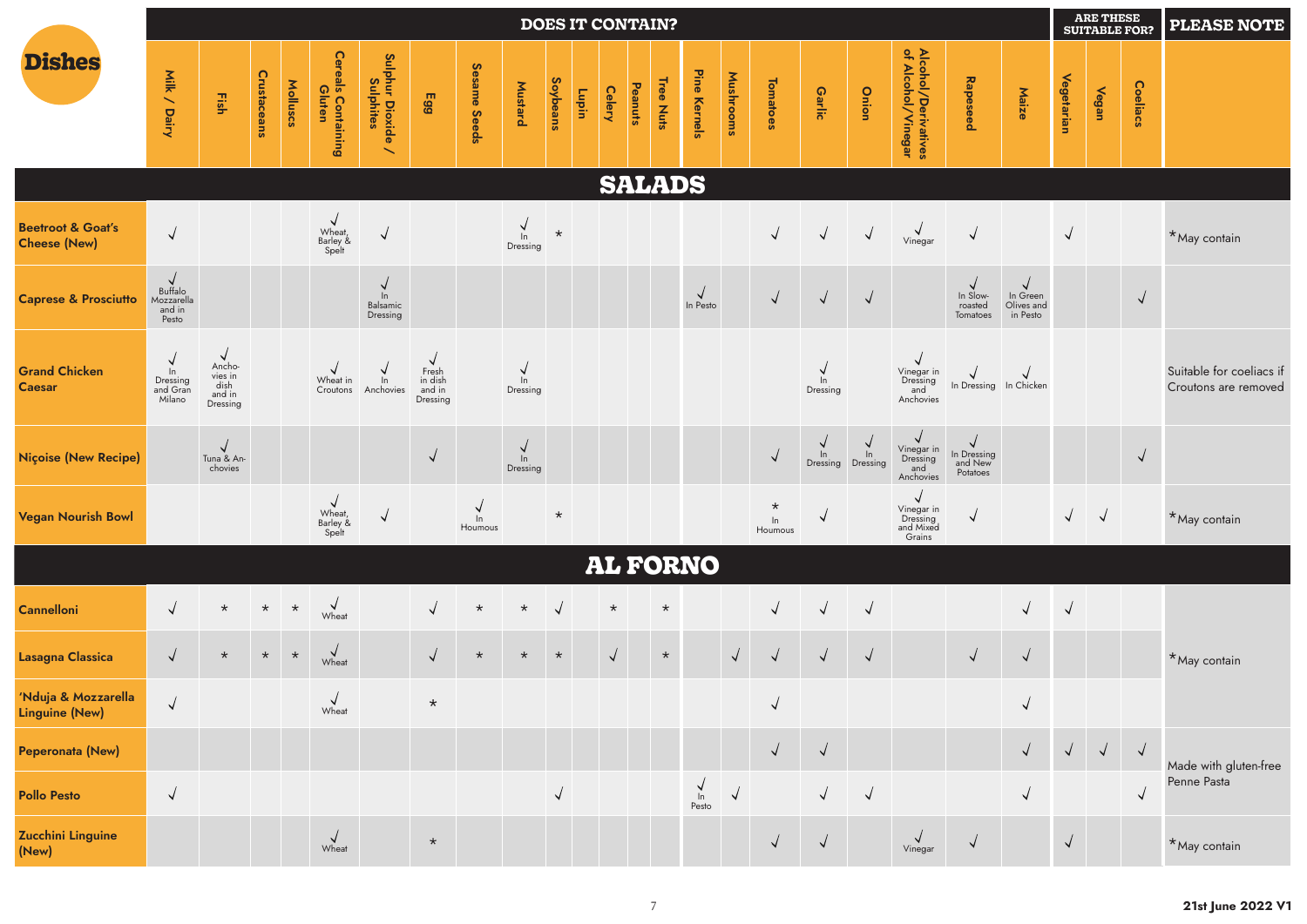|                            |                                                       |                                            |             |          |                                                                 |                                                            |                          |                         |                          |                                     |       |               | <b>DOES IT CONTAIN?</b> |              |           |                             |                                   |            |                                                          |              |            |             | <b>ARE THESE</b><br><b>SUITABLE FOR?</b> |                 | <b>PLEASE NOTE</b>                               |
|----------------------------|-------------------------------------------------------|--------------------------------------------|-------------|----------|-----------------------------------------------------------------|------------------------------------------------------------|--------------------------|-------------------------|--------------------------|-------------------------------------|-------|---------------|-------------------------|--------------|-----------|-----------------------------|-----------------------------------|------------|----------------------------------------------------------|--------------|------------|-------------|------------------------------------------|-----------------|--------------------------------------------------|
| <b>Dishes</b>              | Milk / Dairy                                          | Fish                                       | Crustaceans | Molluscs | <b>Cereals Containing<br/>Gluten</b>                            | Sulphur Dioxide ,<br>Sulphites<br>$\overline{\phantom{0}}$ | Egg                      | Sesame Seeds            | <b>Mustard</b>           | Soybeans                            | Lupin | <b>Celery</b> | Tree Nuts<br>Peanuts    | Pine Kernels | Mushrooms | <b>Tomatoes</b>             | <b>Garlic</b>                     | Onion      | Alcohol/Derivatives<br>of Alcohol/Vinegar                | Rapeseed     | Maize      | Vegetarian  | Vegan                                    | <b>Coeliacs</b> |                                                  |
|                            |                                                       |                                            |             |          |                                                                 |                                                            |                          |                         |                          |                                     |       |               | LUNCH MENU              |              |           |                             |                                   |            |                                                          |              |            |             |                                          |                 |                                                  |
|                            |                                                       |                                            |             |          |                                                                 |                                                            |                          |                         |                          |                                     |       |               | <b>PIZZA WRAPS</b>      |              |           |                             |                                   |            |                                                          |              |            |             |                                          |                 |                                                  |
| <b>American Hot</b>        | $\sqrt{ }$                                            |                                            |             |          | $\sqrt{ }$<br>Wheat                                             | $\sqrt{ }$                                                 |                          |                         |                          |                                     |       |               |                         |              |           | $\sqrt{ }$                  | $\sqrt{ }$                        |            | $\sqrt{ }$<br>Vinegar                                    | $\sqrt{}$    | $\sqrt{ }$ |             |                                          |                 |                                                  |
| <b>BBQ Burnt Ends</b>      | $\sqrt{ }$                                            |                                            |             |          | $\sqrt{ }$<br>Wheat                                             |                                                            |                          |                         | $\sqrt{2}$               | $\sqrt{2}$                          |       |               |                         |              |           | $\checkmark$                | $\sqrt{ }$                        | $\sqrt{2}$ | $\sqrt{ }$                                               | $\sqrt{ }$   | $\sqrt{ }$ |             |                                          |                 |                                                  |
| Padana                     | $\sqrt{2}$                                            |                                            |             |          | $\sqrt{ }$<br>Wheat                                             |                                                            |                          |                         |                          |                                     |       |               |                         |              |           | $\sqrt{2}$                  | $\sqrt{ }$                        | $\sqrt{ }$ | $\sqrt{ }$<br>Vinegar                                    | $\sqrt{2}$   | $\sqrt{2}$ | $\sqrt{ }$  |                                          |                 |                                                  |
| <b>Pollo ad Astra</b>      | $\sqrt{ }$                                            |                                            |             |          | $\sqrt{ }$<br>Wheat                                             | $\star$                                                    |                          |                         |                          |                                     |       |               |                         |              |           | $\sqrt{ }$                  | $\sqrt{ }$                        | $\sqrt{ }$ | $\sqrt{ }$<br>Vinegar                                    | $\sqrt{ }$   | $\sqrt{ }$ |             |                                          |                 | *May contain                                     |
| <b>Sloppy Vegan</b>        |                                                       |                                            |             |          | $\sqrt{ }$<br>Wheat                                             |                                                            |                          |                         |                          |                                     |       |               |                         |              |           | $\sqrt{2}$                  | $\sqrt{2}$                        | $\sqrt{ }$ |                                                          | $\checkmark$ | $\sqrt{}$  | $\sqrt{-1}$ | $\sqrt{ }$                               |                 | Quorn <sup>®</sup> is made with<br>mycoprotein   |
|                            |                                                       |                                            |             |          |                                                                 |                                                            |                          |                         |                          |                                     |       |               | <b>SALADS</b>           |              |           |                             |                                   |            |                                                          |              |            |             |                                          |                 |                                                  |
| <b>Baby Caesar</b>         | $\sqrt{ }$<br>ln<br>Dressing<br>and<br>Gran<br>Milano | Anchovies<br>in dish<br>and in<br>Dressing |             |          | $\sqrt{ }$<br>Wheat in<br>Croutons                              | $\sqrt{\ln}$<br>Anchovies                                  | $\sqrt{\ln}$<br>Dressing |                         | $\sqrt{\ln}$<br>Dressing |                                     |       |               |                         |              |           |                             | $\checkmark$<br>$\ln$<br>Dressing |            | $\sqrt{ }$<br>Vinegar in<br>Dressing<br>and<br>Anchovies | $\checkmark$ |            |             |                                          |                 | Suitable for coeliacs if<br>Croutons are removed |
| <b>Grains &amp; Greens</b> |                                                       |                                            |             |          | $\sqrt{ }$<br>Wheat,<br>Barley &<br>Spelf in<br>Mixed<br>Grains | $\checkmark$<br>$\ln$<br>Dressing<br>and Mixed<br>Grains   |                          | $\vee$<br>ln<br>Houmous |                          | $\star$<br>$\ln$<br>Mixed<br>Grains |       |               |                         |              |           | $\star$<br>$\ln$<br>Houmous | $\sqrt{2}$                        |            | $\sqrt{ }$<br>Vinegar                                    | $\sqrt{2}$   |            | $\sqrt{ }$  | $\sqrt{ }$                               |                 | *May contain                                     |

The Allergen Information diplayed on this page details exclusive 'Lunch Menu' dishes only. Additional Starters & Sides can be found in the respective section above. Allergen Information for Dips and Drinks can be found in the Ingredients and in the Drinks sections below, respectively. Please ask a member of our team if you have any questions. We will be happy to help you navigate around this guide.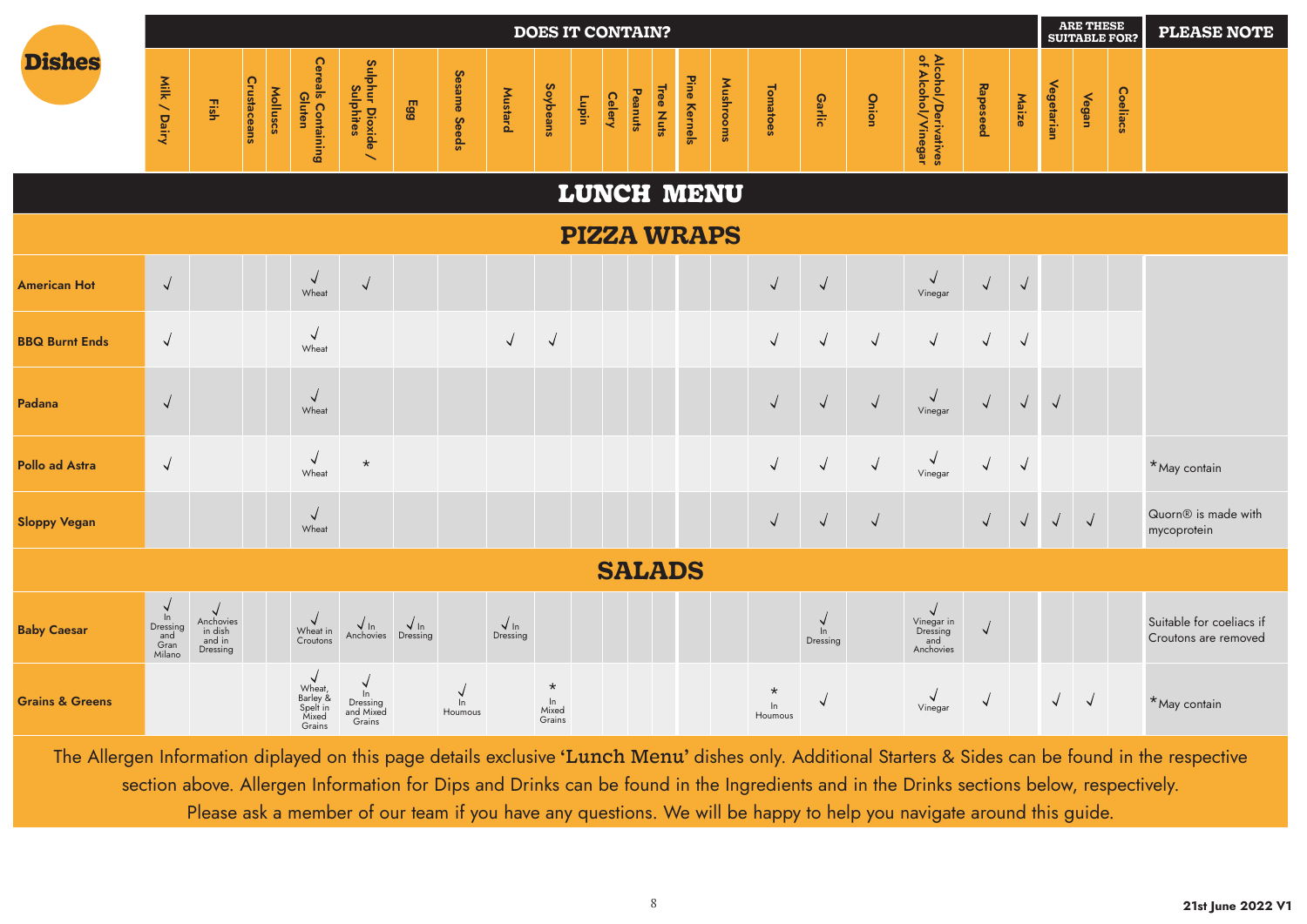|                                           |              |      |                    |          |                                      |                                                            |            |              |                         |            | <b>DOES IT CONTAIN?</b> |               |         |              |                          |           |                 |               |                         |                                                                                            |              |            |            | <b>ARE THESE</b><br><b>SUITABLE FOR?</b> |          | <b>PLEASE NOTE</b>                             |
|-------------------------------------------|--------------|------|--------------------|----------|--------------------------------------|------------------------------------------------------------|------------|--------------|-------------------------|------------|-------------------------|---------------|---------|--------------|--------------------------|-----------|-----------------|---------------|-------------------------|--------------------------------------------------------------------------------------------|--------------|------------|------------|------------------------------------------|----------|------------------------------------------------|
| <b>Dishes</b>                             | Milk / Dairy | Fish | <b>Crustaceans</b> | Molluscs | <b>Cereals Containing<br/>Gluten</b> | Sulphur Dioxide ,<br>Sulphites<br>$\overline{\phantom{0}}$ | Egg        | Sesame Seeds | Mustard                 | Soybeans   | Lupin                   | <b>Celery</b> | Peanuts | Tree Nuts    | Pine Kernels             | Mushrooms | <b>Tomatoes</b> | <b>Garlic</b> | Onion                   | Alcohol/Derivatives<br>of Alcohol/Vinegar                                                  | Rapeseed     | Maize      | Vegetarian | Vegan                                    | Coeliacs |                                                |
|                                           |              |      |                    |          |                                      |                                                            |            |              |                         |            |                         |               |         | <b>PIZZA</b> |                          |           |                 |               |                         |                                                                                            |              |            |            |                                          |          |                                                |
| <b>American</b>                           | $\sqrt{ }$   |      |                    |          | $\sqrt{\frac{1}{2}}$                 |                                                            |            |              |                         |            |                         |               |         |              |                          |           | $\checkmark$    | $\checkmark$  |                         |                                                                                            | $\checkmark$ | $\sqrt{ }$ |            |                                          |          |                                                |
| <b>American Hot</b>                       | $\sqrt{ }$   |      |                    |          | $\sqrt{ }$<br>Wheat                  | $\sqrt{\ln$ Hot<br>Green<br>Peppers                        |            |              |                         |            |                         |               |         |              |                          |           | $\sqrt{ }$      | $\sqrt{ }$    |                         | $\sqrt{\frac{1}{2}}$                                                                       | $\vee$       | $\sqrt{2}$ |            |                                          |          |                                                |
| <b>American Jack</b><br>(with Mozzarella) | $\sqrt{ }$   |      |                    |          | $\sqrt{ }$<br>Wheat                  |                                                            |            |              |                         |            |                         |               |         |              |                          |           | $\sqrt{ }$      | $\checkmark$  | $\sqrt{ }$              | $\sqrt{\frac{1}{2}}$                                                                       | $\sqrt{ }$   | $\sqrt{ }$ | $\sqrt{ }$ |                                          |          | Suitable for coeliacs on a<br>gluten-free base |
| <b>BBQ Burnt Ends</b>                     | $\sqrt{ }$   |      |                    |          | $\sqrt{ }$<br>Wheat                  |                                                            |            |              | $\sqrt{ }$              | $\sqrt{2}$ |                         |               |         |              |                          |           | $\sqrt{ }$      | $\sqrt{ }$    | $\sqrt{ }$              | $\sqrt{ }$                                                                                 | $\sqrt{ }$   | $\sqrt{2}$ |            |                                          |          |                                                |
| <b>Calabrese</b>                          | $\sqrt{ }$   |      |                    |          | $\sqrt{\frac{1}{2}}$                 |                                                            |            |              |                         |            |                         |               |         |              | $\frac{1}{\pi}$<br>Pesto |           | $\checkmark$    | $\checkmark$  |                         | √<br>Vinegar in Hot<br>& Sweet Chilli<br>Peppers                                           | $\vee$       | $\sqrt{ }$ |            |                                          |          |                                                |
| Calzone 'Nduja                            | $\sqrt{ }$   |      |                    |          | $\sqrt{ }$<br>Wheat                  | $\sqrt{ }$<br>In Hot<br>Green<br>Peppers                   |            |              | $\sqrt{ln}$<br>Dressing |            |                         |               |         |              |                          |           | $\sqrt{2}$      | $\sqrt{ }$    | $\sqrt{ln}$<br>Dressing | $\checkmark$<br>Vinegar                                                                    | $\sqrt{ }$   | $\sqrt{ }$ |            |                                          |          |                                                |
| Chilli Prawn & 'Nduja<br>(New)            | $\sqrt{}$    |      | $\sqrt{2}$         |          | $\sqrt{\frac{1}{2}}$                 |                                                            |            |              |                         |            |                         |               |         |              |                          |           | $\sqrt{ }$      | $\sqrt{ }$    | $\sqrt{ }$              | $\sqrt{\frac{1}{2}}$                                                                       | $\sqrt{2}$   | $\sqrt{2}$ |            |                                          |          |                                                |
| <b>Diavolo</b>                            | $\sqrt{ }$   |      |                    |          | $\checkmark$<br>Wheat                | $\sqrt{\ln$ Hot<br>Green<br>Peppers                        |            |              |                         |            |                         |               |         |              |                          |           | $\sqrt{ }$      | $\sqrt{ }$    |                         | √<br>Vinegar in<br>Peppers and<br>Tabasco                                                  | $\checkmark$ | $\sqrt{2}$ |            |                                          |          | Suitable for coeliacs on a<br>gluten-free base |
| Duo Romana (New)                          |              |      |                    |          |                                      |                                                            |            |              |                         |            |                         |               |         |              |                          |           |                 |               |                         | Due to the nature of this pizza, we cannot guarantee any allergen or dietary requirements. |              |            |            |                                          |          |                                                |
| <b>Fiorentina</b>                         | $\sqrt{ }$   |      |                    |          | $\sqrt{\frac{1}{2}}$                 |                                                            | $\sqrt{2}$ |              |                         |            |                         |               |         |              |                          |           |                 | $\sqrt{ }$    |                         |                                                                                            |              |            | $\sqrt{2}$ |                                          |          | Suitable for coeliacs on a<br>gluten-free base |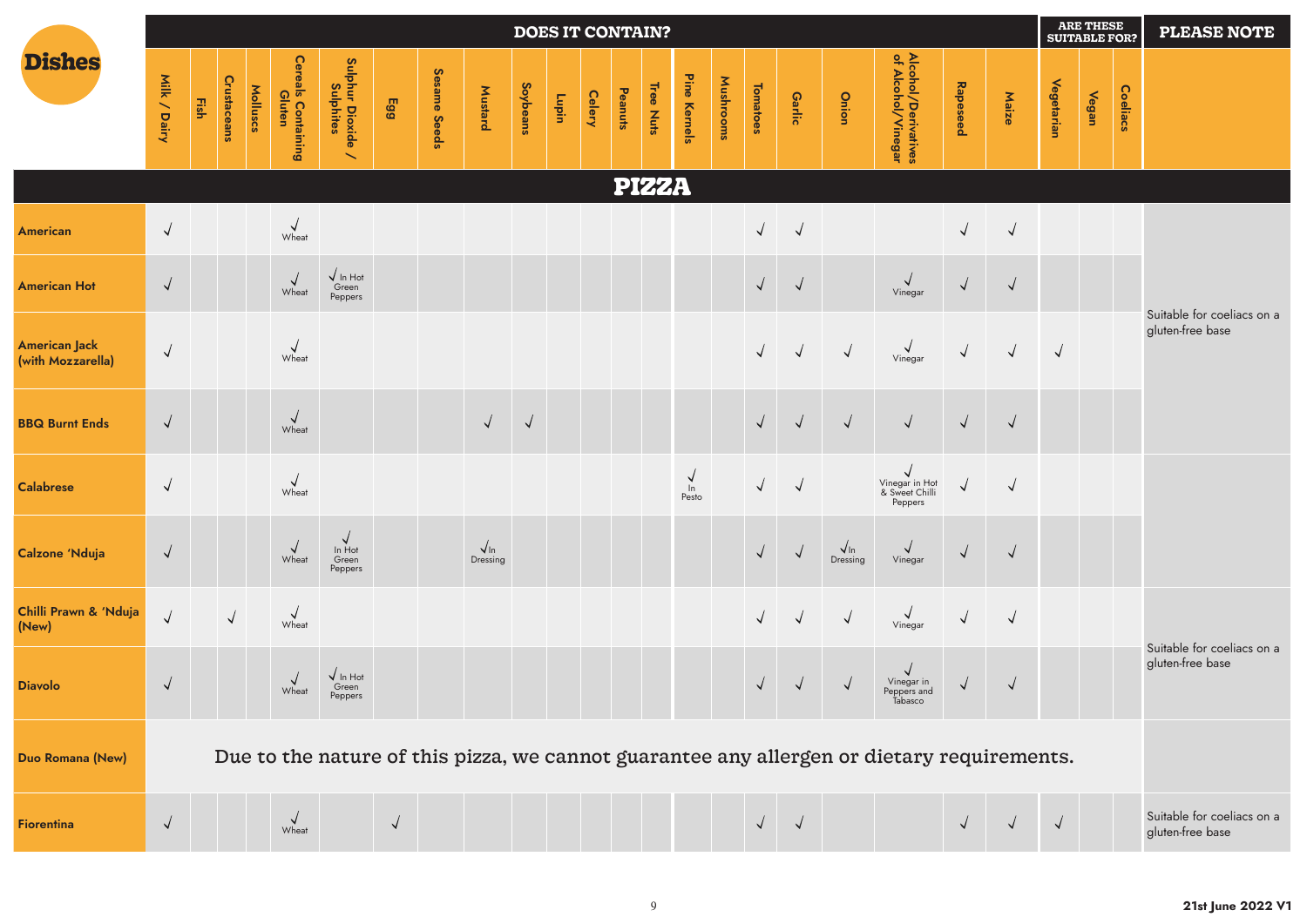|                                                |              |      |                    |          |                              |                                                            |     |              |              |            | <b>DOES IT CONTAIN?</b> |               |         |              |              |            |                 |              |                                                                                                      |                                                    |              |              |            | ARE THESE<br>SUITABLE FOR? |                 | <b>PLEASE NOTE</b>                                                                  |
|------------------------------------------------|--------------|------|--------------------|----------|------------------------------|------------------------------------------------------------|-----|--------------|--------------|------------|-------------------------|---------------|---------|--------------|--------------|------------|-----------------|--------------|------------------------------------------------------------------------------------------------------|----------------------------------------------------|--------------|--------------|------------|----------------------------|-----------------|-------------------------------------------------------------------------------------|
| <b>Dishes</b>                                  | Milk / Dairy | Fish | <b>Crustaceans</b> | Molluscs | Cereals Containing<br>Gluten | Sulphur Dioxide ,<br>Sulphites<br>$\overline{\phantom{0}}$ | E99 | Sesame Seeds | Mustard      | Soybeans   | Lupin                   | <b>Celery</b> | Peanuts | Tree Nuts    | Pine Kernels | Mushrooms  | <b>Tomatoes</b> | Garlic       | Onion                                                                                                | Alcohol/Derivatives<br>of Alcohol/Vinegar          | Rapeseed     | Maize        | Vegetarian | Vegan                      | <b>Coeliacs</b> |                                                                                     |
|                                                |              |      |                    |          |                              |                                                            |     |              |              |            |                         |               |         | <b>PIZZA</b> |              |            |                 |              |                                                                                                      |                                                    |              |              |            |                            |                 |                                                                                     |
| <b>Hoisin Duck (New)</b>                       | $\sqrt{ }$   |      |                    |          | $\sqrt{\frac{1}{2}}$         |                                                            |     |              |              | $\sqrt{ }$ |                         |               |         |              |              |            |                 | $\sqrt{}$    | $\sqrt{ }$                                                                                           | $\sqrt{\frac{1}{2}}$                               | $\sqrt{ }$   | $\sqrt{ }$   |            |                            |                 |                                                                                     |
| <b>La Reine</b>                                | $\sqrt{ }$   |      |                    |          | $\sqrt{\frac{1}{2}}$         |                                                            |     |              |              |            |                         |               |         |              |              | $\sqrt{ }$ | $\sqrt{ }$      |              |                                                                                                      |                                                    | $\sqrt{ }$   | $\sqrt{2}$   |            |                            |                 | Suitable for coeliacs on a                                                          |
| Margherita                                     | $\sqrt{ }$   |      |                    |          | $\sqrt{\frac{1}{2}}$         |                                                            |     |              |              |            |                         |               |         |              |              |            | $\checkmark$    |              |                                                                                                      |                                                    | $\sqrt{ }$   | $\sqrt{ }$   | $\sqrt{ }$ |                            |                 | gluten-free base                                                                    |
| Padana                                         | $\sqrt{ }$   |      |                    |          | $\sqrt{\frac{1}{2}}$         |                                                            |     |              |              |            |                         |               |         |              |              |            | $\sqrt{}$       | $\sqrt{}$    | $\begin{array}{c}\n\sqrt{\text{Fresh}} \\ \text{and in} \\ \text{Caramelised}\n\end{array}$<br>Onion | $\sqrt{\frac{1}{2}}$ Vinegar in<br>Onion           | $\sqrt{ }$   | $\sqrt{ }$   | $\sqrt{}$  |                            |                 |                                                                                     |
| <b>Pollo ad Astra</b>                          | $\sqrt{ }$   |      |                    |          | $\sqrt{\frac{1}{2}}$         | $\star$                                                    |     |              |              |            |                         |               |         |              |              |            | $\sqrt{}$       | $\sqrt{ }$   | $\sqrt{ }$                                                                                           | $\checkmark$<br>Vinegar in<br>Sweet Red<br>Peppers | $\checkmark$ | $\sqrt{ }$   |            |                            |                 | Suitable for coeliacs on a<br>gluten-free base<br>$*$ May contain in<br>Cajun Spice |
| <b>Pollo American</b><br>[Deliveroo Exclusive] | $\vee$       |      |                    |          | $\sqrt{\frac{1}{2}}$         |                                                            |     |              |              |            |                         |               |         |              |              |            | $\sqrt{}$       | $\sqrt{ }$   | $\sqrt{ }$                                                                                           |                                                    | $\sqrt{2}$   | $\sqrt{2}$   |            |                            |                 |                                                                                     |
| <b>Sloppy Giuseppe</b>                         | $\sqrt{ }$   |      |                    |          | $\sqrt{\frac{1}{2}}$         |                                                            |     |              |              |            |                         |               |         |              |              |            | $\sqrt{}$       | $\checkmark$ | $\sqrt{2}$                                                                                           |                                                    | $\sqrt{2}$   | $\sqrt{2}$   |            |                            |                 | Suitable for coeliacs on a<br>gluten-free base                                      |
| Smoky BBQ Chicken<br>[Deliveroo Exclusive]     | $\vee$       |      |                    |          | $\vee$<br>Wheat              |                                                            |     |              | $\checkmark$ |            |                         |               |         |              |              |            |                 | $\sqrt{ }$   | $\sqrt{ }$                                                                                           | Vinegar                                            |              | $\sqrt{ }$   |            |                            |                 |                                                                                     |
| Veneziana                                      | $\sqrt{2}$   |      |                    |          | $\sqrt{ }$<br>Wheat          |                                                            |     | $\star$      |              |            |                         |               |         |              | $\sqrt{2}$   |            | $\checkmark$    |              | $\sqrt{2}$                                                                                           | N<br>Vinegar in<br>Capers                          |              | $\checkmark$ | $\sqrt{ }$ |                            |                 | Suitable for coeliacs on a<br>gluten-free base<br>*May contain in Sultanas          |
| Zucchini & Ricotta<br>(New)                    | $\sqrt{ }$   |      |                    |          | $\sqrt{ }$<br>Wheat          |                                                            |     |              |              |            |                         |               |         |              |              |            | $\sqrt{ }$      | $\sqrt{ }$   |                                                                                                      |                                                    | $\sqrt{ }$   | $\sqrt{ }$   | $\sqrt{ }$ |                            |                 | Suitable for coeliacs on a<br>gluten-free base                                      |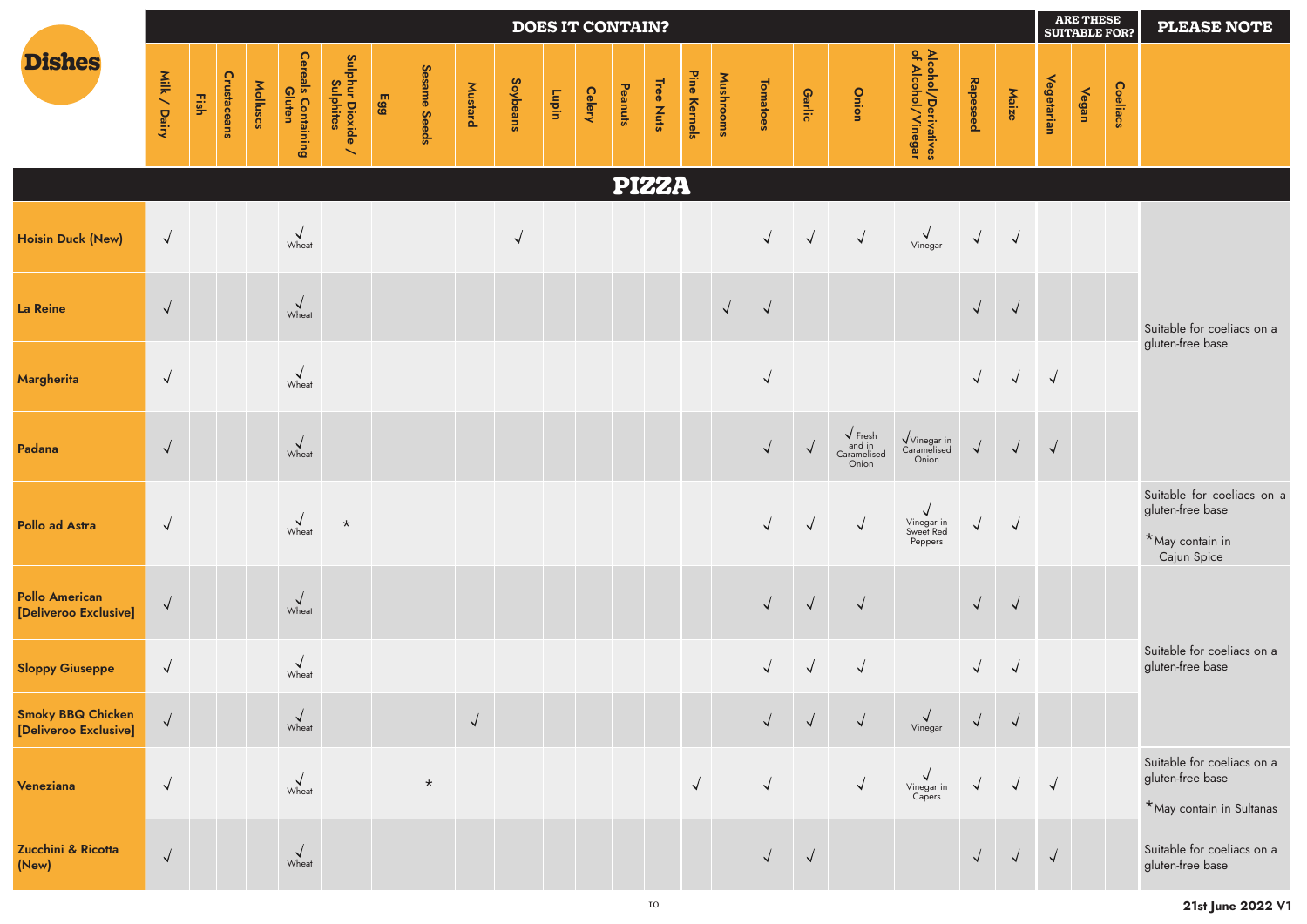|                                                                |              |      |                    |          |                              |                                                          |     |              |                          |          |       |               | <b>DOES IT CONTAIN?</b> |           |              |                    |                 |               |            |                                           |            |            |                                                                                            | <b>ARE THESE</b><br><b>SUITABLE FOR?</b> |          | <b>PLEASE NOTE</b>                                                                                                                   |
|----------------------------------------------------------------|--------------|------|--------------------|----------|------------------------------|----------------------------------------------------------|-----|--------------|--------------------------|----------|-------|---------------|-------------------------|-----------|--------------|--------------------|-----------------|---------------|------------|-------------------------------------------|------------|------------|--------------------------------------------------------------------------------------------|------------------------------------------|----------|--------------------------------------------------------------------------------------------------------------------------------------|
| <b>Dishes</b>                                                  | Milk / Dairy | Fish | <b>Crustaceans</b> | Molluscs | Cereals Containing<br>Gluten | Sulphur Dioxide<br>Sulphites<br>$\overline{\phantom{0}}$ | 663 | Sesame Seeds | Mustard                  | Soybeans | Lupin | <b>Celery</b> | Peanuts                 | Tree Nuts | Pine Kernels | <b>Mushrooms</b>   | <b>Tomatoes</b> | <b>Garlic</b> | Onion      | Alcohol/Derivatives<br>of Alcohol/Vinegar | Rapeseed   | Maize      | Vegetarian                                                                                 | Vegan                                    | Coeliacs |                                                                                                                                      |
|                                                                |              |      |                    |          |                              |                                                          |     |              |                          |          |       |               |                         |           |              | <b>VEGAN PIZZA</b> |                 |               |            |                                           |            |            |                                                                                            |                                          |          |                                                                                                                                      |
| <b>American Jack</b><br>(with Vegan Mozzarella<br>Alternative) |              |      |                    |          | $\sqrt{\frac{1}{2}}$         |                                                          |     |              |                          |          |       |               |                         |           |              |                    | $\checkmark$    | $\sqrt{ }$    | $\sqrt{2}$ | $\sqrt{\frac{1}{2}}$                      |            | $\sqrt{ }$ | $\sqrt{ }$                                                                                 | $\sqrt{ }$                               |          | Suitable for coeliacs on a<br>gluten-free base                                                                                       |
| <b>Calzone Orto (New)</b>                                      |              |      |                    |          | $\checkmark$<br>Wheat        |                                                          |     |              | $\vee$<br>ln<br>Dressing |          |       |               |                         |           |              |                    | $\sqrt{}$       | $\sqrt{ }$    | $\sqrt{ }$ | $\sqrt{\frac{2}{\frac{3}{2}}\frac{1}{2}}$ | $\sqrt{ }$ | $\sqrt{ }$ |                                                                                            | $\sqrt{ }$                               |          |                                                                                                                                      |
| <b>Sloppy Vegan</b>                                            |              |      |                    |          | $\sqrt{ }$<br>Wheat          |                                                          |     |              |                          |          |       |               |                         |           |              |                    | $\sqrt{}$       | $\sqrt{ }$    | $\sqrt{2}$ | $\sqrt{\frac{1}{2}}$                      | $\sqrt{ }$ | $\sqrt{ }$ | $\sqrt{ }$                                                                                 | $\sqrt{ }$                               |          | Quorn <sup>®</sup> is made with<br>mycoprotein /<br>Suitable for coeliacs on a<br>gluten-free base                                   |
| Vegan ad Astra                                                 |              |      |                    |          | $\sqrt{ }$<br>Wheat          | $\star$                                                  |     |              |                          |          |       |               |                         |           |              |                    | $\sqrt{}$       | $\sqrt{ }$    | $\sqrt{ }$ | $\sqrt{\frac{2}{\frac{3}{2}}\frac{1}{2}}$ | $\sqrt{ }$ | $\sqrt{ }$ | $\sqrt{}$                                                                                  | $\sqrt{ }$                               |          | Quorn <sup>®</sup> is made with<br>mycoprotein /<br>Suitable for coeliacs on a<br>gluten-free base<br>*May contain in<br>Cajun Spice |
| <b>Vegan American Hot</b>                                      |              |      |                    |          | $\sqrt{ }$<br>Wheat          |                                                          |     |              |                          |          |       |               |                         |           |              |                    | $\checkmark$    | $\sqrt{ }$    | $\sqrt{ }$ | $\sqrt{\frac{1}{2}}$                      |            | $\sqrt{ }$ | $\sqrt{ }$                                                                                 | $\sqrt{ }$                               |          | Suitable for coeliacs on a<br>gluten-free base                                                                                       |
| <b>Vegan Diavolo</b>                                           |              |      |                    |          | $\sqrt{ }$<br>Wheat          |                                                          |     |              |                          |          |       |               |                         |           |              |                    | $\sqrt{}$       | $\sqrt{2}$    | $\sqrt{ }$ | $\sqrt{\frac{1}{2}}$                      | $\sqrt{ }$ | $\sqrt{ }$ | $\sqrt{ }$                                                                                 | $\sqrt{ }$                               |          | Quorn <sup>®</sup> is made with<br>mycoprotein /<br>Suitable for coeliacs on a<br>gluten-free base                                   |
| Vegan Giardiniera                                              |              |      |                    |          | $\sqrt{ }$<br>Wheat          |                                                          |     |              |                          |          |       |               |                         |           |              | $\sqrt{}$          | $\sqrt{}$       | $\sqrt{ }$    | $\sqrt{ }$ | $\sqrt{ }$<br>Vinegar                     |            | $\sqrt{ }$ | $\sqrt{ }$                                                                                 | $\sqrt{ }$                               |          |                                                                                                                                      |
| <b>Vegan Margherita</b>                                        |              |      |                    |          | $\sqrt{2}$<br>Wheat          |                                                          |     |              |                          |          |       |               |                         |           |              |                    | $\sqrt{}$       |               |            | $\checkmark$<br>Vinegar                   |            | $\sqrt{ }$ | $\sqrt{ }$                                                                                 | $\sqrt{ }$                               |          | Suitable for coeliacs on a<br>gluten-free base                                                                                       |
| <b>Vegan Padana</b>                                            |              |      |                    |          | $\sqrt{ }$<br>Wheat          |                                                          |     |              |                          |          |       |               |                         |           |              |                    |                 |               |            |                                           |            |            |                                                                                            |                                          |          |                                                                                                                                      |
| <b>Vegan Veneziana</b>                                         |              |      |                    |          | $\sqrt{ }$<br>Wheat          |                                                          |     | $\star$      |                          |          |       |               |                         |           | $\sqrt{ }$   |                    | $\checkmark$    |               | $\sqrt{2}$ | $\bigvee$<br>Vinegar                      | $\sqrt{}$  |            | $\begin{array}{c c c c c} \sqrt{1} & \sqrt{1} & \sqrt{1} & \sqrt{1} \\ \hline \end{array}$ |                                          |          | Suitable for coeliacs on a<br>gluten-free base<br>*May contain in Sultanas                                                           |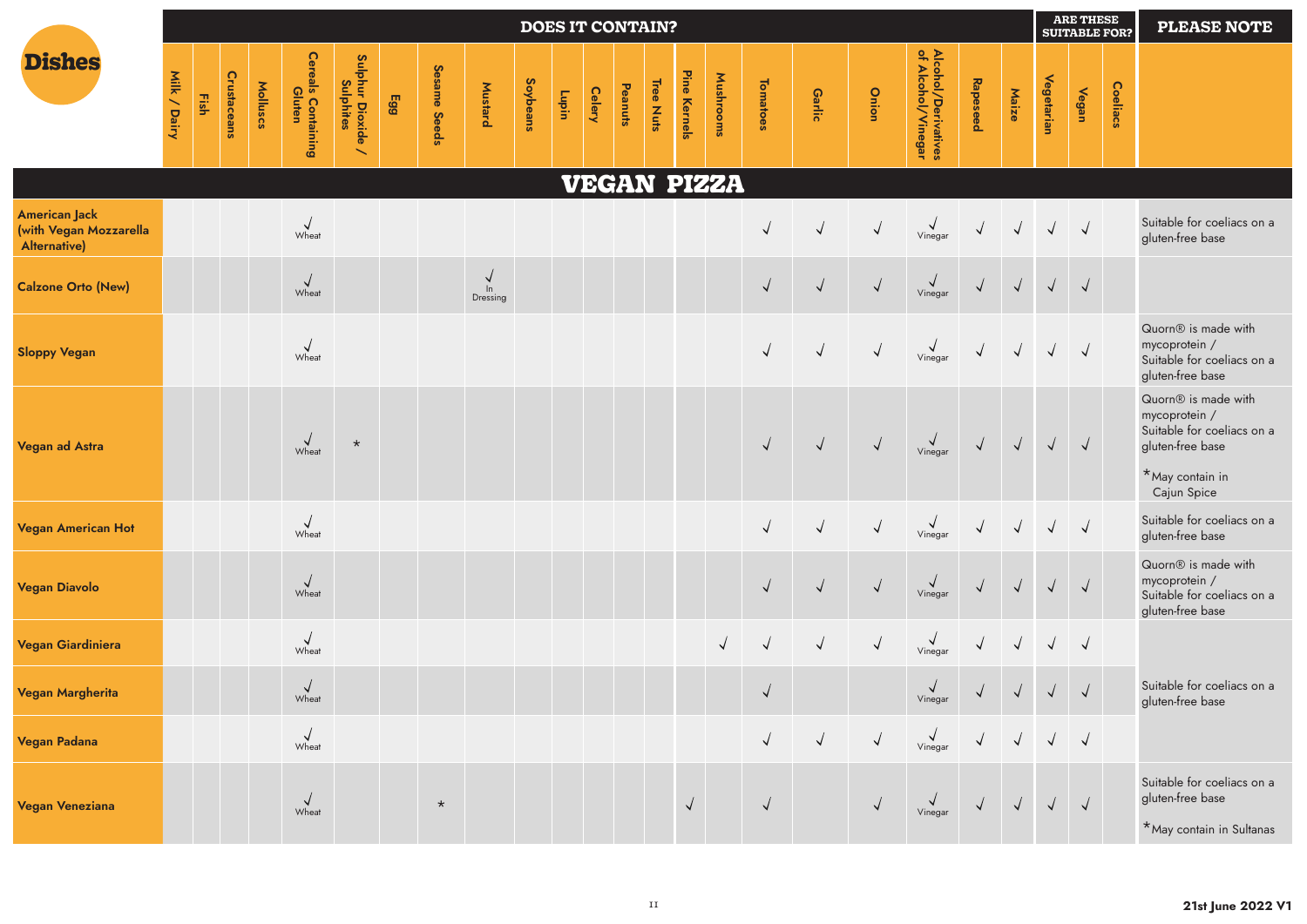|                                          |              |      |                    |          |                                      |                                          |     |              |                             | <b>DOES IT CONTAIN?</b> |       |               |         |               |              |            |                 |                                                                                |                                                                                                                         |                                                                          |            |            |                   | <b>ARE THESE</b><br><b>SUITABLE FOR?</b> |          | <b>PLEASE NOTE</b>             |
|------------------------------------------|--------------|------|--------------------|----------|--------------------------------------|------------------------------------------|-----|--------------|-----------------------------|-------------------------|-------|---------------|---------|---------------|--------------|------------|-----------------|--------------------------------------------------------------------------------|-------------------------------------------------------------------------------------------------------------------------|--------------------------------------------------------------------------|------------|------------|-------------------|------------------------------------------|----------|--------------------------------|
| <b>Dishes</b>                            | Milk / Dairy | Fish | <b>Crustaceans</b> | Molluscs | <b>Cereals Containing<br/>Gluten</b> | Sulphur Dioxide /<br>Sulphur Dioxide /   | Egg | Sesame Seeds | Mustard                     | Soybeans                | Lupin | <b>Celery</b> | Peanuts | Tree Nuts     | Pine Kernels | Mushrooms  | <b>Tomatoes</b> | Garlic                                                                         | Onion                                                                                                                   | Alcohol/Derivatives<br>of Alcohol/Vinegar                                | Rapeseed   | Maize      | <b>Vegetarian</b> | Vegan                                    | Coeliacs |                                |
|                                          |              |      |                    |          |                                      |                                          |     |              |                             |                         |       |               |         | LEGGERA PIZZA |              |            |                 |                                                                                |                                                                                                                         |                                                                          |            |            |                   |                                          |          |                                |
| Leggera<br><b>American Hot</b>           | $\sqrt{ }$   |      |                    |          | $\sqrt{ }$<br>Wheat                  | $\sqrt{ }$<br>In Hot<br>Green<br>Peppers |     |              | $\sqrt{ }$<br>In Dressing   |                         |       |               |         |               |              |            | $\sqrt{ }$      | $\sqrt{}$                                                                      | $\sqrt{ }$<br>In Dressing                                                                                               | $\checkmark$<br>Vinegar in<br>Dressing and<br>Peppers                    | $\sqrt{ }$ | $\sqrt{ }$ |                   |                                          |          |                                |
| Leggera<br><b>King Prawn</b>             |              |      | $\sqrt{2}$         |          | $\sqrt{\frac{1}{2}}$                 |                                          |     |              | $\sqrt{}$<br>In Dressing    |                         |       |               |         |               |              |            | $\sqrt{ }$      | $\sqrt{}$                                                                      | $\sqrt{\frac{5}{1}}$ Fresh and<br>in Dressing                                                                           | $\checkmark$<br>Vinegar in<br>Dressing                                   | $\sqrt{ }$ | $\sqrt{ }$ |                   |                                          |          |                                |
| Leggera<br>Padana                        | $\sqrt{ }$   |      |                    |          | $\sqrt{\frac{1}{2}}$                 |                                          |     |              | $\sqrt{ }$<br>In Dressing   |                         |       |               |         |               |              |            | $\sqrt{2}$      | $\checkmark$                                                                   | $\sqrt{\frac{5}{2}}$ Fresh, in<br>Dressing,<br>and in<br>Caramelised<br>Onion                                           | $\checkmark$<br>Vinegar in<br>Dressing and<br>Caramelised<br>Onion       | $\sqrt{}$  | $\sqrt{ }$ | $\sqrt{ }$        |                                          |          |                                |
| Leggera<br>Pollo ad Astra                | $\sqrt{ }$   |      |                    |          | $\sqrt{\frac{1}{2}}$                 | $\star$                                  |     |              | $\sqrt{ }$<br>In Dressing   |                         |       |               |         |               |              |            | $\sqrt{ }$      | $\begin{array}{c}\bigvee_{\text{In}}\\ \text{Cajun}\\ \text{Spice}\end{array}$ | $\begin{array}{c}\n\bigvee \text{Fresh,} \\ \text{in Dressing} \\ \text{and in Cajun} \\ \text{Spice}\n\end{array}$     | Vinegar in<br>Dressing and<br>Sweet Red<br>Peppers                       | $\sqrt{2}$ | $\sqrt{2}$ |                   |                                          |          | *May contain in<br>Cajun Spice |
| Leggera<br>Pomodoro                      | $\sqrt{ }$   |      |                    |          | $\sqrt{\frac{1}{2}}$                 |                                          |     |              | $\checkmark$<br>In Dressing |                         |       |               |         |               |              |            | $\sqrt{ }$      |                                                                                |                                                                                                                         | $\checkmark$<br>Vinegar in<br>Dressing                                   | $\sqrt{ }$ | $\sqrt{ }$ | $\sqrt{ }$        |                                          |          |                                |
| <b>Leggera</b><br><b>Quattro Verdure</b> |              |      |                    |          | $\sqrt{\frac{1}{2}}$                 |                                          |     |              | $\sqrt{ }$<br>In Dressing   |                         |       |               |         |               |              | $\sqrt{2}$ | $\sqrt{ }$      | $\sqrt{ }$                                                                     | $\sqrt{ }$                                                                                                              | √<br>Vinegar in<br>Dressing                                              | $\sqrt{2}$ | $\sqrt{}$  |                   | $\sqrt{ }$                               |          |                                |
| Leggera<br>Vegan Padana                  |              |      |                    |          | $\sqrt{ }$<br>Wheat                  |                                          |     |              | $\checkmark$<br>In Dressing |                         |       |               |         |               |              |            |                 |                                                                                | $\begin{array}{c}\n\bigvee\n\text{Fresh, in} \\ \text{Dressing and} \\ \text{Caramelised} \\ \text{Onion}\n\end{array}$ | √<br>Vinegar in<br>Dressing and<br>in Vegan<br>Mozzarella<br>Alternative | $\sqrt{ }$ | $\sqrt{ }$ | $\sqrt{2}$        |                                          |          |                                |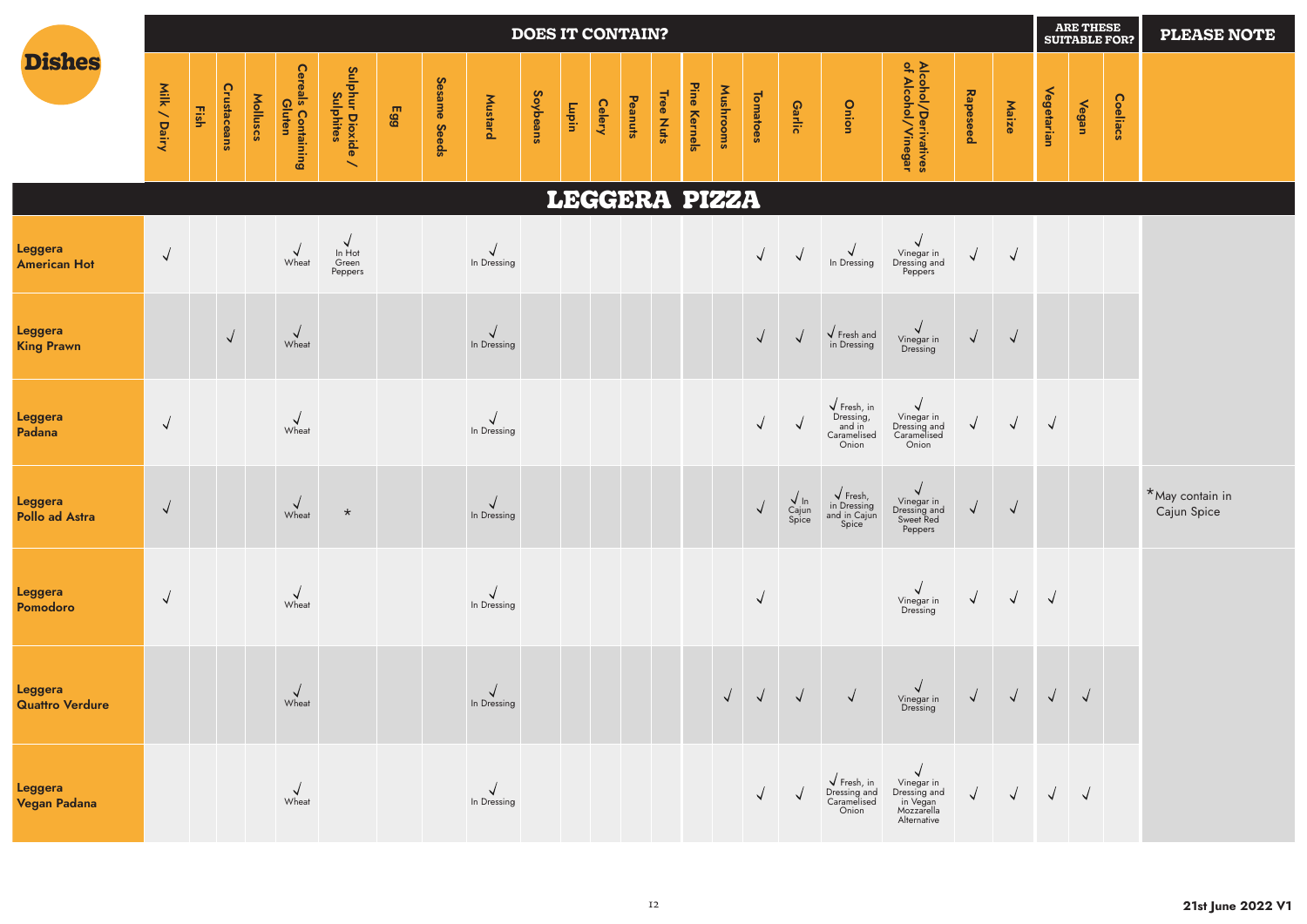|                                      |              |                |             |          |                              |                                                            |                 |              |                        | <b>DOES IT CONTAIN?</b> |       |               |         |           |              |            |                |            |                                             |                                           |              |            |            | <b>ARE THESE</b><br><b>SUITABLE FOR?</b> |          | <b>PLEASE NOTE</b>                             |
|--------------------------------------|--------------|----------------|-------------|----------|------------------------------|------------------------------------------------------------|-----------------|--------------|------------------------|-------------------------|-------|---------------|---------|-----------|--------------|------------|----------------|------------|---------------------------------------------|-------------------------------------------|--------------|------------|------------|------------------------------------------|----------|------------------------------------------------|
| <b>Dishes</b>                        | Milk / Dairy | Fish           | Crustaceans | Molluscs | Cereals Containing<br>Gluten | Sulphur Dioxide ,<br>Sulphites<br>$\overline{\phantom{0}}$ | 66 <sub>3</sub> | Sesame Seeds | Mustard                | Soybeans                | Lupin | <b>Celery</b> | Peanuts | Tree Nuts | Pine Kernels | Mushrooms  | Tomatoes       | Garlic     | Onion                                       | Alcohol/Derivatives<br>of Alcohol/Vinegar | Rapeseed     | Maize      | Vegetarian | Vegan                                    | Coeliacs |                                                |
|                                      |              |                |             |          |                              |                                                            |                 |              |                        |                         |       |               |         |           |              |            | HERITAGE PIZZA |            |                                             |                                           |              |            |            |                                          |          |                                                |
| <b>American Hottest</b>              | $\sqrt{ }$   |                |             |          | $\sqrt{\frac{1}{2}}$         | $\sqrt{2}$                                                 |                 |              |                        |                         |       |               |         |           |              |            | $\checkmark$   | $\sqrt{ }$ |                                             | $\sqrt{\frac{1}{2}}$                      | $\sqrt{ }$   | $\sqrt{2}$ |            |                                          |          |                                                |
| Capricciosa                          | $\checkmark$ | $\sqrt{ }$     |             |          | $\sqrt{\frac{1}{2}}$         |                                                            | $\sqrt{2}$      |              |                        |                         |       |               |         |           |              |            | $\checkmark$   | $\sqrt{ }$ |                                             | $\sqrt{\frac{1}{2}}$                      |              | $\sqrt{ }$ |            |                                          |          |                                                |
| <b>Caprina</b>                       | $\sqrt{ }$   |                |             |          | $\sqrt{ }$<br>Wheat          |                                                            |                 |              |                        |                         |       |               |         |           |              |            | $\sqrt{ }$     | $\sqrt{ }$ |                                             |                                           | $\sqrt{ }$   | $\sqrt{ }$ | $\sqrt{2}$ |                                          |          |                                                |
| Carbonara                            | $\sqrt{ }$   |                |             |          | $\sqrt{\frac{1}{2}}$         |                                                            | $\sqrt{2}$      |              |                        | $\sqrt{ }$              |       |               |         |           |              |            |                | $\sqrt{ }$ | $\frac{1}{2}$<br>Béchamel                   |                                           | $\sqrt{ }$   | $\sqrt{ }$ |            |                                          |          |                                                |
| <b>Etna</b><br>[Deliveroo Exclusive] | $\sqrt{}$    |                |             |          | $\sqrt{\frac{1}{2}}$         |                                                            |                 |              |                        |                         |       |               |         |           |              |            | $\sqrt{}$      | $\sqrt{ }$ |                                             | $\sqrt{\frac{2}{\text{Vinegar}}}$         | $\checkmark$ | $\sqrt{2}$ |            |                                          |          |                                                |
| Formaggi                             | $\sqrt{ }$   |                |             |          | $\sqrt{\frac{1}{2}}$         |                                                            |                 |              |                        |                         |       |               |         |           |              |            | $\sqrt{ }$     |            |                                             |                                           | $\sqrt{ }$   | $\sqrt{ }$ | $\sqrt{ }$ |                                          |          |                                                |
| <b>Four Seasons</b>                  | $\sqrt{ }$   | $\sqrt{ }$     |             |          | $\sqrt{\frac{1}{2}}$         |                                                            |                 |              |                        |                         |       |               |         |           |              | $\sqrt{ }$ | $\checkmark$   | $\sqrt{ }$ |                                             | $\sqrt{\frac{1}{2}}$                      | $\sqrt{}$    | $\sqrt{2}$ |            |                                          |          |                                                |
| Napoletana<br>[Deliveroo Exclusive]  | $\checkmark$ | $\sqrt{ }$     |             |          | $\sqrt{\frac{1}{2}}$         |                                                            |                 |              |                        |                         |       |               |         |           |              |            | $\sqrt{}$      | $\sqrt{ }$ |                                             | $\sqrt{\frac{1}{2}}$                      | $\checkmark$ | $\sqrt{ }$ |            |                                          |          | Suitable for coeliacs on a<br>gluten-free base |
| Neptune                              |              | $\sqrt{2}$     |             |          | $\sqrt{ }$<br>Wheat          |                                                            |                 |              |                        |                         |       |               |         |           |              |            | $\checkmark$   |            | $\sqrt{ }$                                  | $\checkmark$<br>Vinegar                   | $\sqrt{ }$   | $\sqrt{ }$ |            |                                          |          |                                                |
| Niçoise                              | $\sqrt{ }$   | $\sqrt{ }$     |             |          | $\sqrt{\frac{1}{2}}$         |                                                            | $\sqrt{ }$      |              |                        |                         |       |               |         |           |              |            | $\checkmark$   | $\sqrt{ }$ |                                             | $\sqrt{\frac{2}{\frac{3}{2}}\frac{1}{2}}$ | $\checkmark$ | $\sqrt{ }$ |            |                                          |          |                                                |
| Pianta                               |              |                |             |          | $\sqrt{\frac{1}{2}}$         |                                                            |                 |              |                        |                         |       |               |         |           | $\sqrt{2}$   | $\vee$     | $\sqrt{2}$     | $\sqrt{ }$ |                                             |                                           | $\sqrt{ }$   | $\sqrt{ }$ | $\sqrt{ }$ | $\sqrt{ }$                               |          |                                                |
| Pollo con Funghi                     | $\sqrt{ }$   |                |             |          | $\sqrt{\frac{1}{2}}$         |                                                            |                 |              |                        | $\sqrt{2}$              |       |               |         |           |              | $\sqrt{2}$ |                |            | $\checkmark$<br>Fresh<br>and in<br>Béchamel |                                           | $\sqrt{ }$   | $\sqrt{ }$ |            |                                          |          |                                                |
| <b>Pomodoro Pesto V2</b>             | $\sqrt{ }$   |                |             |          | $\sqrt{\frac{1}{2}}$         |                                                            |                 |              |                        |                         |       |               |         |           | $\sqrt{}$    |            | $\sqrt{2}$     | $\sqrt{ }$ |                                             |                                           | $\sqrt{ }$   | $\sqrt{ }$ | $\sqrt{ }$ |                                          |          |                                                |
| Rustichella                          | $\sqrt{ }$   | In<br>Dressing |             |          | $\sqrt{ }$<br>Wheat          |                                                            | ln<br>Dressing  |              | √<br>$\ln$<br>Dressing |                         |       |               |         |           |              |            |                | $\sqrt{ }$ |                                             | Vinegar in<br>Dressing                    |              |            |            |                                          |          |                                                |
| <b>Siciliana</b>                     | $\checkmark$ | $\sqrt{ }$     |             |          | $\sqrt{ }$<br>Wheat          |                                                            |                 |              |                        |                         |       |               |         |           |              |            |                | $\sqrt{ }$ |                                             |                                           | $\checkmark$ | $\sqrt{ }$ |            |                                          |          |                                                |
| Soho                                 | $\sqrt{ }$   |                |             |          | $\sqrt{\frac{1}{2}}$         |                                                            |                 |              |                        |                         |       |               |         |           |              |            |                | $\sqrt{ }$ |                                             |                                           | $\sqrt{ }$   | $\sqrt{ }$ | $\sqrt{ }$ |                                          |          |                                                |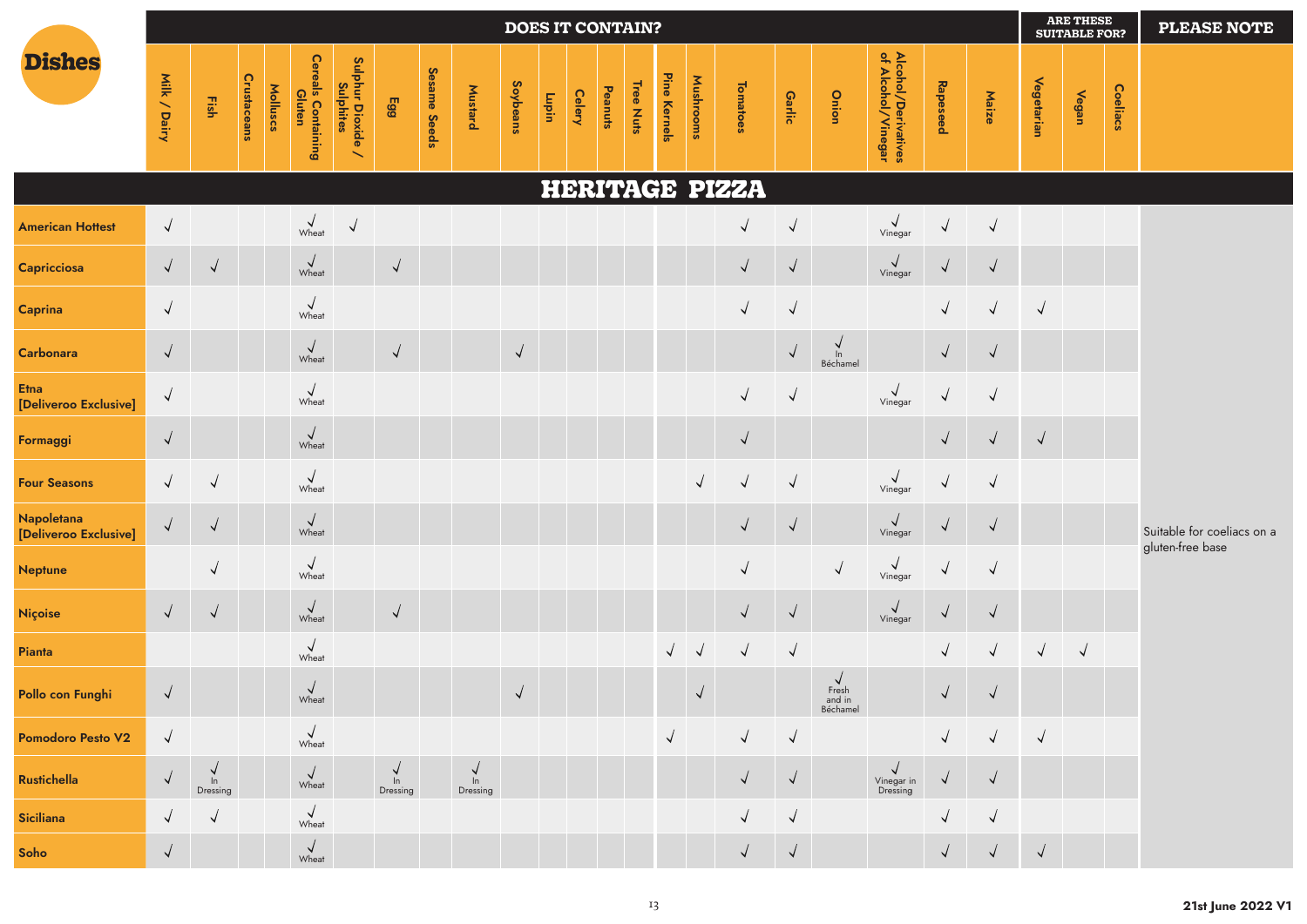|                                                                                     |              |      |             |          |                                     |                                |            |              |         |                           | <b>DOES IT CONTAIN?</b> |               |         |                         |              |           |          |               |       |                                           |                          |              |            | <b>ARE THESE</b><br><b>SUITABLE FOR?</b> |            | <b>PLEASE NOTE</b>                                                          |
|-------------------------------------------------------------------------------------|--------------|------|-------------|----------|-------------------------------------|--------------------------------|------------|--------------|---------|---------------------------|-------------------------|---------------|---------|-------------------------|--------------|-----------|----------|---------------|-------|-------------------------------------------|--------------------------|--------------|------------|------------------------------------------|------------|-----------------------------------------------------------------------------|
| <b>Dishes</b>                                                                       | Milk / Dairy | Fish | Crustaceans | Molluscs | <b>Cereals Containing</b><br>Gluten | Sulphur Dioxide ,<br>Sulphites | Egg        | Sesame Seeds | Mustard | Soybeans                  | uiding                  | <b>Celery</b> | Peanuts | Tree Nuts               | Pine Kernels | Mushrooms | Tomatoes | <b>Garlic</b> | Onion | Alcohol/Derivatives<br>of Alcohol/Vinegar | Rapeseed                 | Maize        | Vegetarian | Vegan                                    | Coeliacs   |                                                                             |
|                                                                                     |              |      |             |          |                                     |                                |            |              |         | DESSERTS, GELATO & SORBET |                         |               |         |                         |              |           |          |               |       |                                           |                          |              |            |                                          |            |                                                                             |
| <b>Chocolate Brownie</b><br>(with Vanilla Gelato)                                   | $\sqrt{ }$   |      |             |          |                                     |                                | √          |              |         | $\sqrt{}$                 |                         |               |         | $\star$                 |              |           |          |               |       |                                           | $\sqrt{}$                |              | $\sqrt{2}$ |                                          | $\sqrt{}$  | Pasteurised milk and eggs<br>*May contain                                   |
| <b>Chocolate Fudge Cake</b><br>(with Cream, Vanilla<br><b>Gelato or Mascarpone)</b> | $\sqrt{ }$   |      |             |          | $\sqrt{\frac{1}{2}}$                |                                | $\sqrt{ }$ |              |         |                           |                         |               |         | $\star$<br>ln<br>Gelato |              |           |          |               |       |                                           |                          | $\checkmark$ | $\sqrt{ }$ |                                          |            | Unpasteurised eggs in cake /<br>Pasteurised milk in choices<br>*May contain |
| <b>Coconut Sorbet</b>                                                               |              |      |             |          |                                     |                                |            |              |         |                           |                         |               |         | $\star$                 |              |           |          |               |       |                                           |                          |              | $\sqrt{}$  | $\sqrt{ }$                               | $\sqrt{ }$ | *May contain                                                                |
| <b>Eton Mess Sundae (New)</b>                                                       | $\sqrt{ }$   |      |             |          |                                     |                                | $\sqrt{2}$ |              |         | $\star$                   |                         |               |         | $\star$                 |              |           |          |               |       |                                           |                          | $\checkmark$ | $\sqrt{2}$ |                                          | $\sqrt{}$  | Pasteurised milk and eggs<br>*May contain                                   |
| <b>Lotus Billionaire's</b><br><b>Sundae (New)</b>                                   | $\sqrt{ }$   |      |             |          | $\sqrt{\frac{1}{2}}$                |                                |            |              |         | $\sqrt{2}$                |                         |               |         | $\star$                 |              |           |          |               |       |                                           | $\sqrt{2}$               | $\sqrt{2}$   | $\sqrt{2}$ |                                          |            | Pasteurised milk                                                            |
| <b>Olive Oil &amp; Blood</b><br><b>Orange Ripple Gelato</b>                         | $\sqrt{ }$   |      |             |          |                                     |                                |            |              |         | $\checkmark$              |                         |               |         | $\star$                 |              |           |          |               |       |                                           |                          | $\sqrt{}$    | $\sqrt{ }$ |                                          |            | *May contain                                                                |
| <b>Raspberry Sorbet</b>                                                             |              |      |             |          |                                     |                                |            |              |         |                           |                         |               |         | $\star$                 |              |           |          |               |       |                                           |                          |              | $\sqrt{}$  | $\sqrt{ }$                               | $\sqrt{2}$ | *May contain                                                                |
| <b>Red Berry &amp; Vanilla</b><br><b>Cheesecake</b>                                 | $\sqrt{}$    |      |             |          | $\sqrt{\frac{1}{2}}$                | $\star$                        | $\sqrt{ }$ | $\star$      |         | $\star$                   |                         |               | $\star$ | $\star$                 |              |           |          |               |       |                                           | $\sqrt{2}$               | $\sqrt{}$    | $\sqrt{ }$ |                                          |            | Pasteurised milk and eggs<br>*May contain                                   |
| <b>Salted Caramel Gelato</b>                                                        | $\sqrt{ }$   |      |             |          |                                     |                                |            |              |         | $\sqrt{2}$                |                         |               |         | $\star$                 |              |           |          |               |       |                                           |                          |              | $\sqrt{ }$ |                                          |            | Pasteurised milk<br>*May contain                                            |
| <b>Sicilian Lemon &amp; White</b><br><b>Chocolate Roulade</b>                       | $\sqrt{}$    |      |             |          |                                     |                                | $\sqrt{ }$ |              |         | $\sqrt{ }$                |                         |               |         | $\star$                 |              |           |          |               |       |                                           | $\sqrt{2}$               | $\checkmark$ | $\sqrt{ }$ |                                          |            | Pasteurised milk and eggs<br>*May contain                                   |
| <b>Sicilian Watermelon</b><br><b>Sorbet</b>                                         |              |      |             |          |                                     |                                |            |              |         |                           |                         |               |         | $\star$                 |              |           |          |               |       |                                           |                          |              |            | $\sqrt{ }$                               | $\sqrt{ }$ | *May contain                                                                |
| <b>Stracciatella Gelato</b>                                                         | $\sqrt{}$    |      |             |          |                                     |                                |            |              |         | $\sqrt{ }$                |                         |               |         | $\star$                 |              |           |          |               |       |                                           |                          | $\checkmark$ | $\sqrt{ }$ |                                          | $\sqrt{ }$ | Pasteurised milk<br>$*$ May contain                                         |
| <b>Strawberries &amp;</b><br><b>Chocolate Dip Sauce</b>                             |              |      |             |          | $\sqrt{ }$<br>Wheat<br>In Biscuit   |                                |            |              |         | $\sqrt{ }$<br>In Biscuit  |                         |               |         |                         |              |           |          |               |       |                                           | $\frac{1}{2}$<br>Biscuit | $\sqrt{}$    | $\sqrt{2}$ | $\sqrt{2}$                               |            | Suitable for coeliacs if<br>biscuit is removed                              |
| <b>Tiramisu</b>                                                                     | $\sqrt{ }$   |      |             |          | $\sqrt{ }$<br>Wheat                 |                                | $\sqrt{ }$ |              |         | $\star$                   |                         |               |         | $\star$                 |              |           |          |               |       | $\sqrt{ }$<br>Marsala<br>Wine             |                          | √            | $\sqrt{ }$ |                                          |            | Pasteurised milk and eggs<br>*May contain                                   |
| <b>Vanilla Gelato</b>                                                               | $\sqrt{ }$   |      |             |          |                                     |                                |            |              |         | $\sqrt{ }$                |                         |               |         | $\star$                 |              |           |          |               |       |                                           |                          | $\checkmark$ | $\sqrt{ }$ |                                          | $\sqrt{ }$ | Pasteurised milk<br>*May contain                                            |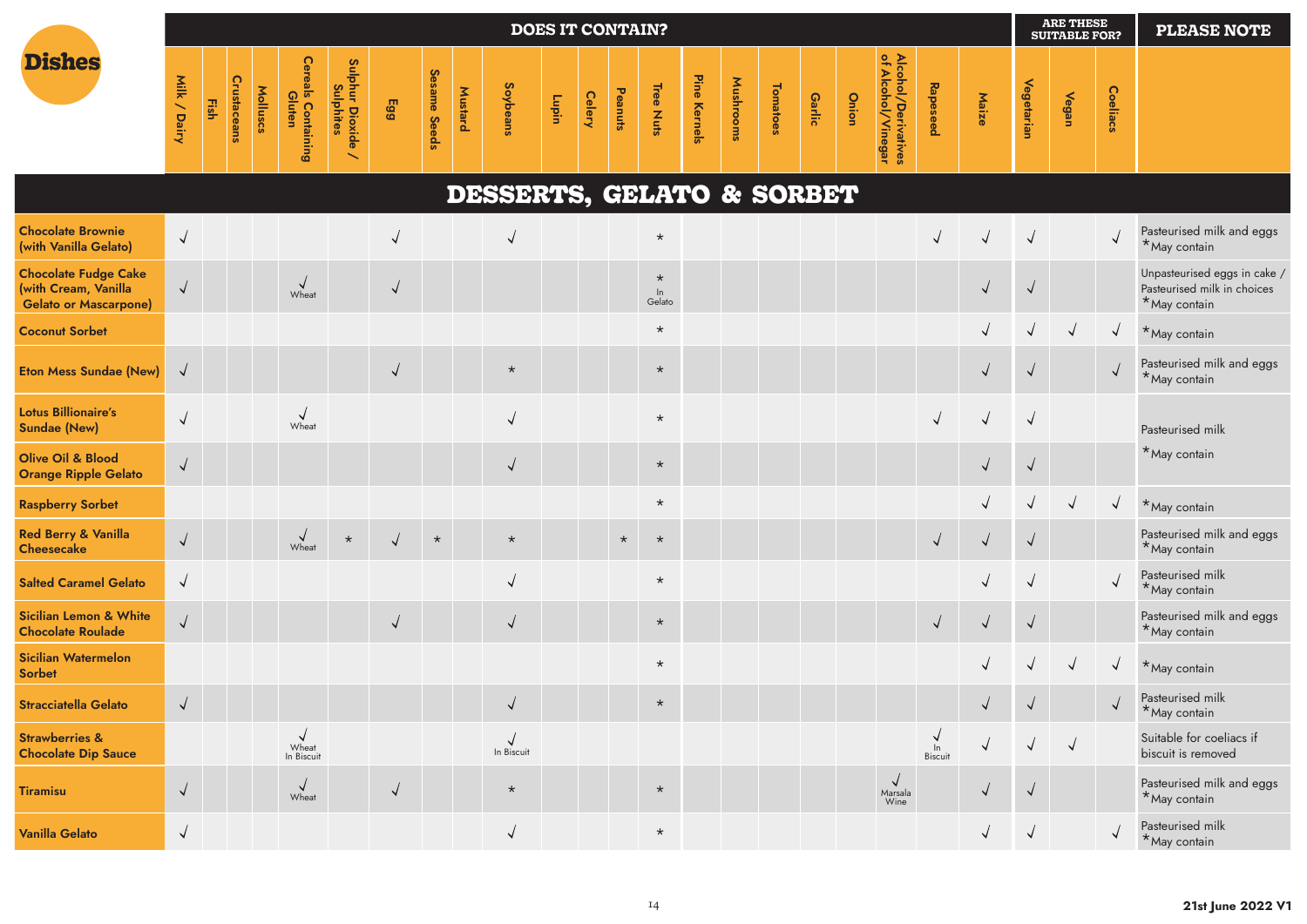|               |                                                              |        |                   |   |                                                                     |                                                                                                                                                                     |           |                         |          |                                | <b>DOES IT CONTAIN?</b> |                               |                                           |                                              |                                                    |                                       |                                               |                    |     |                                                                                                    |                                              |   |                                      | <b>ARE THESE</b><br><b>SUITABLE FOR?</b> |                                                | <b>PLEASE NOTE</b> |
|---------------|--------------------------------------------------------------|--------|-------------------|---|---------------------------------------------------------------------|---------------------------------------------------------------------------------------------------------------------------------------------------------------------|-----------|-------------------------|----------|--------------------------------|-------------------------|-------------------------------|-------------------------------------------|----------------------------------------------|----------------------------------------------------|---------------------------------------|-----------------------------------------------|--------------------|-----|----------------------------------------------------------------------------------------------------|----------------------------------------------|---|--------------------------------------|------------------------------------------|------------------------------------------------|--------------------|
| <b>Dishes</b> | 흦<br>p<br>$\overline{\mathbf{v}}$<br>$- \cdot$<br>$\tilde{}$ | -<br>≕ | $\mathbf{Q}$<br>- | ≐ | _<br>_<br>$\overline{\phantom{0}}$<br>-<br>$\sigma$<br>-<br>-<br>۵ō | $\boldsymbol{\omega}$<br>►<br>-<br>ທີ່<br>-<br>$\blacksquare$<br>- 53<br>$\overline{\phantom{0}}$<br>ठ<br>-<br>-<br>-<br>$-1$<br>u<br>$\sim$<br>$\sim$<br>$-1$<br>⋍ | <b>GG</b> | ဖ<br>$\sigma$<br>ഗ<br>읎 | $\Omega$ | S°<br>-<br>-<br>$\overline{a}$ | ≈<br>ㅎ<br>-             | $\mathbf{D}$<br>$\sigma$<br>- | $\mathbf \sigma$<br>흑<br>-<br>-<br>-<br>∍ | _<br>Φ<br>Φ<br>-<br><b>A</b><br>-<br>≒<br>ui | -<br>$-$<br>ᄎ<br>$\mathbf{D}$<br>-<br>$\mathbf{u}$ | -<br>$\overline{10}$<br>∼<br>$\omega$ | $\overline{\circ}$<br>э<br>٠<br>ന<br>$\omega$ | $\omega$<br>-<br>≕ | $-$ | $\circ$<br>ъ<br>$\rightarrow$<br>_<br><u>_</u><br>-<br>_<br>≗<br>-<br>-<br>-<br>-<br>Φ<br>--<br>읙. | $\overline{z}$<br><b>de</b><br>Φ<br>$\Omega$ | - | Œ<br>$\mathbf c$<br>œ<br>٠<br>-<br>B | $\Omega$                                 | $\circ$<br>ന<br>≕<br>$\mathbf{u}$<br><b>cs</b> |                    |

**DOLCETTI (not including Drinks)**

| <b>Caffe Reale</b>                                                                                            | $\sqrt{ }$ |  |                      | In Figs |            |            |  |         |  |  | Wine in<br>Figs |            | $\frac{V}{\ln \text{Figs}}$ | $\sqrt{ }$   |            | $\sqrt{ }$ |              |
|---------------------------------------------------------------------------------------------------------------|------------|--|----------------------|---------|------------|------------|--|---------|--|--|-----------------|------------|-----------------------------|--------------|------------|------------|--------------|
| <b>Chocolate Brownie</b>                                                                                      | $\sqrt{ }$ |  |                      |         | $\sqrt{ }$ | $\sqrt{2}$ |  | $\star$ |  |  |                 | $\sqrt{ }$ | $\sqrt{ }$                  | $\sqrt{ }$   |            | $\sqrt{ }$ |              |
| Jam Doughnuts (New)                                                                                           | $\sqrt{ }$ |  | $\sqrt{\frac{1}{2}}$ |         | $\sqrt{ }$ | $\star$    |  | $\star$ |  |  |                 | $\sqrt{ }$ | $\sqrt{ }$                  | $\sqrt{ }$   |            |            |              |
| <b>Lotus Biscoff</b><br><b>Cheesecake</b>                                                                     | $\sqrt{ }$ |  | $\sqrt{\frac{1}{2}}$ | $\star$ | $\star$    | $\sqrt{ }$ |  | $\star$ |  |  |                 | $\sqrt{ }$ | $\sqrt{ }$                  | $\sqrt{ }$   |            |            |              |
| <b>Orange &amp; Carrot</b><br><b>Cake</b>                                                                     | $\star$    |  |                      |         | $\star$    |            |  | $\star$ |  |  |                 |            | $\sqrt{ }$                  | $\sqrt{ }$   | $\sqrt{ }$ | $\sqrt{ }$ | *May contain |
| <b>Sharing Mini Jam</b><br><b>Doughnuts (New)</b><br>[Takeaway, Delivery<br>and Click & Collect<br>Exclusive] | $\sqrt{ }$ |  | $\vee$<br>Wheat      |         | $\sqrt{ }$ | $\star$    |  | $\star$ |  |  |                 |            | $\sqrt{ }$                  | $\sqrt{ }$   |            |            |              |
| <b>Sicilian Watermelon</b><br>Sorbet                                                                          |            |  |                      |         |            |            |  | $\star$ |  |  |                 |            | $\sqrt{ }$                  | $\checkmark$ | $\sqrt{ }$ | $\sqrt{ }$ |              |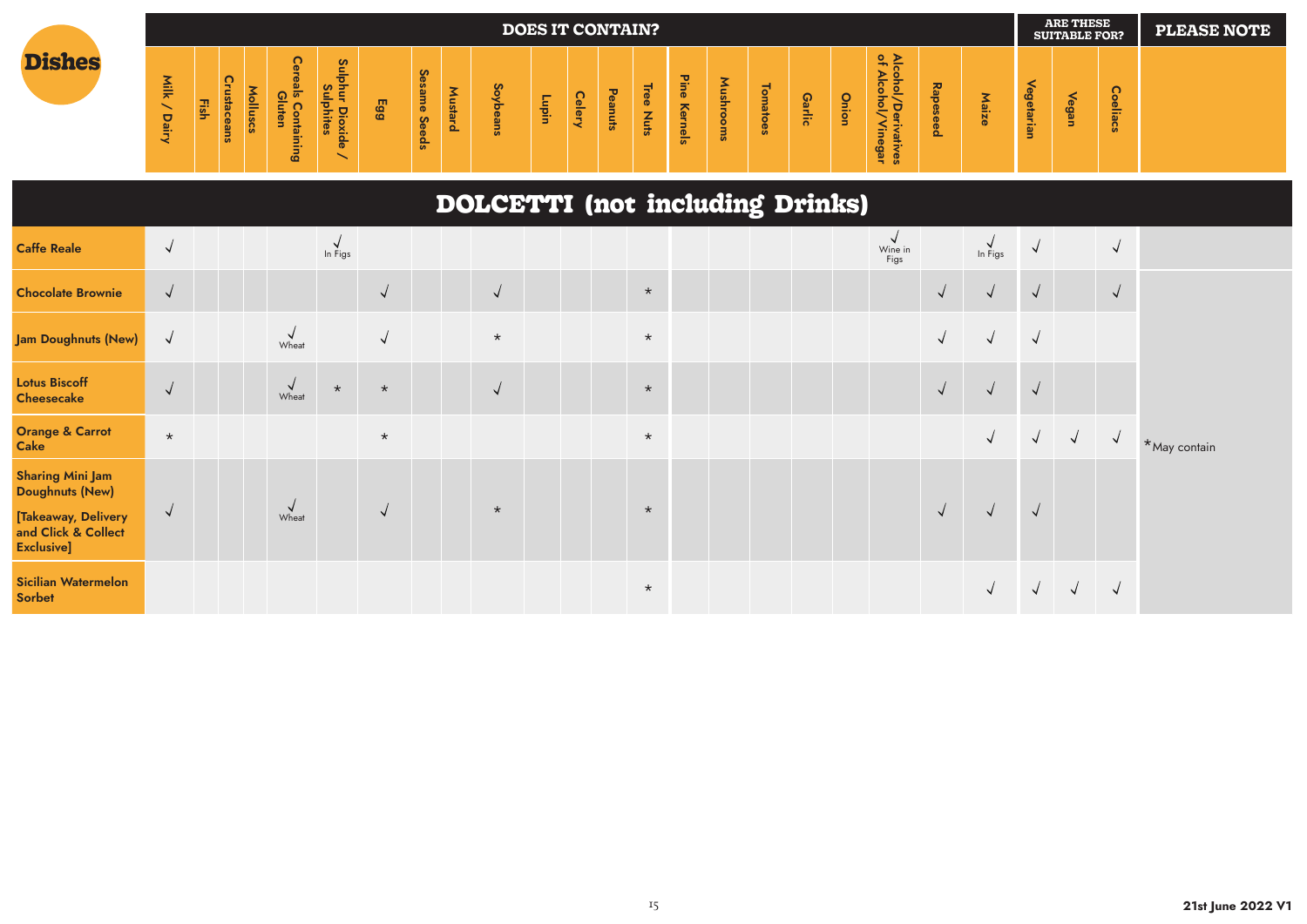|                                                                                     |              |      |             |          |                                     |                                                                 |     |                        |         | <b>DOES IT CONTAIN?</b> |       |               |         |           |              |                      |                         |                           |            |                                           |            |            |            | <b>ARE THESE</b><br><b>SUITABLE FOR?</b> |              | <b>PLEASE NOTE</b>                                                                                 |
|-------------------------------------------------------------------------------------|--------------|------|-------------|----------|-------------------------------------|-----------------------------------------------------------------|-----|------------------------|---------|-------------------------|-------|---------------|---------|-----------|--------------|----------------------|-------------------------|---------------------------|------------|-------------------------------------------|------------|------------|------------|------------------------------------------|--------------|----------------------------------------------------------------------------------------------------|
| <b>Dishes</b>                                                                       | Milk / Dairy | Fish | Crustaceans | Molluscs | <b>Cereals Containing</b><br>Gluten | Sulphur Dioxide<br><b>Sulphites</b><br>$\overline{\phantom{0}}$ | Egg | Sesame Seeds           | Mustard | Soybeans                | uidin | <b>Celery</b> | Peanuts | Tree Nuts | Pine Kernels | Mushrooms            | Tomatoes                | Garlic                    | Onion      | Alcohol/Derivatives<br>of Alcohol/Vinegar | Rapeseed   | Maize      | Vegetarian | Vegan                                    | Coeliacs     |                                                                                                    |
|                                                                                     |              |      |             |          |                                     |                                                                 |     |                        |         |                         |       |               |         |           |              |                      | <b>PICCOLO STARTERS</b> |                           |            |                                           |            |            |            |                                          |              |                                                                                                    |
| Dough Balls with<br><b>Garlic Butter</b>                                            | $\sqrt{ }$   |      |             |          | $\sqrt{ }$<br>Wheat                 |                                                                 |     |                        |         |                         |       |               |         |           |              |                      |                         | $\sqrt{}$                 |            |                                           | $\sqrt{ }$ | $\sqrt{ }$ | $\sqrt{ }$ |                                          |              |                                                                                                    |
| Dough Balls with<br><b>Houmous</b>                                                  |              |      |             |          | $\sqrt{ }$<br>Wheat                 |                                                                 |     | $\sqrt{ln}$<br>Houmous |         |                         |       |               |         |           |              |                      | $*_{\ln}$<br>Houmous    | $\sqrt{ \ln}$<br>Houmous  |            |                                           | $\sqrt{ }$ | $\sqrt{ }$ | $\sqrt{ }$ | $\sqrt{ }$                               |              | *May contain                                                                                       |
| Dough Balls with<br><b>Extra Virgin Olive Oil</b><br>and Balsamic Vinegar           |              |      |             |          | $\sqrt{ }$<br>Wheat                 | $\sqrt{ \ln}$<br>Vinegar                                        |     |                        |         |                         |       |               |         |           |              |                      |                         |                           |            | $\checkmark$<br>Vinegar                   | $\sqrt{}$  | $\sqrt{ }$ | $\sqrt{ }$ | $\sqrt{ }$                               |              |                                                                                                    |
| <b>GF Dough Balls with</b><br><b>Garlic Butter</b>                                  | $\sqrt{}$    |      |             |          |                                     |                                                                 |     |                        |         |                         |       |               |         |           |              |                      |                         | $\sqrt{ }$                |            |                                           |            | $\sqrt{ }$ | $\sqrt{2}$ |                                          | $\sqrt{2}$   |                                                                                                    |
| <b>GF Dough Balls with</b><br><b>Houmous</b>                                        |              |      |             |          |                                     |                                                                 |     | $\sqrt{ln}$<br>Houmous |         |                         |       |               |         |           |              |                      | $*_{\ln}$<br>Houmous    | $\sqrt{\ln}$<br>Houmous   |            |                                           | $\sqrt{ }$ | $\sqrt{ }$ | $\sqrt{ }$ | $\sqrt{ }$                               | $\sqrt{ }$   | $*$ May contain                                                                                    |
| <b>GF Dough Balls with</b><br><b>Extra Virgin Olive Oil</b><br>and Balsamic Vinegar |              |      |             |          |                                     | $\sqrt{\ln}$<br>Vinegar                                         |     |                        |         |                         |       |               |         |           |              |                      |                         |                           |            | $\checkmark$<br>Vinegar                   |            | $\sqrt{}$  | $\sqrt{ }$ | $\sqrt{ }$                               | $\sqrt{ }$   |                                                                                                    |
| <b>Piccolo Salad</b>                                                                |              |      |             |          |                                     |                                                                 |     |                        |         |                         |       |               |         |           |              |                      | $\sqrt{ }$              |                           |            |                                           |            |            | $\sqrt{}$  | $\sqrt{ }$                               | $\sqrt{ }$   |                                                                                                    |
|                                                                                     |              |      |             |          |                                     |                                                                 |     |                        |         |                         |       |               |         |           |              | PICCOLO PIZZA        |                         |                           |            |                                           |            |            |            |                                          |              |                                                                                                    |
| <b>American</b>                                                                     | $\sqrt{ }$   |      |             |          | $\sqrt{ }$<br>Wheat                 |                                                                 |     |                        |         |                         |       |               |         |           |              |                      | $\sqrt{ }$              | $\sqrt{\ln}$<br>Pepperoni |            |                                           | $\sqrt{ }$ | $\sqrt{ }$ |            |                                          |              |                                                                                                    |
| <b>La Reine</b>                                                                     | $\sqrt{ }$   |      |             |          | $\sqrt{\frac{1}{2}}$                |                                                                 |     |                        |         |                         |       |               |         |           |              | $\sqrt{ }$           | $\sqrt{ }$              |                           |            |                                           | $\sqrt{ }$ | $\sqrt{2}$ |            |                                          |              | Suitable for coeliacs on a                                                                         |
| Margherita /<br>Margherita with<br><b>Light Mozzarella</b>                          | $\sqrt{ }$   |      |             |          | $\sqrt{ }$<br>Wheat                 |                                                                 |     |                        |         |                         |       |               |         |           |              |                      | $\sqrt{2}$              |                           |            |                                           | $\sqrt{ }$ | $\sqrt{ }$ | $\sqrt{2}$ |                                          |              | gluten-free base                                                                                   |
| Pollo                                                                               | $\sqrt{ }$   |      |             |          | $\sqrt{ }$<br>Wheat                 |                                                                 |     |                        |         |                         |       |               |         |           |              |                      | $\sqrt{ }$              |                           |            |                                           | $\sqrt{ }$ | $\sqrt{ }$ |            |                                          |              |                                                                                                    |
| <b>Quorn®</b>                                                                       |              |      |             |          | Wheat                               |                                                                 |     |                        |         |                         |       |               |         |           |              |                      | $\sqrt{2}$              |                           | $\sqrt{ }$ | V<br>Vinegar                              | $\sqrt{}$  | $\sqrt{2}$ | $\sqrt{ }$ | $\sqrt{ }$                               |              | Suitable for coeliacs on a<br>gluten-free base /<br>Quorn <sup>®</sup> is made with<br>mycoprotein |
|                                                                                     |              |      |             |          |                                     |                                                                 |     |                        |         |                         |       |               |         |           |              | <b>PICCOLO PASTA</b> |                         |                           |            |                                           |            |            |            |                                          |              |                                                                                                    |
| <b>Bianca</b>                                                                       | $\sqrt{ }$   |      |             |          |                                     |                                                                 |     |                        |         | $\sqrt{ }$              |       |               |         |           |              | $\sqrt{ }$           |                         |                           | $\sqrt{ }$ |                                           |            | $\sqrt{2}$ | $\sqrt{ }$ |                                          | $\sqrt{ }$   |                                                                                                    |
| <b>Bolognese</b>                                                                    |              |      |             |          |                                     |                                                                 |     |                        |         |                         |       | $\checkmark$  |         |           |              | $\sqrt{ }$           | $\sqrt{ }$              | $\sqrt{ }$                | $\sqrt{ }$ |                                           |            | $\sqrt{}$  |            |                                          | $\checkmark$ |                                                                                                    |
| <b>Napoletana</b>                                                                   | $\sqrt{ }$   |      |             |          |                                     |                                                                 |     |                        |         | $\sqrt{ }$              |       |               |         |           |              |                      | $\sqrt{ }$              |                           | $\sqrt{ }$ |                                           |            | $\sqrt{}$  | $\sqrt{ }$ |                                          | $\sqrt{ }$   |                                                                                                    |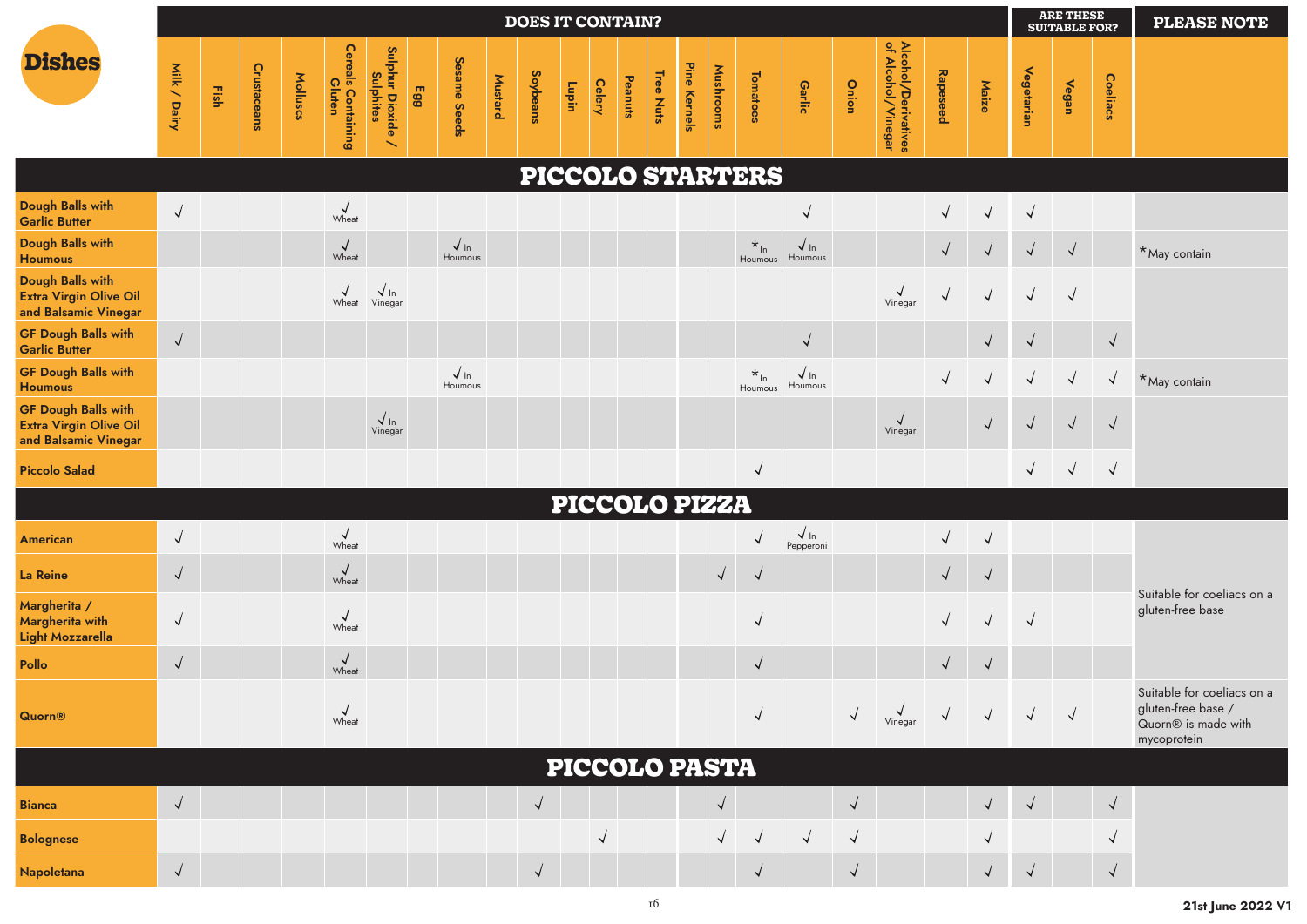|                                                                        |              |      |             |          |                                            |                                        |           |              |         |                                            | <b>DOES IT CONTAIN?</b> |               |         |           |              |           |                         |            |            |                                           |           |            |            | ARE THESE<br><b>SUITABLE FOR?</b> |            | <b>PLEASE NOTE</b>                             |
|------------------------------------------------------------------------|--------------|------|-------------|----------|--------------------------------------------|----------------------------------------|-----------|--------------|---------|--------------------------------------------|-------------------------|---------------|---------|-----------|--------------|-----------|-------------------------|------------|------------|-------------------------------------------|-----------|------------|------------|-----------------------------------|------------|------------------------------------------------|
| <b>Dishes</b>                                                          | Milk / Dairy | Fish | Crustaceans | Molluscs | <b>Cereals Containing<br/>Gluten</b>       | Sulphur Dioxide /<br>Sulphur Dioxide / | Egg       | Sesame Seeds | Mustard | Soybeans                                   | uiding                  | <b>Celery</b> | Peanuts | Tree Nuts | Pine Kernels | Mushrooms | <b>Tomatoes</b>         | Garlic     | Onion      | Alcohol/Derivatives<br>of Alcohol/Vinegar | Rapeseed  | Maize      | Vegetarian | <b>Vegan</b>                      | Coeliacs   |                                                |
|                                                                        |              |      |             |          |                                            |                                        |           |              |         |                                            |                         |               |         |           |              |           | <b>PICCOLO SALAD</b>    |            |            |                                           |           |            |            |                                   |            |                                                |
| <b>Pollo Milanese</b>                                                  | $\sqrt{ }$   |      |             |          | $\sqrt{ }$<br>Wheat                        |                                        |           |              | $\star$ |                                            |                         |               |         |           |              |           | $\sqrt{ }$              | $\sqrt{ }$ | $\sqrt{2}$ |                                           |           | $\sqrt{ }$ |            |                                   |            | *May contain                                   |
|                                                                        |              |      |             |          |                                            |                                        |           |              |         |                                            |                         |               |         |           |              |           | <b>PICCOLO DRINKS</b>   |            |            |                                           |           |            |            |                                   |            |                                                |
| <b>Bambinoccino</b>                                                    | $\sqrt{}$    |      |             |          |                                            |                                        |           |              |         |                                            |                         |               |         |           |              |           |                         |            |            |                                           |           |            | $\sqrt{2}$ |                                   | $\sqrt{2}$ |                                                |
| <b>Cawston Press</b><br><b>Kids' Drink</b>                             |              |      |             |          |                                            |                                        |           |              |         |                                            |                         |               |         |           |              |           |                         |            |            |                                           |           |            | $\sqrt{2}$ | $\sqrt{ }$                        | $\sqrt{ }$ |                                                |
|                                                                        |              |      |             |          |                                            |                                        |           |              |         |                                            |                         |               |         |           |              |           | <b>PICCOLO DESSERTS</b> |            |            |                                           |           |            |            |                                   |            |                                                |
| <b>Chocolate Brownie</b>                                               | $\sqrt{2}$   |      |             |          |                                            |                                        | $\sqrt{}$ |              |         | $\sqrt{ }$                                 |                         |               |         | $\star$   |              |           |                         |            |            |                                           | $\sqrt{}$ | $\sqrt{ }$ | $\sqrt{ }$ |                                   | $\sqrt{2}$ | *May contain                                   |
| <b>Piccolo Sundae with</b><br><b>Vanilla Gelato</b><br>and Baby Cone   | $\sqrt{ }$   |      |             |          | $\sqrt{\frac{1}{2}}$<br><b>Baby Cone</b>   |                                        |           |              |         | $\sqrt{ }$<br>In Baby<br>Cone <sup>'</sup> |                         |               |         | $\star$   |              |           |                         |            |            |                                           |           | $\sqrt{ }$ | $\sqrt{ }$ |                                   |            | Suitable for coeliacs<br>without the Baby Cone |
| <b>Piccolo Sundae with</b><br><b>Raspberry Sorbet</b><br>and Baby Cone |              |      |             |          | $\sqrt{ }$<br>Wheat in<br><b>Baby Cone</b> |                                        |           |              |         | $\sqrt{}$<br>In Baby<br>Cone               |                         |               |         | $\star$   |              |           |                         |            |            |                                           |           | $\sqrt{}$  | $\sqrt{}$  | $\sqrt{ }$                        |            | *May contain                                   |
| <b>Pip Organic</b><br><b>Fruity Ice Lolly</b>                          |              |      |             |          |                                            |                                        |           |              |         |                                            |                         |               |         |           |              |           |                         |            |            |                                           |           |            | $\sqrt{2}$ | $\sqrt{ }$                        | $\sqrt{ }$ |                                                |
| <b>Pip Organic</b><br><b>Rainbow Ice Lolly</b>                         |              |      |             |          |                                            |                                        |           |              |         |                                            |                         |               |         |           |              |           |                         |            |            |                                           |           |            | $\sqrt{2}$ | $\sqrt{2}$                        | $\sqrt{ }$ |                                                |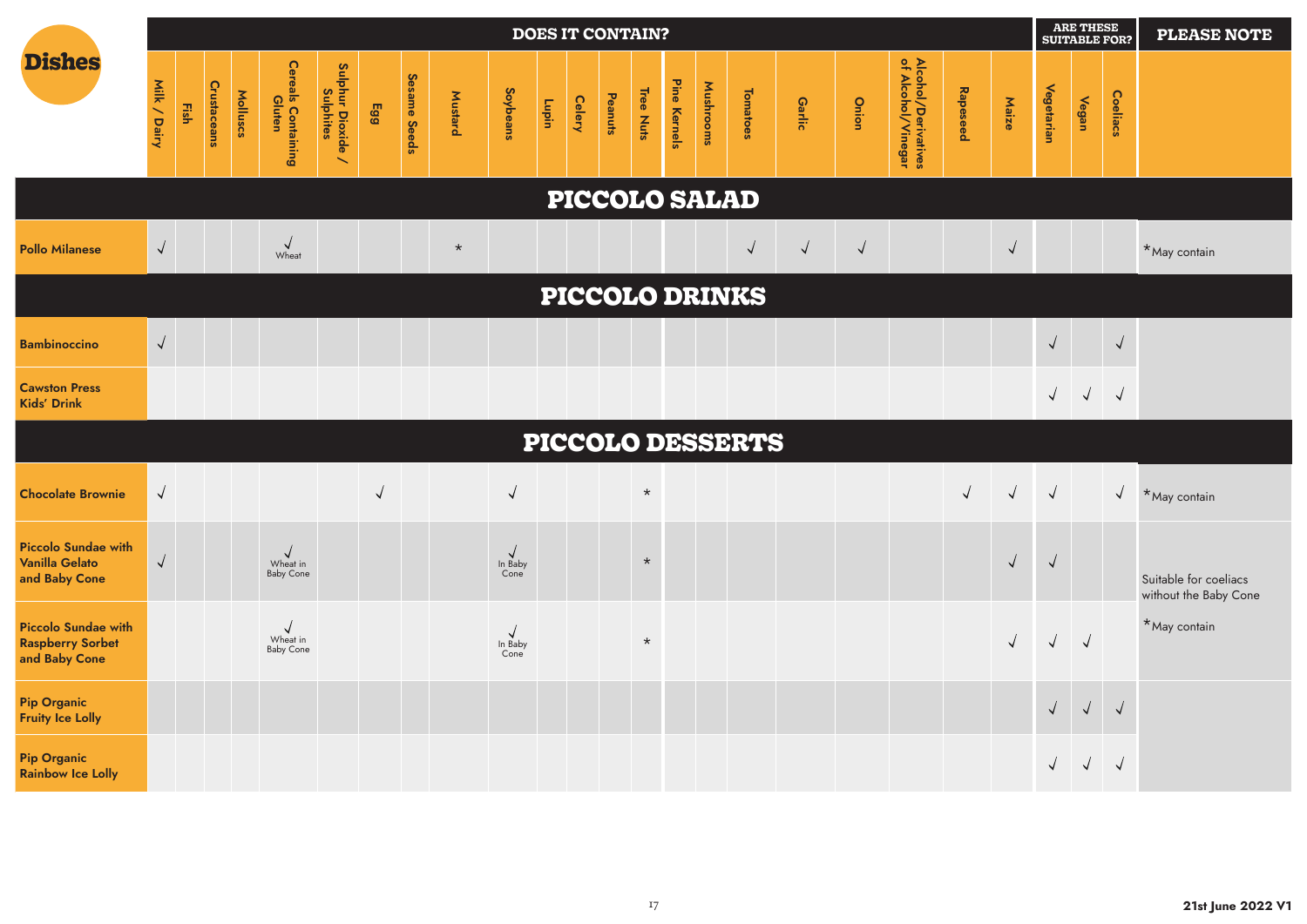

| <b>DISH</b>                                              | SUITABLE FOR A REDUCED-DAIRY DIET                                                | <b>DISH</b>                                                                               | SUITABLE FOR A REDUCED-DAIRY DIET                                         |
|----------------------------------------------------------|----------------------------------------------------------------------------------|-------------------------------------------------------------------------------------------|---------------------------------------------------------------------------|
| <b>Marinated Green Olives</b>                            |                                                                                  | <b>Leggera King Prawn</b>                                                                 | No changes needed                                                         |
| <b>Slow-Roasted Tomatoes</b>                             | No changes needed                                                                | Leggera Pomodoro                                                                          | Remove Light Mozzarella, add our Vegan Mozzarella Alternative             |
| <b>Broccolini</b>                                        | No changes needed                                                                | Leggera Quattro Verdure                                                                   | No changes needed                                                         |
| <b>Bruschetta Originale</b>                              | Remove Garlic Butter and Basil & Pine Kernel Pesto                               | <b>Margherita</b>                                                                         | Remove Mozzarella, add our Vegan Mozzarella Alternative                   |
| <b>Calamari</b>                                          | <b>Remove Caesar Dressing</b>                                                    | Padana (including Leggera)                                                                | Remove Goat's Cheese and Mozzarella, add our Vegan Mozzarella Alternative |
| <b>Chimichurri Dough Balls (New)</b>                     | No changes needed                                                                |                                                                                           |                                                                           |
| <b>Dough Balls</b>                                       | Remove Garlic Butter, add Garlic & Parsley Spread, Smoky Tomato Harissa, Houmous | Pollo ad Astra (including Leggera)                                                        | Remove (Light) Mozzarella, add our Vegan Mozzarella Alternative           |
| <b>Garlic Bread</b>                                      | Remove Garlic Butter, add Garlic Oil on the side                                 | <b>Sloppy Giuseppe</b>                                                                    | Remove Mozzarella, add our Vegan Mozzarella Alternative                   |
| <b>Garlic Bread with</b><br>Vegan Mozzarella Alternative |                                                                                  | Veneziana                                                                                 |                                                                           |
| Hot Jalapeño Dough Balls                                 | No changes needed                                                                | <b>HERITAGE: Capricciosa, Four</b><br>Seasons, Napoletana, Niçoise Pizza<br>and Siciliana | Remove Mozzarella, add our Vegan Mozzarella Alternative                   |
| Lemon & Herb Chicken Wings                               |                                                                                  | <b>HERITAGE: Neptune and Pianta</b>                                                       | No changes needed                                                         |
| <b>Mixed Salad</b>                                       |                                                                                  | Peperonata (New)                                                                          |                                                                           |
| <b>Polenta Chips</b>                                     | Remove Gran Milano                                                               |                                                                                           | No changes needed                                                         |
| <b>Raw Slaw</b>                                          | No changes needed                                                                | <b>Zucchini Linguine (New)</b>                                                            |                                                                           |
| Rucola                                                   | Remove Gran Milano                                                               | <b>Orange &amp; Carrot Cake</b>                                                           |                                                                           |
| <b>Beetroot &amp; Goat's Cheese (New)</b>                | Remove Goat's Cheese                                                             | <b>Sorbets</b>                                                                            | No changes needed                                                         |
| <b>Grand Chicken Caesar</b>                              | Remove Caesar Dressing and Gran Milano                                           | <b>Strawberries &amp; Chocolate</b><br><b>Dipping Sauce</b>                               |                                                                           |
| <b>Niçoise</b>                                           | No changes needed                                                                | <b>DISH</b>                                                                               | PICCOLO MENU                                                              |
| American                                                 | Remove Mozzarella, add our Vegan Mozzarella Alternative                          | <b>Piccolo Dough Balls (with Houmous)</b>                                                 |                                                                           |
| American Hot (including Leggera)                         | Remove (Light) Mozzarella, add our Vegan Mozzarella Alternative                  | Piccolo Dough Balls                                                                       | No changes needed                                                         |
| American Jack (V)                                        | Remove Mozzarella, add our Vegan Mozzarella Alternative                          | (with Extra Virgin Olive Oil and<br><b>Balsamic Vinegar)</b>                              |                                                                           |
| <b>BBQ Burnt Ends</b>                                    |                                                                                  | <b>Piccolo Bolognese</b>                                                                  | No changes needed                                                         |
| <b>Calzone Orto (New)</b>                                | Suitable for a reduced-dairy diet                                                | <b>Piccolo Napoletana</b>                                                                 | Remove Béchamel                                                           |
| Chilli Prawn & 'Nduja (New)                              | Remove Mozzarella, add our Vegan Mozzarella Alternative                          | <b>Piccolo American</b>                                                                   |                                                                           |
| <b>Diavolo</b>                                           |                                                                                  | <b>Piccolo La Reine</b>                                                                   |                                                                           |
| <b>Fiorentina</b>                                        | Remove Mozzarella and Gran Milano, add our Vegan Mozzarella Alternative          | <b>Piccolo Margherita</b>                                                                 | Remove Mozzarella, add our Vegan Mozzarella Alternative                   |
| <b>Hoisin Duck (New)</b>                                 | Remove Mozzarella, add our Vegan Mozzarella Alternative                          | <b>Piccolo Pollo</b>                                                                      |                                                                           |
| La Reine                                                 |                                                                                  | <b>Piccolo Quorn®</b>                                                                     | No changes needed                                                         |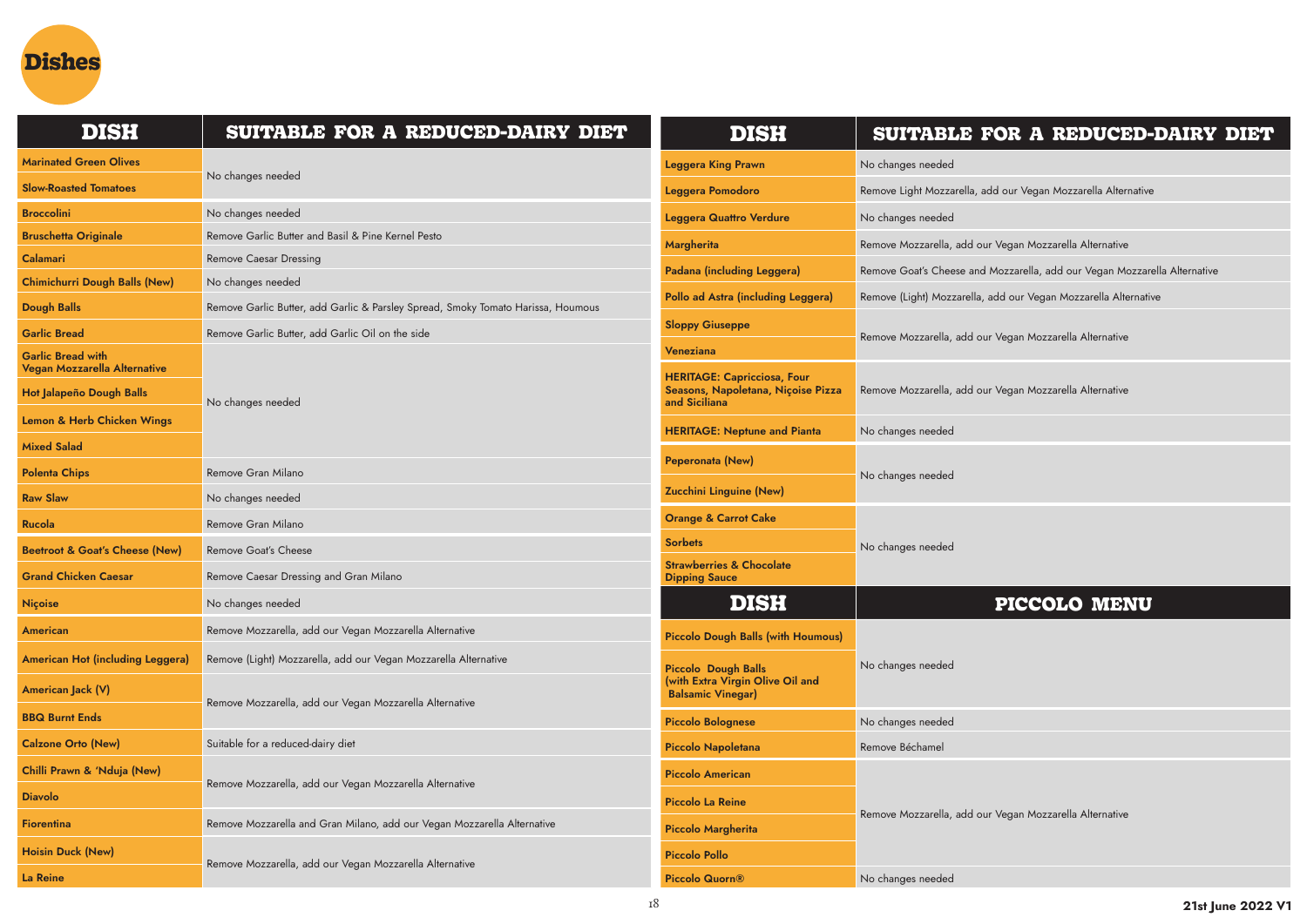|                                             |              |            |             |          |                              |                                                            |     |              |            |            |        | <b>DOES IT CONTAIN?</b> |         |           |              |           |            |               |            |                                           |            |            |              | <b>ARE THESE</b><br><b>SUITABLE FOR?</b> |            | <b>PLEASE NOTE</b>              |
|---------------------------------------------|--------------|------------|-------------|----------|------------------------------|------------------------------------------------------------|-----|--------------|------------|------------|--------|-------------------------|---------|-----------|--------------|-----------|------------|---------------|------------|-------------------------------------------|------------|------------|--------------|------------------------------------------|------------|---------------------------------|
| Ingredients                                 | Milk / Dairy | Fish       | Crustaceans | Molluscs | Cereals Containing<br>Gluten | Sulphur Dioxide ,<br>Sulphites<br>$\overline{\phantom{0}}$ | Egg | Sesame Seeds | Mustard    | Soybeans   | uiding | <b>Celery</b>           | Peanuts | Tree Nuts | Pine Kernels | Mushrooms | Tomatoes   | <b>Garlic</b> | Onion      | Alcohol/Derivatives<br>of Alcohol/Vinegar | Rapeseed   | Maize      | Vegetarian   | Vegan                                    | Coeliacs   |                                 |
|                                             |              |            |             |          |                              |                                                            |     |              |            |            |        | INGREDIENTS             |         |           |              |           |            |               |            |                                           |            |            |              |                                          |            |                                 |
| <b>Anchovies (Brown)</b>                    |              | $\sqrt{2}$ |             |          |                              |                                                            |     |              |            |            |        |                         |         |           |              |           |            |               |            |                                           |            |            |              |                                          | $\sqrt{ }$ |                                 |
| <b>Anchovies (White)</b>                    |              | $\sqrt{2}$ |             |          |                              | $\checkmark$                                               |     |              |            |            |        |                         |         |           |              |           |            |               |            | $\sqrt{ }$<br>Vinegar                     |            |            |              |                                          |            |                                 |
| <b>Artichokes</b>                           |              |            |             |          |                              |                                                            |     |              |            |            |        |                         |         |           |              |           |            | $\sqrt{ }$    |            |                                           |            |            | $\sqrt{ }$   | $\sqrt{ }$                               | $\sqrt{2}$ |                                 |
| <b>Baby Cones</b>                           |              |            |             |          | $\sqrt{\frac{1}{2}}$         |                                                            |     |              |            | $\sqrt{2}$ |        |                         |         |           |              |           |            |               |            |                                           |            |            | $\checkmark$ | $\sqrt{ }$                               |            |                                 |
| <b>Baby Figs</b>                            |              |            |             |          |                              | $\sqrt{ }$                                                 |     |              |            |            |        |                         |         |           |              |           |            |               |            | $\sqrt{ }$<br>Wine                        |            | $\sqrt{ }$ | $\sqrt{}$    | $\sqrt{}$                                | $\sqrt{ }$ | Figs marinated in<br>wine syrup |
| <b>Balsamic Dressing</b>                    |              |            |             |          |                              | $\sqrt{}$                                                  |     |              |            |            |        |                         |         |           |              |           |            |               |            | $\sqrt{2}$<br>Vinegar                     |            |            | $\checkmark$ | $\sqrt{ }$                               | $\sqrt{ }$ |                                 |
| <b>Balsamic Vinegar</b>                     |              |            |             |          |                              | $\sqrt{}$                                                  |     |              |            |            |        |                         |         |           |              |           |            |               |            | $\sqrt{ }$                                |            |            | $\sqrt{ }$   | $\sqrt{ }$                               | $\sqrt{ }$ |                                 |
| <b>Basil &amp; Pine Kernel</b><br>Pesto     | $\sqrt{ }$   |            |             |          |                              |                                                            |     |              |            |            |        |                         |         |           | $\vee$       |           |            | $\sqrt{2}$    |            |                                           |            | $\sqrt{ }$ | $\sqrt{ }$   |                                          | $\sqrt{}$  | Pasteurised cheese              |
| <b>BBQ Chicken</b><br>[Deliveroo Exclusive] |              |            |             |          |                              |                                                            |     |              | $\sqrt{2}$ |            |        |                         |         |           |              |           | $\sqrt{}$  | $\sqrt{}$     | $\sqrt{ }$ | $\checkmark$<br>Vinegar                   |            | $\sqrt{ }$ |              |                                          | $\sqrt{ }$ |                                 |
| <b>Béchamel</b>                             | $\sqrt{2}$   |            |             |          |                              |                                                            |     |              |            | $\sqrt{2}$ |        |                         |         |           |              |           |            |               | $\sqrt{2}$ |                                           |            | $\sqrt{2}$ | $\sqrt{ }$   |                                          | $\sqrt{ }$ | Pasteurised milk                |
| <b>Beef Brisket</b>                         |              |            |             |          |                              |                                                            |     |              |            | $\sqrt{}$  |        |                         |         |           |              |           | $\sqrt{}$  | $\sqrt{2}$    | $\sqrt{}$  | $\sqrt{ }$                                | $\sqrt{ }$ | $\sqrt{ }$ |              |                                          | $\sqrt{ }$ |                                 |
| <b>Beetroot - Roasted</b><br>(New)          |              |            |             |          |                              |                                                            |     |              |            |            |        |                         |         |           |              |           |            |               |            | $\sqrt{}$<br>Vinegar                      |            |            | $\sqrt{ }$   | $\sqrt{}$                                | $\sqrt{ }$ |                                 |
| <b>Black Olives</b>                         |              |            |             |          |                              |                                                            |     |              |            |            |        |                         |         |           |              |           |            |               |            |                                           |            |            | $\sqrt{ }$   | $\sqrt{}$                                | $\sqrt{ }$ | Pitted                          |
| <b>Bolognese Sauce Mix</b><br>(Piccolo)     |              |            |             |          |                              |                                                            |     |              |            |            |        | $\sqrt{2}$              |         |           |              |           | $\sqrt{2}$ | $\sqrt{2}$    | $\sqrt{ }$ |                                           |            |            |              |                                          | $\sqrt{ }$ |                                 |
| <b>Broccoli -</b><br><b>TenderStem®</b>     |              |            |             |          |                              |                                                            |     |              |            |            |        |                         |         |           |              |           |            | $\sqrt{ }$    |            |                                           |            |            | $\sqrt{ }$   | $\sqrt{ }$                               | $\sqrt{ }$ |                                 |
| <b>Bruschetta Mix</b>                       |              |            |             |          |                              |                                                            |     |              |            |            |        |                         |         |           |              |           | $\sqrt{ }$ |               | $\sqrt{ }$ |                                           |            |            | $\sqrt{}$    |                                          | $\sqrt{}$  | Prepared in-house               |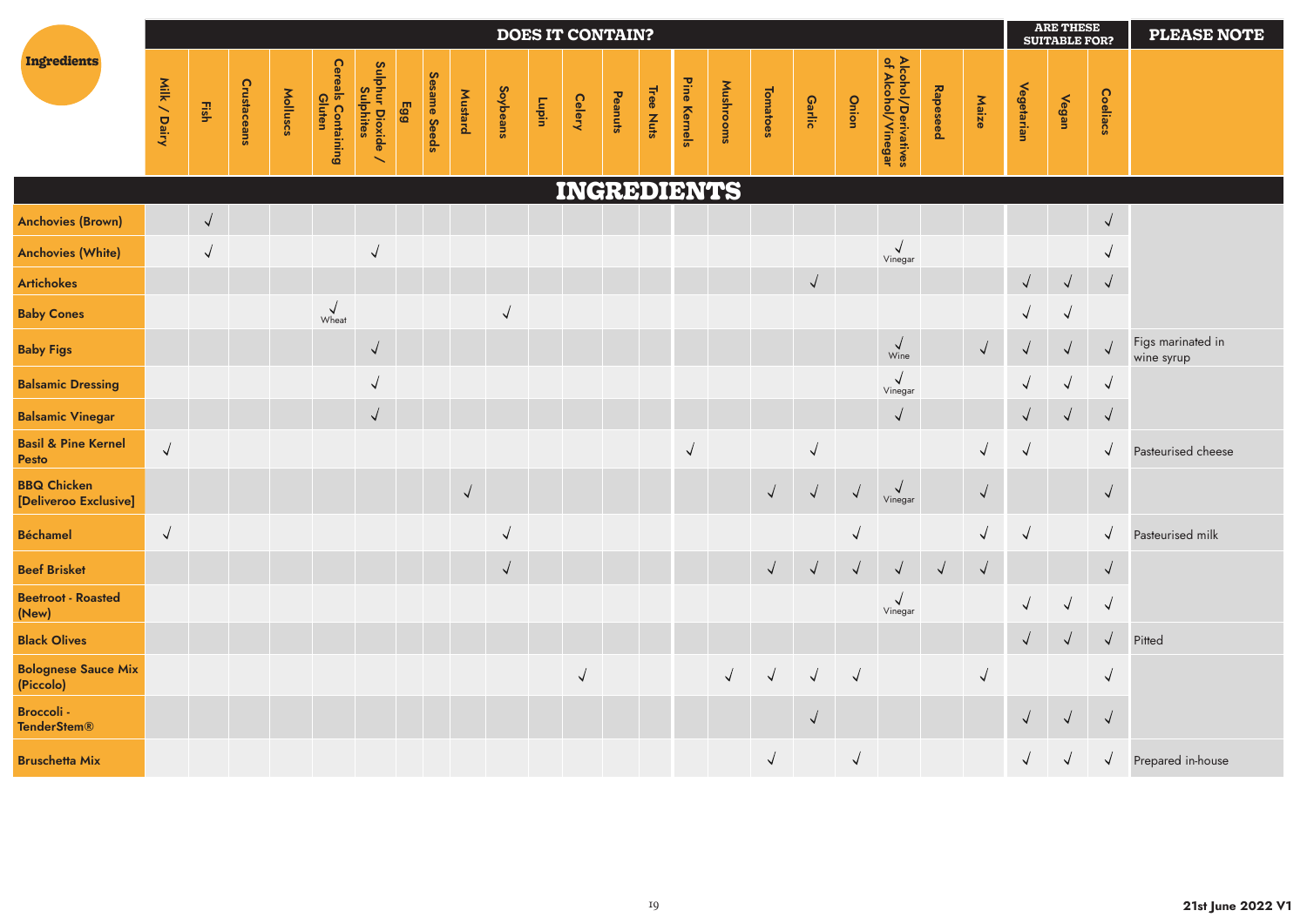|                                                         |              |            |             |            |                                      |                                     |            |              |            | <b>DOES IT CONTAIN?</b> |             |               |         |           |              |           |                 |            |              |                                           |            |              |              | <b>ARE THESE</b><br><b>SUITABLE FOR?</b> |              | <b>PLEASE NOTE</b>                                  |
|---------------------------------------------------------|--------------|------------|-------------|------------|--------------------------------------|-------------------------------------|------------|--------------|------------|-------------------------|-------------|---------------|---------|-----------|--------------|-----------|-----------------|------------|--------------|-------------------------------------------|------------|--------------|--------------|------------------------------------------|--------------|-----------------------------------------------------|
| Ingredients                                             | Milk / Dairy | Fish       | Crustaceans | Molluscs   | <b>Cereals Containing<br/>Gluten</b> | Sulphur Dioxide ,<br>Sulphites<br>╲ | Egg        | Sesame Seeds | Mustard    | Soybeans                | Lupin       | <b>Celery</b> | Peanuts | Tree Nuts | Pine Kernels | Mushrooms | <b>Tomatoes</b> | Garlic     | <b>Onion</b> | Alcohol/Derivatives<br>of Alcohol/Vinegar | Rapeseed   | Maize        | Vegetarian   | Vegan                                    | Coeliacs     |                                                     |
|                                                         |              |            |             |            |                                      |                                     |            |              |            |                         | INGREDIENTS |               |         |           |              |           |                 |            |              |                                           |            |              |              |                                          |              |                                                     |
| <b>Buffalo Mozzarella</b>                               | $\sqrt{ }$   |            |             |            |                                      |                                     |            |              |            |                         |             |               |         |           |              |           |                 |            |              |                                           |            |              | $\sqrt{ }$   |                                          | $\checkmark$ | Pasteurised buffalo milk                            |
| <b>Caesar Dressing</b>                                  | $\sqrt{ }$   | $\sqrt{ }$ |             |            |                                      |                                     | $\sqrt{}$  |              | $\sqrt{ }$ |                         |             |               |         |           |              |           |                 | $\sqrt{ }$ |              | $\sqrt{\frac{1}{2}}$                      | $\sqrt{ }$ |              |              |                                          | $\sqrt{}$    | Unpasteurised Parmesan<br>cheese / Pasteurised eggs |
| <b>Cajun Spice</b>                                      |              |            |             |            |                                      | $\star$                             |            |              |            |                         |             |               |         |           |              |           |                 | $\sqrt{}$  | $\checkmark$ |                                           |            |              | $\sqrt{}$    | $\sqrt{ }$                               | $\sqrt{ }$   | *May contain                                        |
| <b>Calabrese Sausage</b>                                |              |            |             |            |                                      |                                     |            |              |            |                         |             |               |         |           |              |           |                 |            |              |                                           |            |              |              |                                          | $\sqrt{ }$   |                                                     |
| <b>Calamari (ingredient)</b>                            | $\star$      |            | $\star$     | $\sqrt{2}$ | $\sqrt{\frac{1}{2}}$                 |                                     | $\star$    |              |            | $\star$                 |             |               |         |           |              |           |                 |            |              |                                           |            |              |              |                                          |              | *May contain                                        |
| <b>Cannelloni</b><br>(ingredient)                       |              |            | $\star$     | $\star$    | $\sqrt{\frac{1}{2}}$                 |                                     |            | $\star$      | $\star$    | $\star$                 |             | $\star$       |         | $\star$   |              |           |                 | $\sqrt{}$  | $\sqrt{ }$   |                                           |            |              | $\sqrt{ }$   |                                          |              | Pasteurised milk and eggs<br>*May contain           |
| <b>Capers</b>                                           |              |            |             |            |                                      |                                     |            |              |            |                         |             |               |         |           |              |           |                 |            |              | $\checkmark$<br>Vinegar                   |            |              | $\checkmark$ | $\sqrt{ }$                               | $\sqrt{ }$   |                                                     |
| <b>Caramelised Onion</b>                                |              |            |             |            |                                      |                                     |            |              |            |                         |             |               |         |           |              |           |                 |            | $\sqrt{ }$   | $\sqrt{ }$<br>Vinegar                     |            | $\sqrt{ }$   | $\sqrt{ }$   | $\sqrt{ }$                               | $\sqrt{ }$   |                                                     |
| Carlo / Starspray                                       |              |            |             |            |                                      |                                     |            |              |            |                         |             |               |         |           |              |           |                 |            |              |                                           | $\sqrt{ }$ | $\checkmark$ | $\sqrt{2}$   | $\sqrt{}$                                | $\sqrt{ }$   | Emulsion based on<br>vegetable oil                  |
| <b>Cheddar Cheese</b>                                   | $\sqrt{ }$   |            |             |            |                                      |                                     |            |              |            |                         |             |               |         |           |              |           |                 |            |              |                                           |            |              | $\sqrt{2}$   |                                          | $\sqrt{}$    | Pasteurised milk                                    |
| <b>Chicken Breast</b>                                   |              |            |             |            |                                      |                                     |            |              |            |                         |             |               |         |           |              |           |                 |            |              |                                           |            |              |              |                                          | $\checkmark$ |                                                     |
| <b>Chicken Goujons</b>                                  | $\sqrt{ }$   |            |             |            | $\sqrt{\frac{1}{2}}$                 |                                     |            |              | $\star$    |                         |             |               |         |           |              |           |                 | $\sqrt{2}$ | $\sqrt{ }$   |                                           |            | $\sqrt{ }$   |              |                                          |              | *May contain                                        |
| <b>Chicken Wings -</b><br>Lemon & Herbs<br>(ingredient) |              |            |             |            |                                      |                                     |            |              |            |                         |             |               |         |           |              |           |                 | $\sqrt{}$  | $\sqrt{ }$   |                                           | $\sqrt{}$  |              |              |                                          | $\sqrt{ }$   |                                                     |
| <b>Chimichurri Sauce</b><br>(New)                       |              |            |             |            |                                      | $\sqrt{ }$                          |            | $\star$      |            |                         |             |               |         |           |              |           | $\sqrt{ }$      | $\sqrt{ }$ | $\sqrt{ }$   | $\sqrt{\frac{1}{2}}$                      | $\sqrt{ }$ |              | $\sqrt{ }$   |                                          | $\sqrt{ }$   | *May contain                                        |
| <b>Chocolate Brownie</b><br>(ingredient)                | $\sqrt{2}$   |            |             |            |                                      |                                     | $\sqrt{ }$ |              |            | $\sqrt{}$               |             |               |         | $\star$   |              |           |                 |            |              |                                           | $\sqrt{2}$ |              | $\sqrt{ }$   |                                          | $\sqrt{2}$   | Pasteurised milk and eggs<br>*May contain           |
| <b>Chocolate Fudge</b><br><b>Cake (ingredient)</b>      | $\star$      |            |             |            | $\sqrt{\frac{1}{2}}$                 |                                     | $\sqrt{2}$ |              |            | $\star$                 |             |               |         |           |              |           |                 |            |              |                                           |            | $\sqrt{ }$   | $\sqrt{2}$   |                                          |              | Unpasteurised eggs<br>*May contain                  |
| <b>Chocolate Icing</b><br>(for Choc Fudge Cake)         | $\star$      |            |             |            |                                      |                                     |            |              |            |                         |             |               |         |           |              |           |                 |            |              |                                           |            |              | $\sqrt{ }$   |                                          | $\sqrt{ }$   | *May contain                                        |
| <b>Chocolate Sauce</b>                                  |              |            |             |            |                                      |                                     |            |              |            |                         |             |               |         |           |              |           |                 |            |              |                                           |            |              | $\sqrt{ }$   | $\sqrt{ }$                               | $\sqrt{ }$   |                                                     |
| <b>Chocolate Straws</b>                                 | $\star$      |            |             |            |                                      |                                     |            |              |            | $\sqrt{2}$              |             |               |         |           |              |           |                 |            |              |                                           |            |              | $\sqrt{ }$   |                                          | $\sqrt{}$    | *May contain                                        |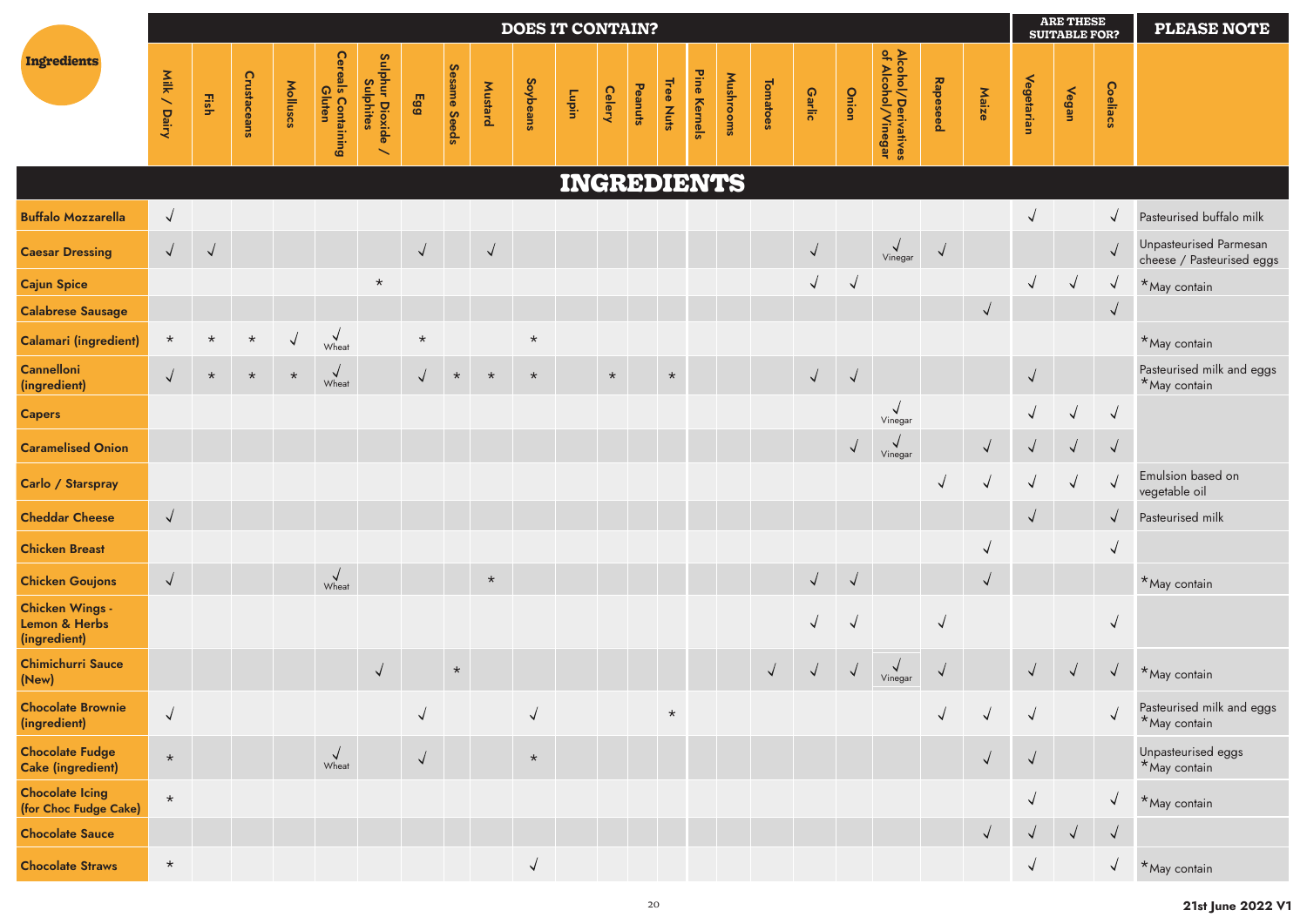|                                                  |              |      |             |          |                              |                                                            |            |              |         |            |              |               | <b>DOES IT CONTAIN?</b> |           |              |           |                 |            |       |                                           |            |              |            | <b>ARE THESE</b><br><b>SUITABLE FOR?</b> |              | <b>PLEASE NOTE</b>                                                                 |
|--------------------------------------------------|--------------|------|-------------|----------|------------------------------|------------------------------------------------------------|------------|--------------|---------|------------|--------------|---------------|-------------------------|-----------|--------------|-----------|-----------------|------------|-------|-------------------------------------------|------------|--------------|------------|------------------------------------------|--------------|------------------------------------------------------------------------------------|
| <b>Ingredients</b>                               | Milk / Dairy | Fish | Crustaceans | Molluscs | Cereals Containing<br>Gluten | Sulphur Dioxide ,<br>Sulphites<br>$\overline{\phantom{0}}$ | Egg        | Sesame Seeds | Mustard | Soybeans   | <b>Lupin</b> | <b>Celery</b> | Peanuts                 | Tree Nuts | Pine Kernels | Mushrooms | <b>Tomatoes</b> | Garlic     | Onion | Alcohol/Derivatives<br>of Alcohol/Vinegar | Rapeseed   | Maize        | Vegetarian | Vegan                                    | Coeliacs     |                                                                                    |
|                                                  |              |      |             |          |                              |                                                            |            |              |         |            |              |               | INGREDIENTS             |           |              |           |                 |            |       |                                           |            |              |            |                                          |              |                                                                                    |
| <b>Coconut Sorbet</b><br>(ingredient)            |              |      |             |          |                              |                                                            |            |              |         |            |              |               |                         | $\star$   |              |           |                 |            |       |                                           |            | $\sqrt{ }$   | $\sqrt{ }$ | $\sqrt{ }$                               | $\sqrt{ }$   | *May contain                                                                       |
| <b>Courgettes - Char-grilled</b><br>(New)        |              |      |             |          |                              |                                                            |            |              |         |            |              |               |                         |           |              |           |                 | $\sqrt{ }$ |       |                                           | $\sqrt{ }$ |              | $\sqrt{ }$ | $\sqrt{ }$                               | $\sqrt{ }$   |                                                                                    |
| <b>Croutons</b>                                  |              |      |             |          | $\sqrt{\frac{1}{2}}$         |                                                            |            |              |         |            |              |               |                         |           |              |           |                 | $\star$    |       |                                           |            |              | $\sqrt{2}$ | $\sqrt{ }$                               |              | *May contain                                                                       |
| <b>Double Cream</b>                              | $\sqrt{}$    |      |             |          |                              |                                                            |            |              |         |            |              |               |                         |           |              |           |                 |            |       |                                           |            |              | $\sqrt{ }$ |                                          | $\sqrt{}$    | Pasteurised                                                                        |
| Dough / Dough Sticks                             |              |      |             |          | Wheat                        |                                                            |            |              |         |            |              |               |                         |           |              |           |                 |            |       |                                           |            | $\sqrt{ }$   | $\sqrt{ }$ | $\sqrt{ }$                               |              |                                                                                    |
| Doughnuts - Mini (New)                           | $\sqrt{ }$   |      |             |          | $\sqrt{\frac{1}{2}}$         |                                                            | $\sqrt{ }$ |              |         | $\star$    |              |               |                         | $\star$   |              |           |                 |            |       |                                           | $\sqrt{2}$ | $\sqrt{ }$   | $\sqrt{2}$ |                                          |              | *May contain                                                                       |
| <b>Fruit Coulis</b>                              |              |      |             |          |                              |                                                            |            |              |         |            |              |               |                         |           |              |           |                 |            |       |                                           |            |              | $\sqrt{2}$ | $\sqrt{ }$                               | $\sqrt{2}$   |                                                                                    |
| <b>Garlic Butter</b>                             | $\checkmark$ |      |             |          | $\star$                      |                                                            |            |              |         |            |              |               |                         |           |              |           |                 | $\sqrt{ }$ |       |                                           |            |              | $\sqrt{2}$ |                                          |              | Gluten-free option available<br>Prepared in-house /<br>Pasteurised<br>*May contain |
| <b>Garlic Oil</b>                                |              |      |             |          |                              |                                                            |            |              |         |            |              |               |                         |           |              |           |                 | $\vee$     |       |                                           |            |              | $\sqrt{ }$ | $\sqrt{ }$                               | $\sqrt{ }$   | Prepared in-house                                                                  |
| Gelato Olive Oil &<br><b>Blood Orange Ripple</b> | $\checkmark$ |      |             |          |                              |                                                            |            |              |         | $\star$    |              |               |                         | $\star$   |              |           |                 |            |       |                                           |            | $\sqrt{ }$   | $\sqrt{2}$ |                                          | $\sqrt{ }$   |                                                                                    |
| <b>Gelato Salted Caramel</b>                     | $\sqrt{ }$   |      |             |          |                              |                                                            |            |              |         | $\sqrt{ }$ |              |               |                         | $\star$   |              |           |                 |            |       |                                           |            | $\sqrt{ }$   | $\sqrt{2}$ |                                          | $\checkmark$ | Pasteurised milk                                                                   |
| <b>Gelato Stracciatella</b>                      | $\sqrt{ }$   |      |             |          |                              |                                                            |            |              |         | $\sqrt{2}$ |              |               |                         | $\star$   |              |           |                 |            |       |                                           |            | $\sqrt{ }$   | $\sqrt{2}$ |                                          | $\sqrt{}$    | *May contain                                                                       |
| <b>Gelato Vanilla</b>                            | $\checkmark$ |      |             |          |                              |                                                            |            |              |         | $\star$    |              |               |                         | $\star$   |              |           |                 |            |       |                                           |            | $\checkmark$ | $\sqrt{2}$ |                                          | $\sqrt{ }$   |                                                                                    |
| <b>Gluten-free Bases</b><br>(Classic & Piccolo)  |              |      |             |          |                              |                                                            |            |              |         |            |              |               |                         |           |              |           |                 |            |       |                                           | $\sqrt{ }$ | $\sqrt{ }$   | $\sqrt{ }$ | $\sqrt{ }$                               | $\sqrt{ }$   |                                                                                    |
| <b>Gluten-free Dough Balls</b><br>(ingredient)   |              |      |             |          |                              |                                                            |            |              |         |            |              |               |                         |           |              |           |                 |            |       |                                           |            | $\sqrt{ }$   | $\sqrt{2}$ |                                          | $\sqrt{ }$   |                                                                                    |
| <b>Gluten-free Flour</b>                         |              |      |             |          |                              |                                                            |            |              |         |            |              |               |                         |           |              |           |                 |            |       |                                           |            | $\star$      |            | $\sqrt{ }$                               | $\sqrt{ }$   | White rice flour<br>*May contain                                                   |
| <b>Goat's Cheese</b>                             | $\checkmark$ |      |             |          |                              |                                                            |            |              |         |            |              |               |                         |           |              |           |                 |            |       |                                           |            |              | $\sqrt{ }$ |                                          | √            | Pasteurised goat's milk                                                            |
| <b>Gran Milano</b>                               | $\sqrt{}$    |      |             |          |                              |                                                            |            |              |         |            |              |               |                         |           |              |           |                 |            |       |                                           |            |              | $\sqrt{ }$ |                                          | $\sqrt{ }$   |                                                                                    |
| <b>Halloumi Bites</b><br>(ingredient)            | $\checkmark$ |      |             |          |                              |                                                            |            |              |         |            |              |               |                         |           |              |           |                 |            |       |                                           | $\sqrt{2}$ | $\sqrt{ }$   | $\sqrt{ }$ |                                          | $\checkmark$ | Pasteurised milk                                                                   |
| Ham                                              |              |      |             |          |                              |                                                            |            |              |         |            |              |               |                         |           |              |           |                 |            |       |                                           |            | $\sqrt{ }$   |            |                                          | $\sqrt{ }$   |                                                                                    |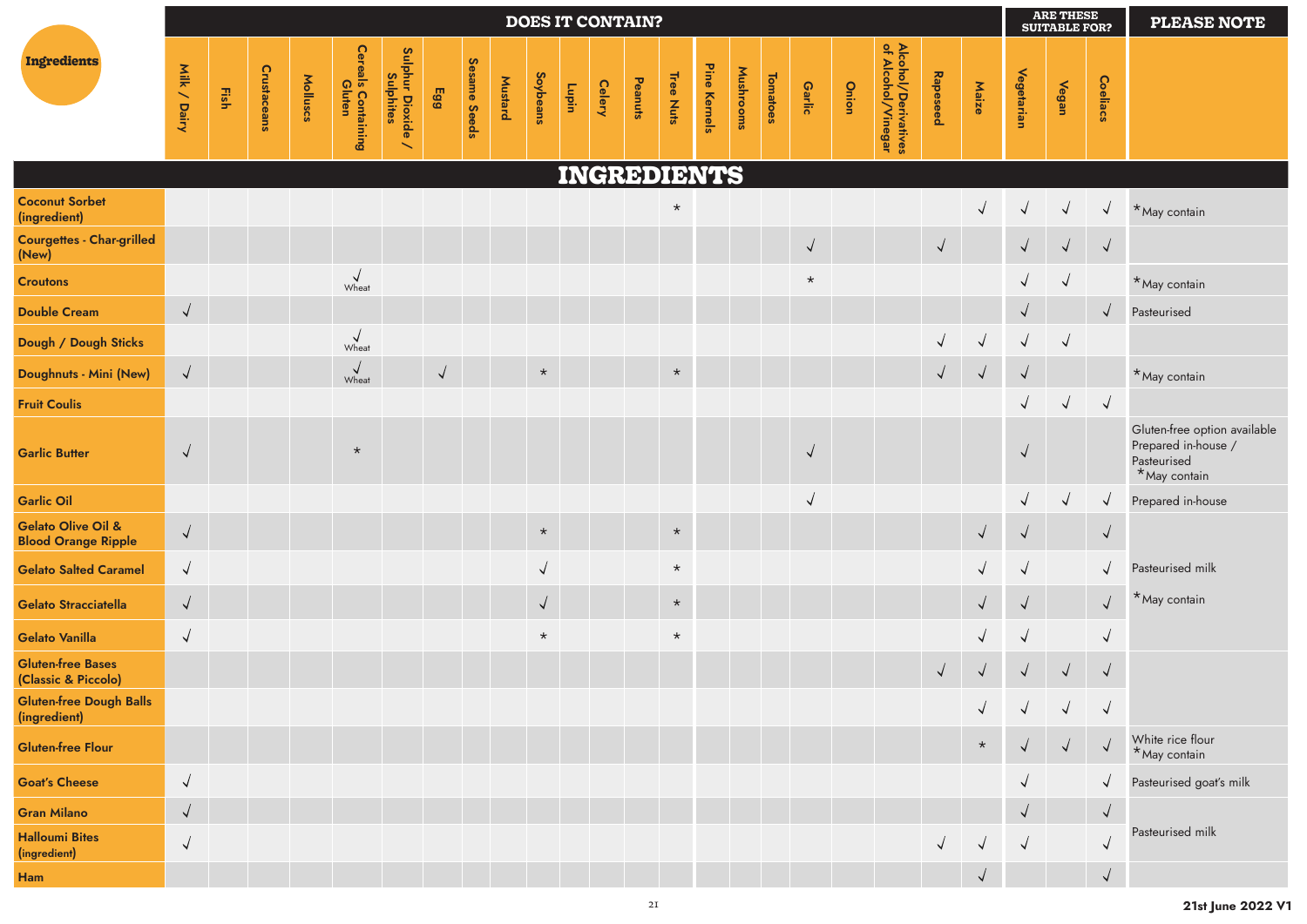|                                                 |              |         |              |          |                              |                                                                |                 |              |                | <b>DOES IT CONTAIN?</b> |        |               |         |           |              |           |                 |            |            |                                           |              |            |              | <b>ARE THESE</b><br><b>SUITABLE FOR?</b> |              | <b>PLEASE NOTE</b>                        |
|-------------------------------------------------|--------------|---------|--------------|----------|------------------------------|----------------------------------------------------------------|-----------------|--------------|----------------|-------------------------|--------|---------------|---------|-----------|--------------|-----------|-----------------|------------|------------|-------------------------------------------|--------------|------------|--------------|------------------------------------------|--------------|-------------------------------------------|
| Ingredients                                     | Milk / Dairy | Fish    | Crustaceans  | Molluscs | Cereals Containing<br>Gluten | Sulphur Dioxide<br>Sulphur Dioxide<br>$\overline{\phantom{0}}$ | 66 <sub>3</sub> | Sesame Seeds | <b>Mustard</b> | Soybeans                | unquin | <b>Celery</b> | Peanuts | Tree Nuts | Pine Kernels | Mushrooms | <b>Tomatoes</b> | Garlic     | Onion      | Alcohol/Derivatives<br>of Alcohol/Vinegar | Rapeseed     | Maize      | Vegetarian   | Vegan                                    | Coeliacs     |                                           |
|                                                 |              |         |              |          |                              |                                                                |                 |              |                |                         |        | INGREDIENTS   |         |           |              |           |                 |            |            |                                           |              |            |              |                                          |              |                                           |
| <b>Hoisin Sauce (New)</b>                       |              |         |              |          |                              |                                                                |                 |              |                |                         |        |               |         |           |              |           | $\sqrt{ }$      | $\sqrt{}$  | $\sqrt{ }$ |                                           |              |            | $\checkmark$ | $\checkmark$                             | $\sqrt{ }$   |                                           |
| <b>Honey &amp; Mustard Dressing</b>             |              |         |              |          |                              |                                                                |                 |              | $\sqrt{ }$     |                         |        |               |         |           |              |           |                 | $\sqrt{ }$ |            | $\sqrt{\frac{1}{2}}$                      | $\checkmark$ | $\sqrt{ }$ | $\sqrt{ }$   |                                          | $\sqrt{ }$   |                                           |
| <b>Hot Green Peppers</b>                        |              |         |              |          |                              | $\sqrt{ }$                                                     |                 |              |                |                         |        |               |         |           |              |           |                 |            |            | √<br>Vinegar                              |              |            | $\checkmark$ | $\sqrt{}$                                | $\sqrt{ }$   |                                           |
| Hot Jalapeño Salsa                              |              |         |              |          |                              |                                                                |                 |              |                |                         |        |               |         |           |              |           |                 | $\sqrt{ }$ | $\sqrt{ }$ | $\checkmark$<br>Vinegar                   | $\sqrt{2}$   |            | $\sqrt{}$    |                                          | $\checkmark$ | Prepared in-house                         |
| <b>Hot &amp; Sweet Chilli Peppers</b>           |              |         |              |          |                              |                                                                |                 |              |                |                         |        |               |         |           |              |           |                 |            |            | √<br>Vinegar                              |              |            |              | $\sqrt{ }$                               | $\sqrt{ }$   |                                           |
| <b>Houmous</b>                                  |              |         |              |          |                              |                                                                |                 | $\sqrt{ }$   |                |                         |        |               |         |           |              |           | $\star$         |            |            |                                           | $\sqrt{ }$   |            | $\sqrt{2}$   |                                          | $\sqrt{ }$   | *May contain                              |
| <b>House Dressing</b>                           |              |         |              |          |                              |                                                                |                 |              | √              |                         |        |               |         |           |              |           |                 | $\sqrt{ }$ | $\sqrt{ }$ | $\sqrt{\frac{1}{2}}$                      | $\sqrt{ }$   |            | $\checkmark$ | $\checkmark$                             | $\sqrt{ }$   |                                           |
| <b>Icing Sugar</b>                              |              |         |              |          |                              |                                                                | $\star$         |              |                |                         |        |               |         |           |              |           |                 |            |            |                                           |              |            | $\sqrt{ }$   | $\checkmark$                             | $\checkmark$ | *May contain                              |
| <b>Italian Tomato Dip/Sauce</b>                 |              |         |              |          |                              |                                                                |                 |              |                |                         |        |               |         |           |              |           | $\sqrt{ }$      | $\sqrt{2}$ |            |                                           |              |            |              |                                          | $\sqrt{ }$   | Prepared in-house                         |
| Jackfruit Pepperoni                             |              |         |              |          |                              |                                                                |                 |              |                |                         |        |               |         |           |              |           |                 | $\sqrt{ }$ | $\sqrt{ }$ |                                           | $\sqrt{ }$   |            | $\sqrt{ }$   | $\sqrt{}$                                | $\sqrt{ }$   |                                           |
| Jalapeño Peppers                                |              |         |              |          |                              |                                                                |                 |              |                |                         |        |               |         |           |              |           |                 |            |            | $\checkmark$<br>Vinegar                   |              |            | $\checkmark$ | $\checkmark$                             | $\sqrt{ }$   |                                           |
| <b>Linguine Pasta (New)</b>                     |              |         |              |          | $\sqrt{\frac{1}{2}}$         |                                                                | $\star$         |              | $\star$        | $\star$                 |        |               |         |           |              |           |                 |            |            |                                           |              |            | $\sqrt{}$    |                                          |              | *May contain                              |
| <b>King Prawns (ingredient)</b>                 |              |         | $\checkmark$ |          |                              |                                                                |                 |              |                |                         |        |               |         |           |              |           |                 |            |            |                                           |              |            |              |                                          | $\sqrt{ }$   |                                           |
| Lasagna (ingredient)                            | $\sqrt{ }$   | $\star$ | $\star$      | $\star$  | $\sqrt{\frac{1}{2}}$         |                                                                | $\sqrt{2}$      | $\star$      | $\star$        | $\star$                 |        | $\sqrt{}$     |         | $\star$   |              |           | $\sqrt{2}$      | $\sqrt{ }$ | $\sqrt{ }$ |                                           | $\sqrt{2}$   | $\sqrt{ }$ |              |                                          |              | Pasteurised milk and eggs<br>*May contain |
| Light Mozzarella                                | $\sqrt{ }$   |         |              |          |                              |                                                                |                 |              |                |                         |        |               |         |           |              |           |                 |            |            |                                           |              |            | $\sqrt{ }$   |                                          | $\sqrt{ }$   | Pasteurised milk                          |
| <b>Lotus Biscoff Biscuits</b>                   |              |         |              |          | $\sqrt{1-\lambda}$<br>Wheat  |                                                                |                 |              |                | $\checkmark$            |        |               |         |           |              |           |                 |            |            |                                           |              |            | $\checkmark$ | $\sqrt{ }$                               |              |                                           |
| <b>Lotus Biscoff Cheesecake</b><br>(ingredient) | $\sqrt{ }$   |         |              |          | $\sqrt{\frac{1}{2}}$         | $\star$                                                        | $\star$         |              |                | $\sqrt{ }$              |        |               |         | $\star$   |              |           |                 |            |            |                                           | $\checkmark$ | $\sqrt{ }$ | $\sqrt{ }$   |                                          |              | Pasteurised milk<br>*May contain          |
| <b>Marinated Green Olives</b><br>(ingredient)   |              |         |              |          |                              |                                                                |                 |              |                |                         |        |               |         |           |              |           |                 | $\sqrt{2}$ | $\sqrt{ }$ |                                           |              | $\sqrt{ }$ | $\sqrt{ }$   | $\sqrt{ }$                               | $\sqrt{ }$   |                                           |
| <b>Mascarpone</b>                               | $\sqrt{2}$   |         |              |          |                              |                                                                |                 |              |                |                         |        |               |         |           |              |           |                 |            |            |                                           |              |            | $\checkmark$ |                                          | $\checkmark$ | Pasteurised cream                         |
| <b>Meringue Kisses (New)</b>                    | $\star$      |         |              |          |                              |                                                                | $\sqrt{ }$      |              |                | $\star$                 |        |               |         | $\star$   |              |           |                 |            |            |                                           |              |            | $\sqrt{ }$   |                                          | $\sqrt{}$    | Pasteurised eggs<br>*May contain          |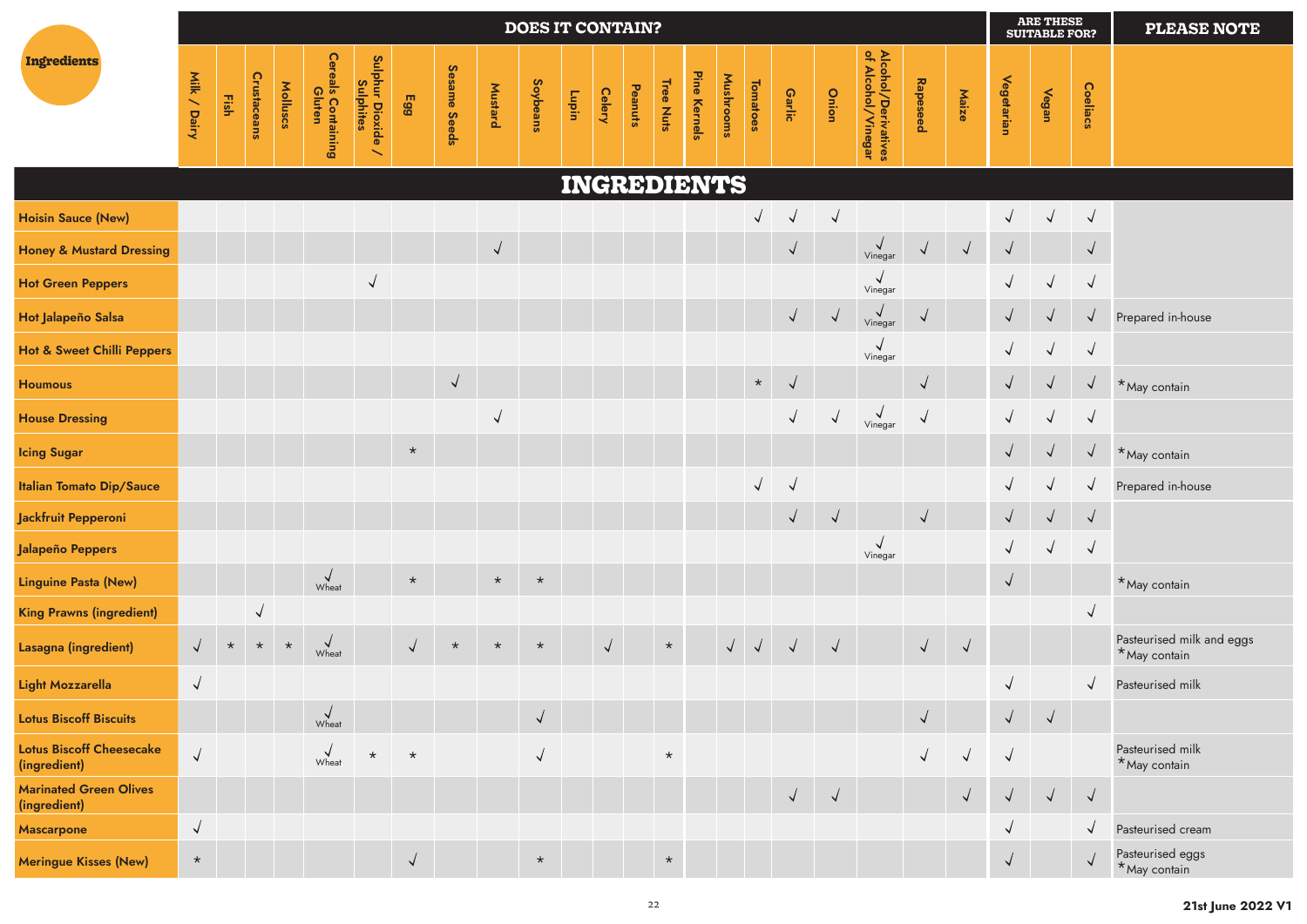|                                                           |              |      |                    |          |                                                            |                                                                |         |              |            |                 | <b>DOES IT CONTAIN?</b> |               |         |           |              |             |                 |            |            |                                           |            |            |            | <b>ARE THESE</b><br><b>SUITABLE FOR?</b> |              | <b>PLEASE NOTE</b>                                |
|-----------------------------------------------------------|--------------|------|--------------------|----------|------------------------------------------------------------|----------------------------------------------------------------|---------|--------------|------------|-----------------|-------------------------|---------------|---------|-----------|--------------|-------------|-----------------|------------|------------|-------------------------------------------|------------|------------|------------|------------------------------------------|--------------|---------------------------------------------------|
| Ingredients                                               | Milk / Dairy | Fish | <b>Crustaceans</b> | Molluscs | <b>Cereals Containing</b><br>Gluten                        | Sulphur Dioxide<br>Sulphur Dioxide<br>$\overline{\phantom{0}}$ | 663     | Sesame Seeds | Mustard    | <b>Soybeans</b> | Lupin                   | <b>Celery</b> | Peanuts | Tree Nuts | Pine Kernels | Mushrooms   | <b>Tomatoes</b> | Garlic     | Onion      | Alcohol/Derivatives<br>of Alcohol/Vinegar | Rapeseed   | Maize      | Vegetarian | Vegan                                    | Coeliacs     |                                                   |
|                                                           |              |      |                    |          |                                                            |                                                                |         |              |            |                 |                         |               |         |           |              | INGREDIENTS |                 |            |            |                                           |            |            |            |                                          |              |                                                   |
| <b>Mixed Grains</b>                                       |              |      |                    |          | V<br>Wheat,<br>Barley &<br>Spelt                           | $\sqrt{ }$                                                     |         |              |            | $\star$         |                         |               |         |           |              |             |                 |            |            | $\checkmark$<br>Vinegar                   | $\vee$     |            | $\sqrt{ }$ | $\sqrt{ }$                               |              | *May contain                                      |
| <b>Mozzarella</b>                                         | $\sqrt{ }$   |      |                    |          |                                                            |                                                                |         |              |            |                 |                         |               |         |           |              |             |                 |            |            |                                           |            |            | $\sqrt{ }$ |                                          | $\sqrt{ }$   | Pasteurised milk                                  |
| 'Nduja Sausage                                            |              |      |                    |          |                                                            |                                                                |         |              |            |                 |                         |               |         |           |              |             |                 |            |            |                                           |            | $\sqrt{ }$ |            |                                          | $\checkmark$ |                                                   |
| <b>New Potatoes (New)</b>                                 |              |      |                    |          |                                                            |                                                                |         |              |            |                 |                         |               |         |           |              |             |                 |            |            |                                           | $\sqrt{ }$ |            | $\sqrt{ }$ | $\sqrt{ }$                               | $\sqrt{ }$   |                                                   |
| Oil - Blended                                             |              |      |                    |          |                                                            |                                                                |         |              |            |                 |                         |               |         |           |              |             |                 |            |            |                                           |            |            | $\sqrt{ }$ | $\sqrt{}$                                | $\sqrt{ }$   | Blend of sunflower and<br>extra virgin olive oils |
| Oil - Extra Virgin<br>Olive                               |              |      |                    |          |                                                            |                                                                |         |              |            |                 |                         |               |         |           |              |             |                 |            |            |                                           |            |            | $\sqrt{2}$ | $\sqrt{ }$                               | $\sqrt{ }$   |                                                   |
| <b>Orange &amp; Carrot</b><br><b>Cake</b>                 | $\star$      |      |                    |          |                                                            |                                                                | $\star$ |              |            |                 |                         |               |         | $\star$   |              |             |                 |            |            |                                           |            |            | $\sqrt{ }$ | $\checkmark$                             | $\sqrt{ }$   | $*$ May contain                                   |
| <b>Pancetta</b>                                           |              |      |                    |          |                                                            |                                                                |         |              |            |                 |                         |               |         |           |              |             |                 | $\sqrt{ }$ |            |                                           |            | $\sqrt{ }$ |            |                                          | $\sqrt{2}$   |                                                   |
| <b>Penne Pasta</b>                                        |              |      |                    |          |                                                            |                                                                |         |              |            |                 |                         |               |         |           |              |             |                 |            |            |                                           |            |            | $\sqrt{2}$ | $\sqrt{ }$                               | $\sqrt{2}$   |                                                   |
| Pepperoni                                                 |              |      |                    |          |                                                            |                                                                |         |              |            |                 |                         |               |         |           |              |             |                 | $\sqrt{}$  |            |                                           |            |            |            |                                          | $\sqrt{ }$   |                                                   |
| <b>Polenta Chips</b><br>(ingredient)                      |              |      |                    |          | $\star$ $\star$ $\star$ $\star$ $\sqrt{\phantom{0}}$ Wheat |                                                                | $\star$ |              |            |                 |                         |               |         |           |              |             | $\star$         |            | $\star$    |                                           |            | $\sqrt{}$  | $\sqrt{ }$ | $\sqrt{ }$                               |              | *May contain                                      |
| <b>Prosciutto</b>                                         |              |      |                    |          |                                                            |                                                                |         |              |            |                 |                         |               |         |           |              |             |                 |            |            |                                           |            |            |            |                                          | $\sqrt{2}$   |                                                   |
| <b>Pulled Duck (New)</b>                                  |              |      |                    |          |                                                            |                                                                |         |              |            | $\sqrt{ }$      |                         |               |         |           |              |             |                 |            |            | $\sqrt{ }$<br>Vinegar                     |            |            |            |                                          | $\checkmark$ |                                                   |
| <b>Quorn®</b> (ingredient)                                |              |      |                    |          |                                                            |                                                                |         |              |            |                 |                         |               |         |           |              |             |                 |            | $\sqrt{ }$ |                                           |            |            | $\sqrt{ }$ |                                          | $\sqrt{}$    | Quorn <sup>®</sup> is made with<br>mycoprotein    |
| <b>Raspberry Sorbet</b>                                   |              |      |                    |          |                                                            |                                                                |         |              |            |                 |                         |               |         |           |              |             |                 |            |            |                                           |            | $\sqrt{ }$ |            | $\sqrt{2}$                               | $\sqrt{2}$   | $*$ May contain                                   |
| <b>Raw Slaw Mix</b><br>(ingredient)                       |              |      |                    |          |                                                            |                                                                |         |              | $\sqrt{2}$ |                 |                         |               |         |           |              |             |                 | $\sqrt{ }$ | $\sqrt{ }$ | $\sqrt{ }$<br>Vinegar                     | $\sqrt{ }$ |            | $\sqrt{ }$ | $\sqrt{ }$                               | $\sqrt{ }$   | Prepared in-house                                 |
| <b>Ricotta (New)</b>                                      | $\sqrt{ }$   |      |                    |          |                                                            |                                                                |         |              |            |                 |                         |               |         |           |              |             |                 |            |            |                                           |            |            | $\sqrt{ }$ |                                          | $\sqrt{ }$   | Pasteurised                                       |
| <b>Roasted Peppers -</b><br><b>Mixed Red &amp; Yellow</b> |              |      |                    |          |                                                            |                                                                |         |              |            |                 |                         |               |         |           |              |             |                 |            |            |                                           |            |            | $\sqrt{ }$ | $\sqrt{ }$                               | $\sqrt{ }$   |                                                   |
| <b>Salted Caramel Sauce</b>                               | $\sqrt{ }$   |      |                    |          |                                                            |                                                                |         |              |            |                 |                         |               |         |           |              |             |                 |            |            |                                           |            |            | $\sqrt{ }$ |                                          | $\sqrt{ }$   | Pasteurised double cream                          |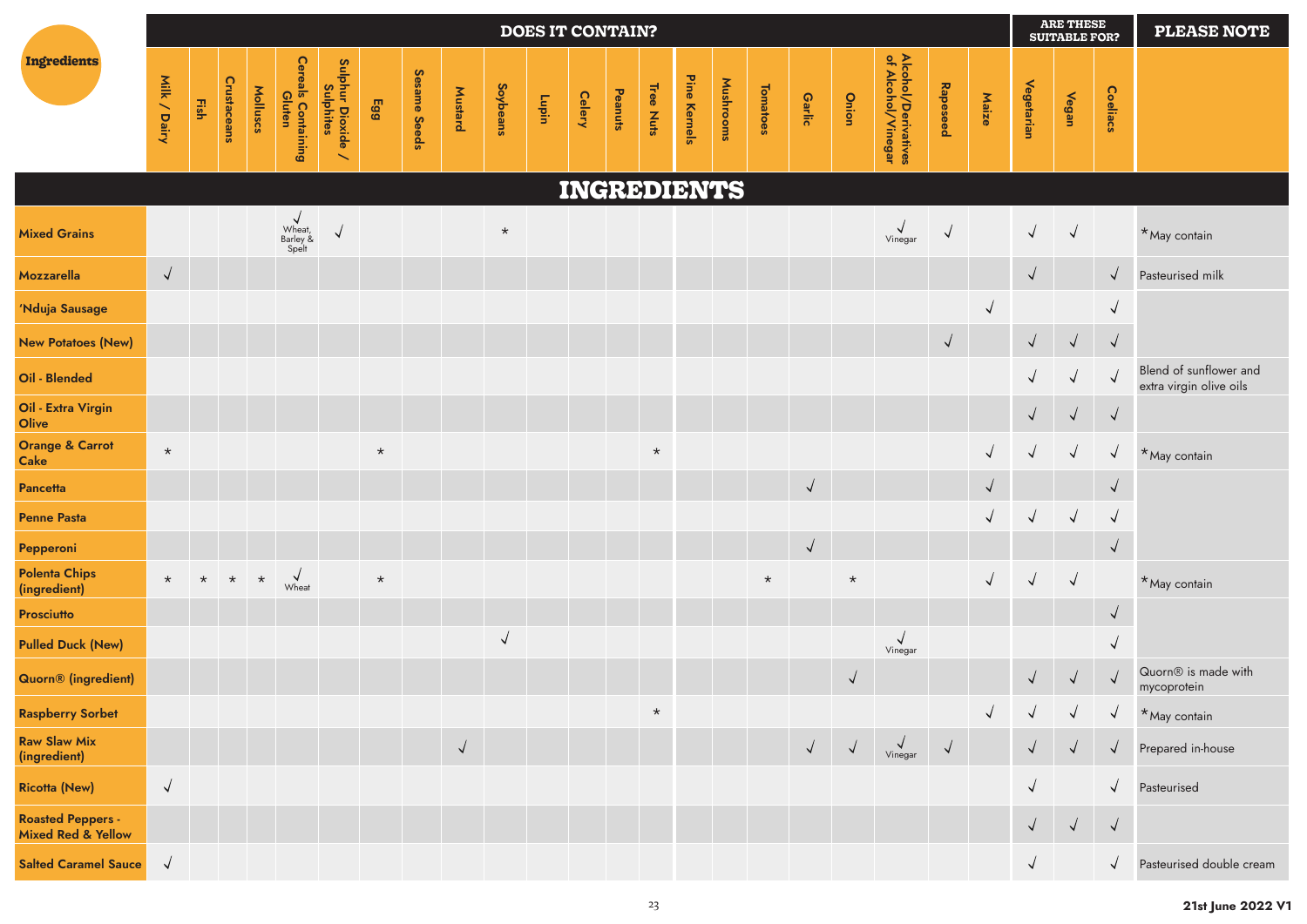|                                                                           |              |            |             |          |                                     |                                |            |              |              | <b>DOES IT CONTAIN?</b> |       |               |         |           |              |             |            |            |            |                                           |              |              |            | <b>ARE THESE</b><br><b>SUITABLE FOR?</b> |            | <b>PLEASE NOTE</b>                                                       |
|---------------------------------------------------------------------------|--------------|------------|-------------|----------|-------------------------------------|--------------------------------|------------|--------------|--------------|-------------------------|-------|---------------|---------|-----------|--------------|-------------|------------|------------|------------|-------------------------------------------|--------------|--------------|------------|------------------------------------------|------------|--------------------------------------------------------------------------|
| Ingredients                                                               | Milk / Dairy | Fish       | Crustaceans | Molluscs | <b>Cereals Containing</b><br>Gluten | Sulphur Dioxide ,<br>Sulphites | Egg        | Sesame Seeds | Mustard      | Soybeans                | Lupin | <b>Celery</b> | Peanuts | Tree Nuts | Pine Kernels | Mushrooms   | Tomatoes   | Garlic     | Onion      | Alcohol/Derivatives<br>of Alcohol/Vinegar | Rapeseed     | Maize        | Vegetarian | Vegan                                    | Coeliacs   |                                                                          |
|                                                                           |              |            |             |          |                                     |                                |            |              |              |                         |       |               |         |           |              | INGREDIENTS |            |            |            |                                           |              |              |            |                                          |            |                                                                          |
| Sicilian Lemon &<br><b>White Chocolate</b><br><b>Roulade (ingredient)</b> | $\sqrt{2}$   |            |             |          |                                     |                                |            |              |              | $\sqrt{ }$              |       |               |         | $\star$   |              |             |            |            |            |                                           |              | $\checkmark$ | $\vee$     |                                          |            | Pasteurised milk and eggs<br>*May contain                                |
| <b>Sicilian Watermelon</b><br>Sorbet                                      |              |            |             |          |                                     |                                |            |              |              |                         |       |               |         | $\star$   |              |             |            |            |            |                                           |              | $\sqrt{ }$   | $\sqrt{ }$ | $\sqrt{}$                                | $\sqrt{ }$ | *May contain                                                             |
| <b>Slow-Roasted Tomatoes</b><br>(ingredient)                              |              |            |             |          |                                     |                                |            |              |              |                         |       |               |         |           |              |             | $\sqrt{2}$ | $\vee$     |            |                                           | $\vee$       |              | $\sqrt{ }$ | $\sqrt{ }$                               | $\sqrt{ }$ |                                                                          |
| <b>Smoked Chilli Powder</b>                                               |              |            |             |          |                                     |                                |            |              |              |                         |       |               |         |           |              |             |            | $\sqrt{}$  | $\sqrt{ }$ |                                           | $\sqrt{ }$   |              | $\sqrt{ }$ | $\sqrt{ }$                               | $\sqrt{ }$ |                                                                          |
| <b>Spicy Beef Mix</b><br>(for Sloppy Giuseppe<br>& Diavolo)               |              |            |             |          |                                     |                                |            |              |              |                         |       |               |         |           |              |             | $\sqrt{ }$ | $\sqrt{ }$ | $\sqrt{ }$ |                                           |              |              |            |                                          | $\sqrt{ }$ | Spicy beef mixed with diced<br>onions, green peppers and<br>tomato sauce |
| <b>Sultanas</b>                                                           |              |            |             |          |                                     |                                |            | $\star$      |              |                         |       |               |         |           | $\star$      |             |            |            |            |                                           |              |              | $\sqrt{ }$ | $\sqrt{ }$                               | $\sqrt{}$  | *May contain                                                             |
| <b>Sweet &amp; Smoky BBQ</b><br>Sauce/Dip                                 |              |            |             |          |                                     |                                |            |              | $\checkmark$ |                         |       |               |         |           |              |             |            |            | $\sqrt{ }$ | $\checkmark$<br>Vinegar                   |              | $\sqrt{2}$   |            |                                          | $\sqrt{2}$ |                                                                          |
| <b>Sweet Red Peppers</b>                                                  |              |            |             |          |                                     |                                |            |              |              |                         |       |               |         |           |              |             |            |            |            | $\sqrt{ }$<br>Vinegar                     |              |              | $\sqrt{ }$ | $\sqrt{ }$                               | $\sqrt{ }$ |                                                                          |
| Tabasco - Red                                                             |              |            |             |          |                                     |                                |            |              |              |                         |       |               |         |           |              |             |            |            |            | $\checkmark$<br>Vinegar                   |              |              | $\sqrt{ }$ | $\sqrt{ }$                               | $\sqrt{ }$ |                                                                          |
| <b>Tiramisu (ingredient)</b>                                              | $\sqrt{ }$   |            |             |          | $\sqrt{\frac{1}{2}}$                |                                | $\sqrt{2}$ |              |              | $\star$                 |       |               |         | $\star$   |              |             |            |            |            | $\sqrt{ }$<br>Marsala<br>Wine             |              | $\sqrt{}$    | $\sqrt{2}$ |                                          |            | Pasteurised milk and eggs /<br>Cake not baked<br>*May contain            |
| <b>Tomato Sauce / Passata</b>                                             |              |            |             |          |                                     |                                |            |              |              |                         |       |               |         |           |              |             | $\vee$     |            |            |                                           |              |              | $\sqrt{}$  | $\sqrt{ }$                               | $\sqrt{ }$ |                                                                          |
| <b>Tuna</b>                                                               |              | $\sqrt{ }$ |             |          |                                     |                                |            |              |              |                         |       |               |         |           |              |             |            |            |            |                                           |              |              |            |                                          | $\sqrt{}$  |                                                                          |
| Vanilla Cheesecake -<br><b>Round (ingredient)</b>                         | $\sqrt{ }$   |            |             |          | $\sqrt{\frac{1}{2}}$                | $\star$                        |            | $\star$      |              | $\star$                 |       |               | $\star$ | $\star$   |              |             |            |            |            |                                           | $\sqrt{ }$   | $\sqrt{ }$   | $\sqrt{ }$ |                                          |            | Pasteurised milk and eggs<br>*May contain                                |
| <b>Vegan Garlic &amp; Parsley</b><br><b>Spread Dip</b>                    |              |            |             |          |                                     |                                |            |              |              |                         |       |               |         |           |              |             |            | $\sqrt{ }$ |            | $\sqrt{ }$<br>Vinegar                     | $\sqrt{ }$   |              | $\sqrt{ }$ | $\sqrt{ }$                               | $\sqrt{ }$ | Prepared in-house                                                        |
| Vegan Mozzarella<br><b>Alternative</b>                                    |              |            |             |          |                                     |                                |            |              |              |                         |       |               |         |           |              |             |            |            |            | $\checkmark$<br>Vinegar                   |              |              |            | $\sqrt{}$                                | $\sqrt{ }$ |                                                                          |
| <b>Vegan Spread</b><br>[Flora Original]                                   |              |            |             |          |                                     |                                |            |              |              |                         |       |               |         |           |              |             |            |            |            | $\sqrt{ }$<br>Vinegar                     | $\checkmark$ |              | $\sqrt{ }$ | $\sqrt{ }$                               | $\sqrt{ }$ |                                                                          |
| <b>Whipped Cream (New)</b>                                                | $\sqrt{ }$   |            |             |          |                                     |                                |            |              |              |                         |       |               |         |           |              |             |            |            |            |                                           |              |              | $\sqrt{ }$ |                                          | $\sqrt{}$  |                                                                          |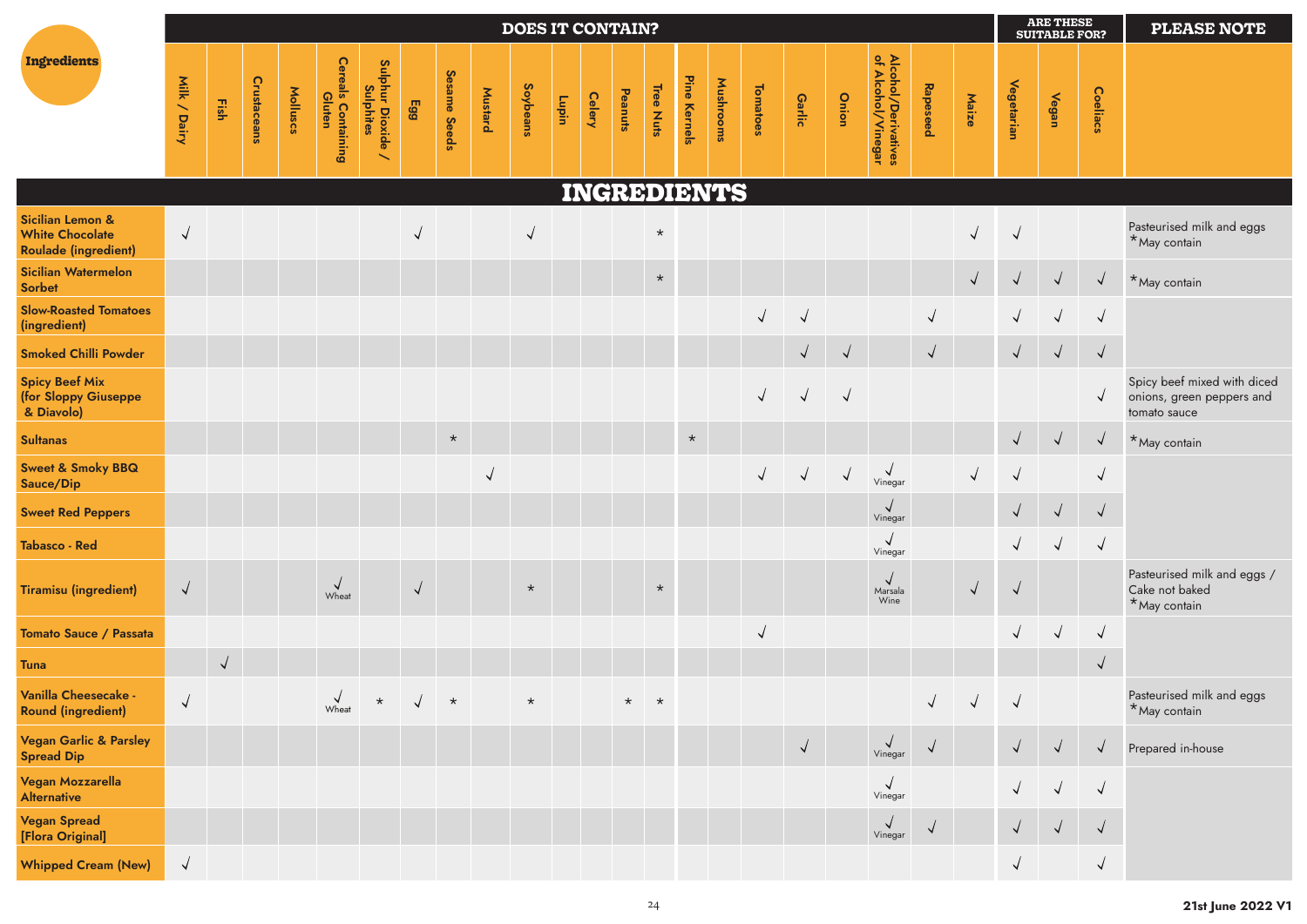# **Allergen Information Drinks**

Our allergen and suitability guide below details information on our drinks and ingredients. Unfortunately, it is not possible for us to guarantee our busy pizzerias are 100% allergen or contamination free.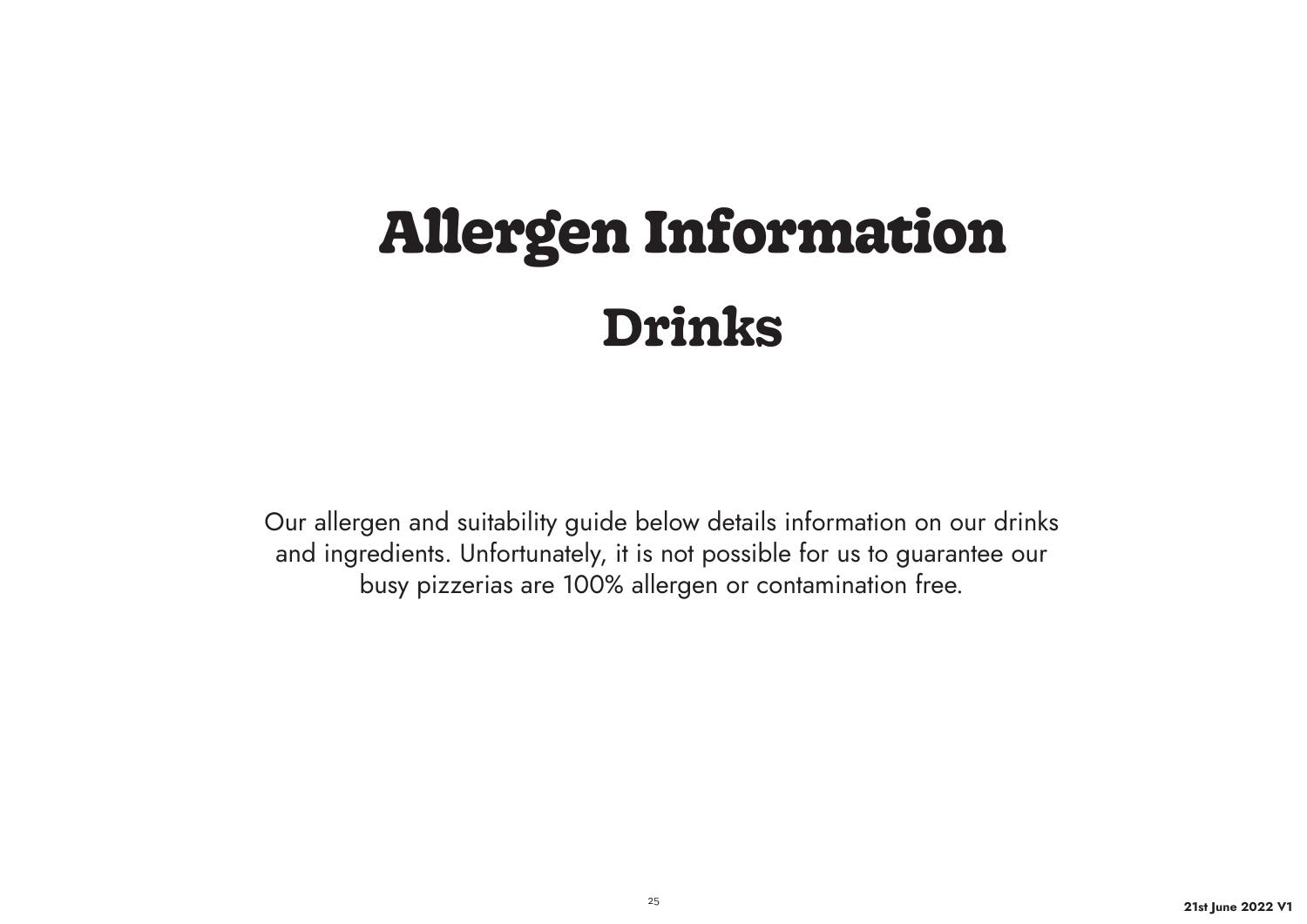|                                              |                                           |                               |            |                              |     |         |           | <b>DOES IT CONTAIN?</b> |                 |                 |                |                    |          |         | <b>PLEASE NOTE</b> |
|----------------------------------------------|-------------------------------------------|-------------------------------|------------|------------------------------|-----|---------|-----------|-------------------------|-----------------|-----------------|----------------|--------------------|----------|---------|--------------------|
| <b>Drinks</b>                                | Alcohol/derivatives<br>of alcohol/Vinegar | Sulphur Dioxide/<br>Sulphites | Milk/Dairy | Cereals containing<br>gluten | 663 | Peanuts | Tree Nuts | Sesame Seeds            | <b>Soybeans</b> | Celery<br>Lupin | $\frac{1}{25}$ | <b>Crusteceans</b> | Molluscs | Mustard |                    |
|                                              |                                           |                               |            |                              |     |         |           | <b>BEER &amp; CIDER</b> |                 |                 |                |                    |          |         |                    |
| <b>Cornish Orchards Blush Cider</b>          | $\sqrt{ }$                                | $\sqrt{ }$                    |            |                              |     |         |           |                         |                 |                 |                |                    |          |         |                    |
| <b>Cornish Orchards Gold Cider</b>           | $\sqrt{ }$                                | $\sqrt{ }$                    |            |                              |     |         |           |                         |                 |                 |                |                    |          |         | Vegan              |
| <b>Fuller's Organic Honey Dew Golden Ale</b> | $\sqrt{ }$                                |                               |            | $\sqrt{\frac{1}{2}}$         |     |         |           |                         |                 |                 |                |                    |          |         |                    |
| <b>Gluten-free Peroni Nastro Azzurro</b>     | $\sqrt{ }$                                |                               |            |                              |     |         |           |                         |                 |                 |                |                    |          |         |                    |
| <b>Meantime Anytime IPA</b>                  | $\sqrt{ }$                                |                               |            | $\checkmark$<br>Barley       |     |         |           |                         |                 |                 |                |                    |          |         |                    |
| <b>Peroni Nastro Azzurro</b>                 | $\sqrt{ }$                                |                               |            | Barley                       |     |         |           |                         |                 |                 |                |                    |          |         | Vegan              |
| <b>Peroni Gran Riserva</b>                   | $\sqrt{ }$                                |                               |            | $\vee$<br>$R_2r$             |     |         |           |                         |                 |                 |                |                    |          |         |                    |

| PizzaExpress and Meantime Collaboration | Barley |
|-----------------------------------------|--------|
| Pizza Pale                              | Vegar. |

# **SPIRITS & LIQUEURS**

|                 |  |  | $\frac{1}{2}$ . The set of the set of $\frac{1}{2}$ , $\frac{1}{2}$ , $\frac{1}{2}$ , $\frac{1}{2}$ , $\frac{1}{2}$ , $\frac{1}{2}$ , $\frac{1}{2}$ |  |  |  |       |
|-----------------|--|--|-----------------------------------------------------------------------------------------------------------------------------------------------------|--|--|--|-------|
| <b>Amaretto</b> |  |  |                                                                                                                                                     |  |  |  |       |
| Aperol          |  |  |                                                                                                                                                     |  |  |  | Vegan |
| <b>Bacardi</b>  |  |  |                                                                                                                                                     |  |  |  |       |
| <b>Baileys</b>  |  |  |                                                                                                                                                     |  |  |  |       |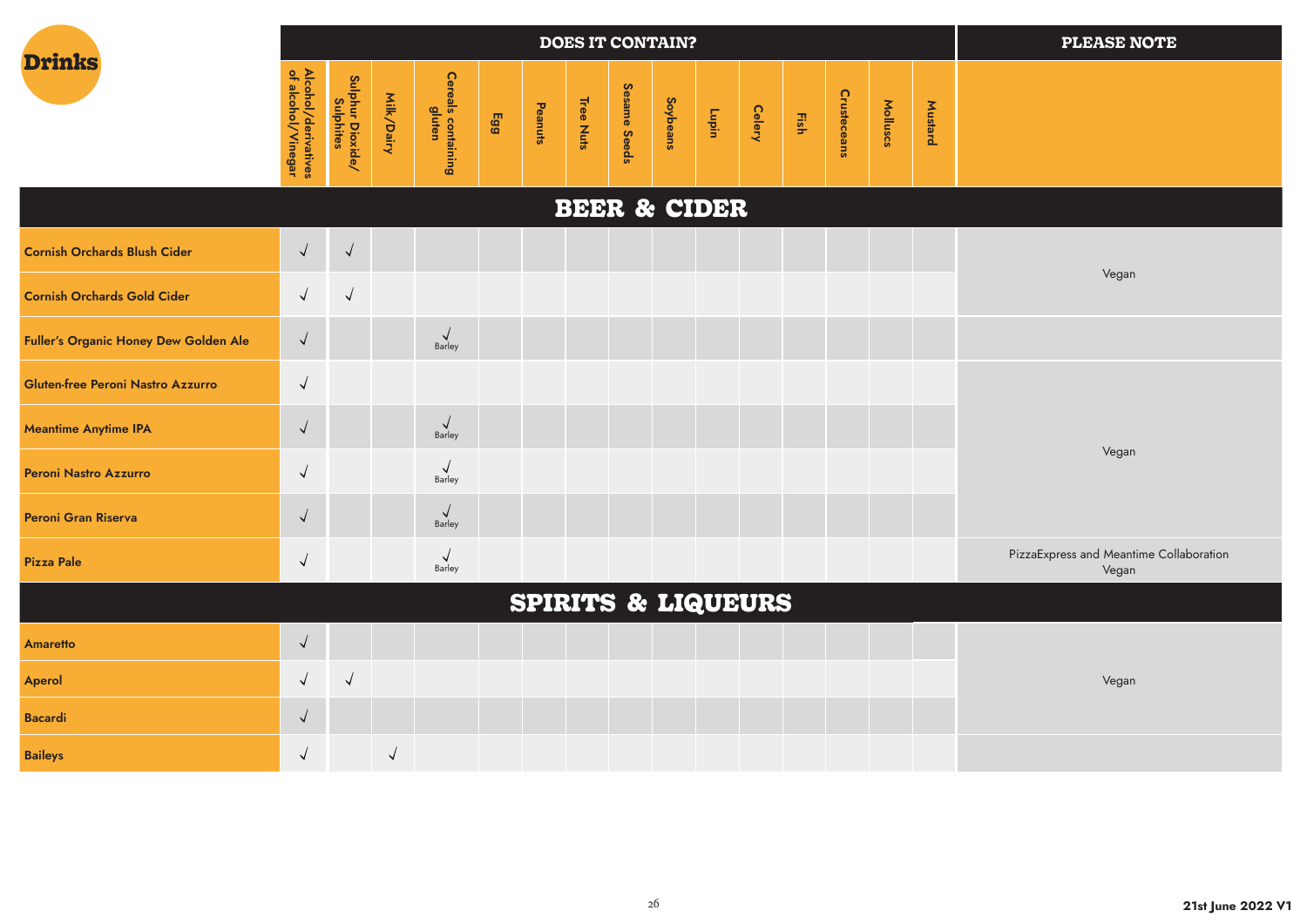| <b>Drinks</b> |  |
|---------------|--|
|               |  |

Campari

**Chambord** 

**Courvoisier** 

|                                                                             |                                                                                |                                          |                                                                                                             |     |                         | <b>DOES IT CONTAIN?</b>                |                                             |                                 |                            |                                              |      |                                                 |                                  |                                                     | <b>PLEASE NOTE</b> |
|-----------------------------------------------------------------------------|--------------------------------------------------------------------------------|------------------------------------------|-------------------------------------------------------------------------------------------------------------|-----|-------------------------|----------------------------------------|---------------------------------------------|---------------------------------|----------------------------|----------------------------------------------|------|-------------------------------------------------|----------------------------------|-----------------------------------------------------|--------------------|
| ⊵<br>$\mathbf{R}$<br>alc<br>5<br>ö<br>P<br>ō<br><i>inegar</i><br>diry<br>္တ | ဖွ<br>들<br><b>S</b><br>=<br>-<br>-<br>5<br>◡<br>$-$<br>-<br>$\sim$<br>≏.<br>နှ | 흨<br>U<br>읔.<br>$\overline{\phantom{a}}$ | <b>D</b><br>-<br>glut<br>$\boldsymbol{\omega}$<br>Р<br>gi<br>۰<br>-<br>--<br>-<br>--<br>-<br>$\overline{a}$ | Egg | Pe<br>ω<br>=<br>-<br>ā‡ | Œ<br>$\sigma$<br>-<br>−<br>►<br>⊐<br>m | Ses<br>Ö<br>-<br>-<br>Φ<br>ဖ<br>Ō<br>Φ<br>ၕ | ဖ<br>Lo<br>ಕ<br>$\sigma$<br>sue | -<br>∼<br>۰<br>ठ<br>-<br>- | $\overline{\mathbf{P}}$<br>$\mathbf{Q}$<br>ٮ | Εish | ဂ္<br>asp.<br>$\Omega$<br>$\overline{c}$<br>sue | 흐<br>$=$<br>$\overline{a}$<br>S. | -<br>-<br>$\boldsymbol{\omega}$<br>ـ<br>ω<br>-<br>௨ |                    |

# **SPIRITS & LIQUEURS**  $\sqrt{ }$  $\sqrt{ }$  $\sqrt{ }$ Vegan Elderflower Liqueur (St-Germain)  $\sqrt{}$ Vegan

| FreeGlider - Sipsmith   |                                |            |  |  |  |  |  |  | Non-alcoholic Spirit (ABV < 0.5%)<br>Vegan |
|-------------------------|--------------------------------|------------|--|--|--|--|--|--|--------------------------------------------|
| Glenfiddich             | $\checkmark$                   |            |  |  |  |  |  |  |                                            |
| Jack Daniel's           | $\checkmark$                   |            |  |  |  |  |  |  |                                            |
| <b>Jameson</b>          | $\overline{I}$<br>$\checkmark$ |            |  |  |  |  |  |  | Vegan                                      |
| Ketel One Vodka         | $\checkmark$                   |            |  |  |  |  |  |  |                                            |
| Limoncello              | $\overline{I}$<br>$\sqrt{ }$   |            |  |  |  |  |  |  |                                            |
| Martini Riserva Ambrato | $\sqrt{ }$                     | $\sqrt{ }$ |  |  |  |  |  |  |                                            |
| Pimm's                  | $\sqrt{ }$<br>$\checkmark$     | $\sqrt{ }$ |  |  |  |  |  |  |                                            |
| Sipsmith Dry Gin        | √                              |            |  |  |  |  |  |  |                                            |
| Tia Maria               | $\overline{1}$<br>$\sqrt{ }$   |            |  |  |  |  |  |  | Vegan                                      |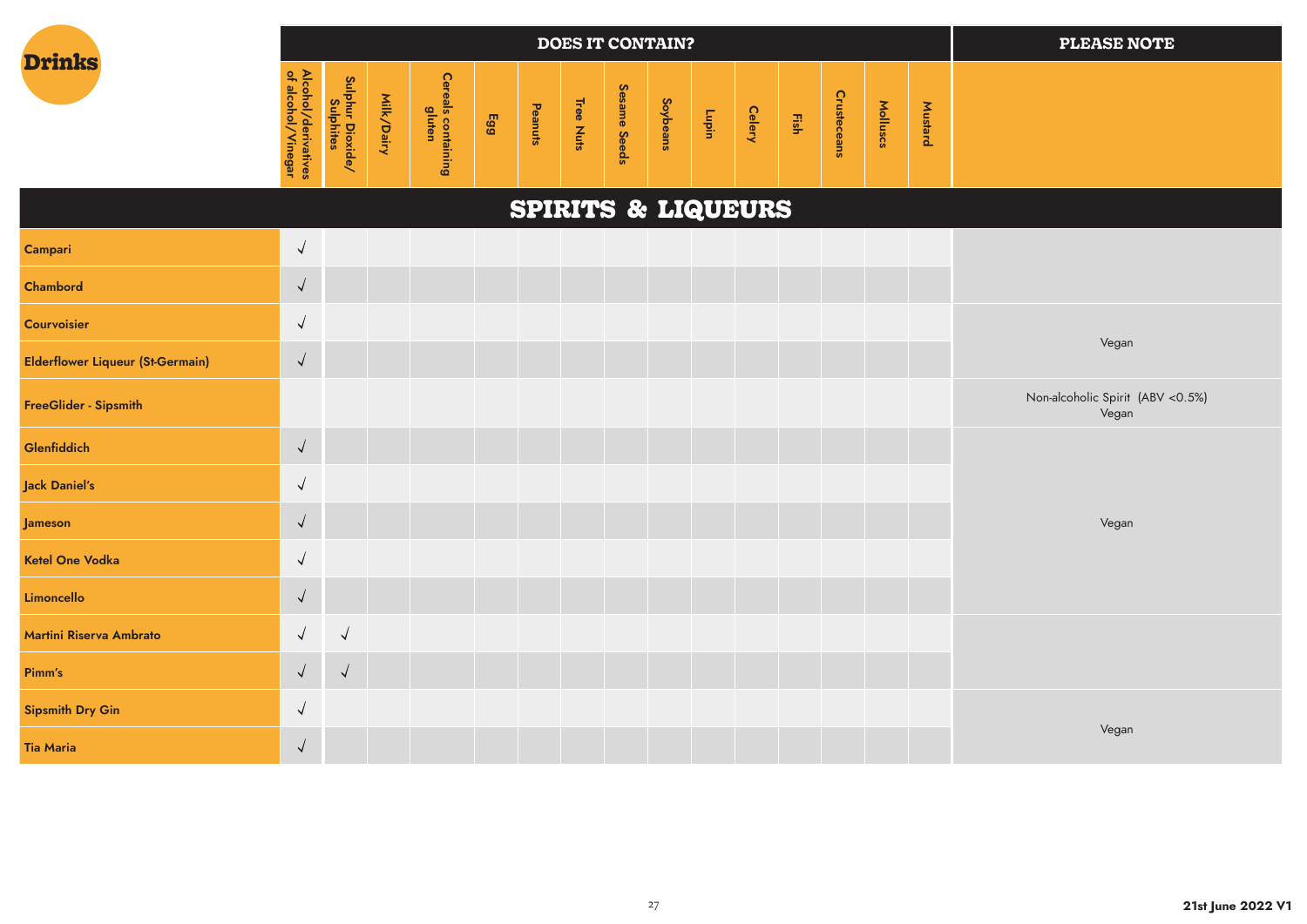|                             |                                           |                               |            |                              |     |         |           | <b>DOES IT CONTAIN?</b> |          |                   |        |                         |             |          |         | <b>PLEASE NOTE</b> |
|-----------------------------|-------------------------------------------|-------------------------------|------------|------------------------------|-----|---------|-----------|-------------------------|----------|-------------------|--------|-------------------------|-------------|----------|---------|--------------------|
| <b>Drinks</b>               | Alcohol/derivatives<br>of alcohol/Vinegar | Sulphur Dioxide/<br>Sulphites | Milk/Dairy | Cereals containing<br>gluten | 663 | Peanuts | Tree Nuts | Sesame Seeds            | Soybeans | Lupin             | Celery | $\overline{\text{Eib}}$ | Crusteceans | Molluscs | Mustard |                    |
|                             |                                           |                               |            |                              |     |         |           |                         |          | <b>WHITE WINE</b> |        |                         |             |          |         |                    |
| <b>Grecanico Chardonnay</b> | $\sqrt{ }$                                | $\sqrt{2}$                    |            |                              |     |         |           |                         |          |                   |        |                         |             |          |         |                    |
| <b>Picpoul de Pinet</b>     | $\sqrt{ }$                                | $\sqrt{2}$                    |            |                              |     |         |           |                         |          |                   |        |                         |             |          |         | Vegan              |
| <b>Pinot Grigio</b>         | $\sqrt{ }$                                | $\sqrt{2}$                    |            |                              |     |         |           |                         |          |                   |        |                         |             |          |         |                    |
| <b>Soave</b>                | $\sqrt{2}$                                | $\sqrt{2}$                    |            |                              |     |         |           |                         |          |                   |        |                         |             |          |         |                    |
| Verdicchio (New)            | $\sqrt{ }$                                | $\sqrt{ }$                    |            |                              |     |         |           |                         |          |                   |        |                         |             |          |         |                    |
|                             |                                           |                               |            |                              |     |         |           | <b>PROSECCO</b>         |          |                   |        |                         |             |          |         |                    |
| Prosecco                    | $\sqrt{ }$                                | $\sqrt{ }$                    |            |                              |     |         |           |                         |          |                   |        |                         |             |          |         | Vegan              |
| Prosecco D.O.C Rosé         | $\sqrt{ }$                                | $\sqrt{2}$                    |            |                              |     |         |           |                         |          |                   |        |                         |             |          |         |                    |
|                             |                                           |                               |            |                              |     |         |           |                         |          | ROSÉ WINE         |        |                         |             |          |         |                    |
| <b>Pinot Grigio Blush</b>   | $\sqrt{ }$                                | $\sqrt{ }$                    |            |                              |     |         |           |                         |          |                   |        |                         |             |          |         | Vegan              |
| <b>Provence Rosé</b>        | $\sqrt{ }$                                | $\sqrt{2}$                    |            |                              |     |         |           |                         |          |                   |        |                         |             |          |         |                    |
|                             |                                           |                               |            |                              |     |         |           | RED WINE                |          |                   |        |                         |             |          |         |                    |
| Chianti Riserva G.O.C.G     | $\sqrt{ }$                                | $\sqrt{ }$                    |            |                              |     |         |           |                         |          |                   |        |                         |             |          |         |                    |
| Malbec                      | $\sqrt{ }$                                | $\sqrt{2}$                    |            |                              |     |         |           |                         |          |                   |        |                         |             |          |         |                    |
| <b>Marche Rosso</b>         | $\sqrt{ }$                                | $\sqrt{ }$                    |            |                              |     |         |           |                         |          |                   |        |                         |             |          |         |                    |
| Merlot                      | $\sqrt{ }$                                | $\sqrt{2}$                    |            |                              |     |         |           |                         |          |                   |        |                         |             |          |         | Vegan              |
| Montepulciano d'Abruzzo     | $\sqrt{ }$                                | $\sqrt{ }$                    |            |                              |     |         |           |                         |          |                   |        |                         |             |          |         |                    |
| Nero d'Avola Shiraz         | $\sqrt{ }$                                | $\sqrt{2}$                    |            |                              |     |         |           |                         |          |                   |        |                         |             |          |         |                    |
| Primitivo                   | $\sqrt{ }$                                | $\vee$                        |            |                              |     |         |           |                         |          |                   |        |                         |             |          |         |                    |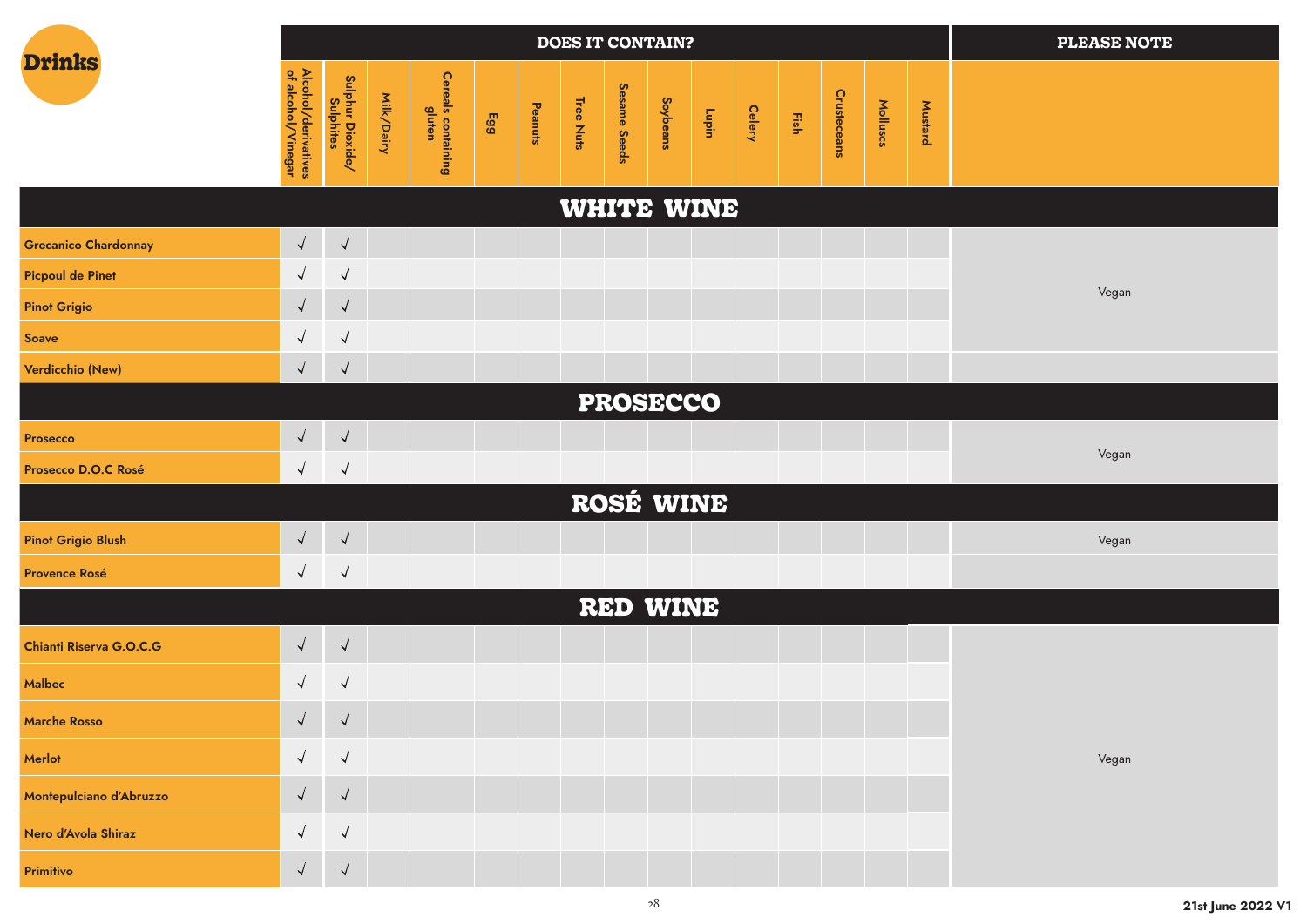| <b>Drinks</b> |  |
|---------------|--|
|               |  |

|                                                                                                |                                                                                                              |                                                       |                                                                                                                                            |                             |                                                                | <b>DOES IT CONTAIN?</b>                   |                                                                  |                                          |                       |                |      |                                                                                 |                                                      |                           | <b>PLEASE NOTE</b> |
|------------------------------------------------------------------------------------------------|--------------------------------------------------------------------------------------------------------------|-------------------------------------------------------|--------------------------------------------------------------------------------------------------------------------------------------------|-----------------------------|----------------------------------------------------------------|-------------------------------------------|------------------------------------------------------------------|------------------------------------------|-----------------------|----------------|------|---------------------------------------------------------------------------------|------------------------------------------------------|---------------------------|--------------------|
| $\mathbf{a}$<br>⊵<br>alco<br><b>Sho</b><br>हैं<br>-<br>Φ<br>-<br>Ξ.<br>쁮<br>legar<br><b>es</b> | ဖ<br>Ξ<br>=<br>┯<br>불<br>ທ<br>드<br>∸<br>-<br>5<br>Σ.<br>÷<br><u>g</u><br>w<br>$\overline{\phantom{a}}$<br>နှ | ∸<br><b></b><br>-<br>≂<br>U<br>$\overline{a}$<br>$-1$ | $\overline{a}$<br>உ<br>-<br>┶<br>≖<br>$\mathbf 0$<br>-<br>-<br>$\overline{\phantom{m}}$<br>$\overline{\phantom{m}}$<br>-<br>$\overline{a}$ | $\blacksquare$<br><b>GG</b> | ᠊ᠣ<br>ത്<br>ھ<br>-<br>-<br>$\overline{\phantom{a}}$<br>≒<br>ιñ | $\sigma$<br>-<br>÷<br>≒<br>$\overline{a}$ | n<br>Φ<br>$\overline{a}$<br>۵ï<br>-<br><b>D</b><br>n<br>Φ<br>င္တ | So<br>ಕ<br>Ō<br>ഇ<br>-<br>$\overline{a}$ | ∼<br>►<br>ত<br>-<br>− | Cele<br>۰<br>w | Fish | O<br>-<br>$\omega$<br>-<br>Φ<br>$\mathbf{p}$<br>-<br>۰<br>$\boldsymbol{\omega}$ | ∽<br>$\stackrel{\mathsf{op}}{=}$<br>┶<br><b>ISCS</b> | −<br>$\epsilon$<br>-<br>∸ |                    |

# **COCKTAILS & SPRITZERS**

| <b>Aperol Spritz</b>                              | $\sqrt{ }$   | $\sqrt{ }$                |        |                             |  |  | Suitable for vegans if served without orange |  |
|---------------------------------------------------|--------------|---------------------------|--------|-----------------------------|--|--|----------------------------------------------|--|
| Campari Negroni                                   | $\checkmark$ | $\checkmark$              |        |                             |  |  |                                              |  |
| Classic Spritzer (Red, Rosé or White Wine)        | $\sqrt{ }$   | $\sqrt{ }$                |        |                             |  |  | Suitable for vegans if served without lemon  |  |
| Emilia                                            | $\checkmark$ | $\sqrt{}$                 |        |                             |  |  |                                              |  |
| <b>Espresso Martini</b>                           | $\sqrt{ }$   |                           |        |                             |  |  | Vegan                                        |  |
| <b>Hugo</b>                                       | $\checkmark$ | $\checkmark$              |        |                             |  |  | Suitable for vegans if served without lemon  |  |
| Pimm's Summer Cup (New)                           | $\sqrt{ }$   | $\sqrt{}$                 |        |                             |  |  |                                              |  |
| Pornstar Martini                                  | $\sqrt{ }$   | $\sqrt{ \ln}$<br>Prosecco |        |                             |  |  | Vegan                                        |  |
| <b>Scottish Pimm's [Scotland Exclusive] (New)</b> | $\sqrt{ }$   | $\sqrt{}$                 |        |                             |  |  |                                              |  |
|                                                   |              |                           |        | <b>GIN &amp; FEVER-TREE</b> |  |  |                                              |  |
| <b>Classic G&amp;T</b>                            | $\sqrt{ }$   |                           |        |                             |  |  | Suitable for vegans if served without lime   |  |
| Garden G&T                                        | $\sqrt{ }$   |                           |        |                             |  |  |                                              |  |
| <b>Rhubarb &amp; Raspberry G&amp;T</b>            | $\sqrt{ }$   |                           |        |                             |  |  | Vegan                                        |  |
|                                                   |              |                           |        | MINDFUL REFRESHMENT         |  |  |                                              |  |
| Apricot & Pink Apple Sparkle (New)                |              |                           |        |                             |  |  | Vegan                                        |  |
| <b>Classic Free &amp; T</b>                       |              |                           |        |                             |  |  | Suitable for vegans if served without lime   |  |
| <b>Elderflower &amp; Mint Sparkle</b>             |              |                           |        |                             |  |  | Suitable for vegans if served without lemon  |  |
| Peroni Nastro Azzurro 0.0                         |              |                           | Barley |                             |  |  | Vegan                                        |  |
| No.1 Living GingerKombucha                        |              |                           |        |                             |  |  | Vegan / Unpasteurised                        |  |
| No.1 Living Lemon Water Kefir                     |              |                           |        |                             |  |  | Vegan / Pasteurised                          |  |
| <b>Raspberry Sparkle</b>                          |              |                           |        |                             |  |  | Suitable for vegans if served without lime   |  |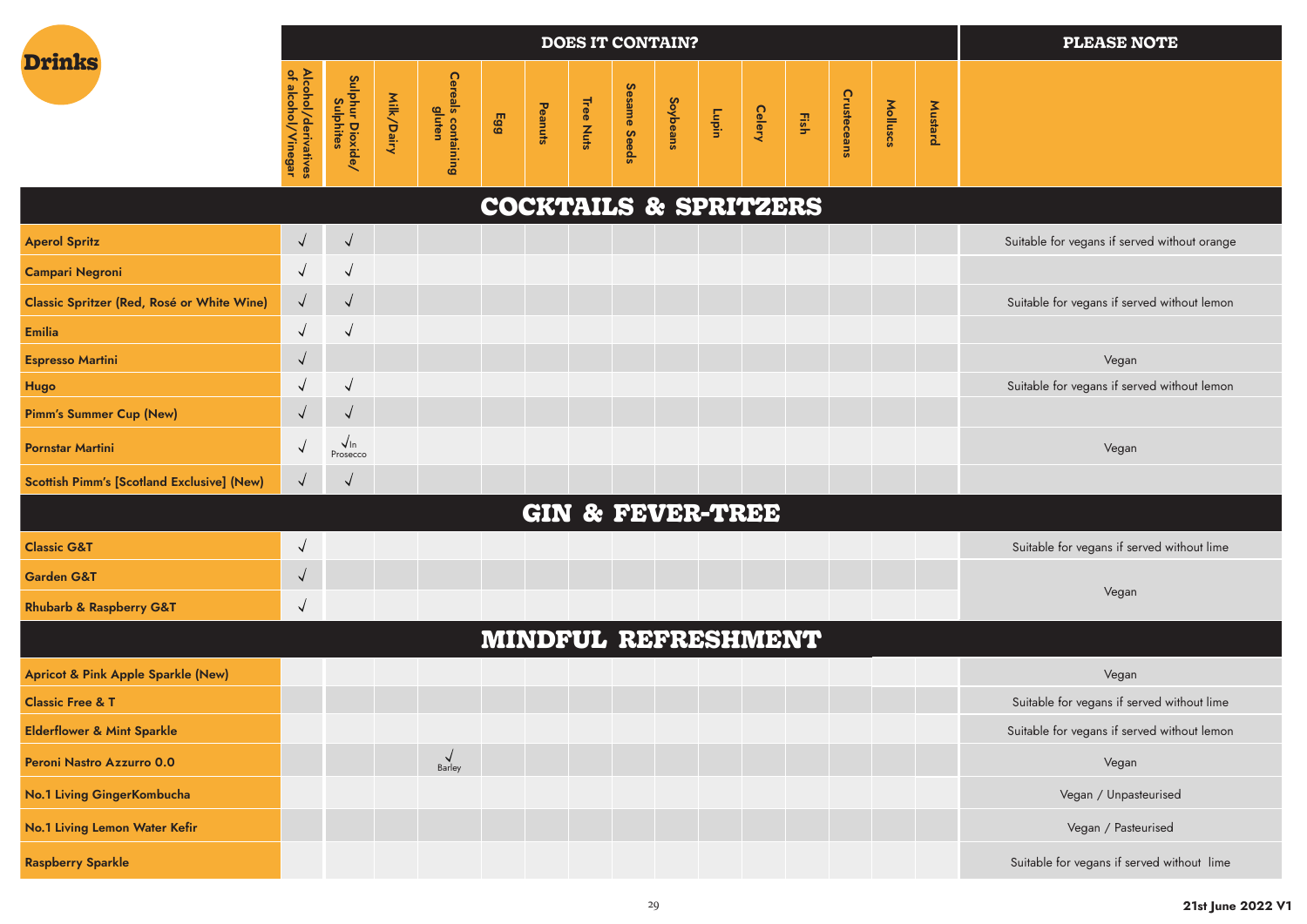

Latte

Macchiato

Mocha

|                      |                                           |                               |            |                              |     |         |           | <b>DOES IT CONTAIN?</b> |          |        |      |             |          |         | <b>PLEASE NOTE</b>                         |
|----------------------|-------------------------------------------|-------------------------------|------------|------------------------------|-----|---------|-----------|-------------------------|----------|--------|------|-------------|----------|---------|--------------------------------------------|
| <b>Drinks</b>        | Alcohol/derivatives<br>of alcohol/Vinegar | Sulphur Dioxide/<br>Sulphites | Milk/Dairy | Cereals containing<br>gluten | 663 | Peanuts | Tree Nuts | Sesame Seeds            | Soybeans | Celery | Fish | Crusteceans | Molluscs | Mustard |                                            |
|                      |                                           |                               |            |                              |     |         |           | <b>COFFEE &amp; TEA</b> |          |        |      |             |          |         |                                            |
| Americano            |                                           |                               | $\sqrt{ }$ |                              |     |         |           |                         |          |        |      |             |          |         |                                            |
| <b>Bambinoccino</b>  |                                           |                               | $\sqrt{ }$ |                              |     |         |           |                         |          |        |      |             |          |         | Suitable for vegans if made with soya milk |
| Cappuccino           |                                           |                               |            |                              |     |         |           |                         |          |        |      |             |          |         |                                            |
| <b>Espresso</b>      |                                           |                               |            |                              |     |         |           |                         |          |        |      |             |          |         | Vegan                                      |
| <b>Hot Chocolate</b> |                                           |                               |            |                              |     |         |           |                         |          |        |      |             |          |         |                                            |

#### **INGREDIENTS**

Tea and the control of the control of the control of the control of the control of the control of the control of the control of the control of the control of the control of the control of the control of the control of the

 $\sqrt{ }$ 

 $\sqrt{\phantom{a}}$ 

 $\checkmark$ 

| TMARPDIEM 1.9            |  |  |  |  |  |  |       |  |  |  |  |
|--------------------------|--|--|--|--|--|--|-------|--|--|--|--|
| <b>Chocolate Dusting</b> |  |  |  |  |  |  |       |  |  |  |  |
| <b>Chocolate Powder</b>  |  |  |  |  |  |  |       |  |  |  |  |
| Soya Milk                |  |  |  |  |  |  | Vegan |  |  |  |  |
| <b>Strawberry Syrup</b>  |  |  |  |  |  |  |       |  |  |  |  |

Suitable for vegans if made with soya milk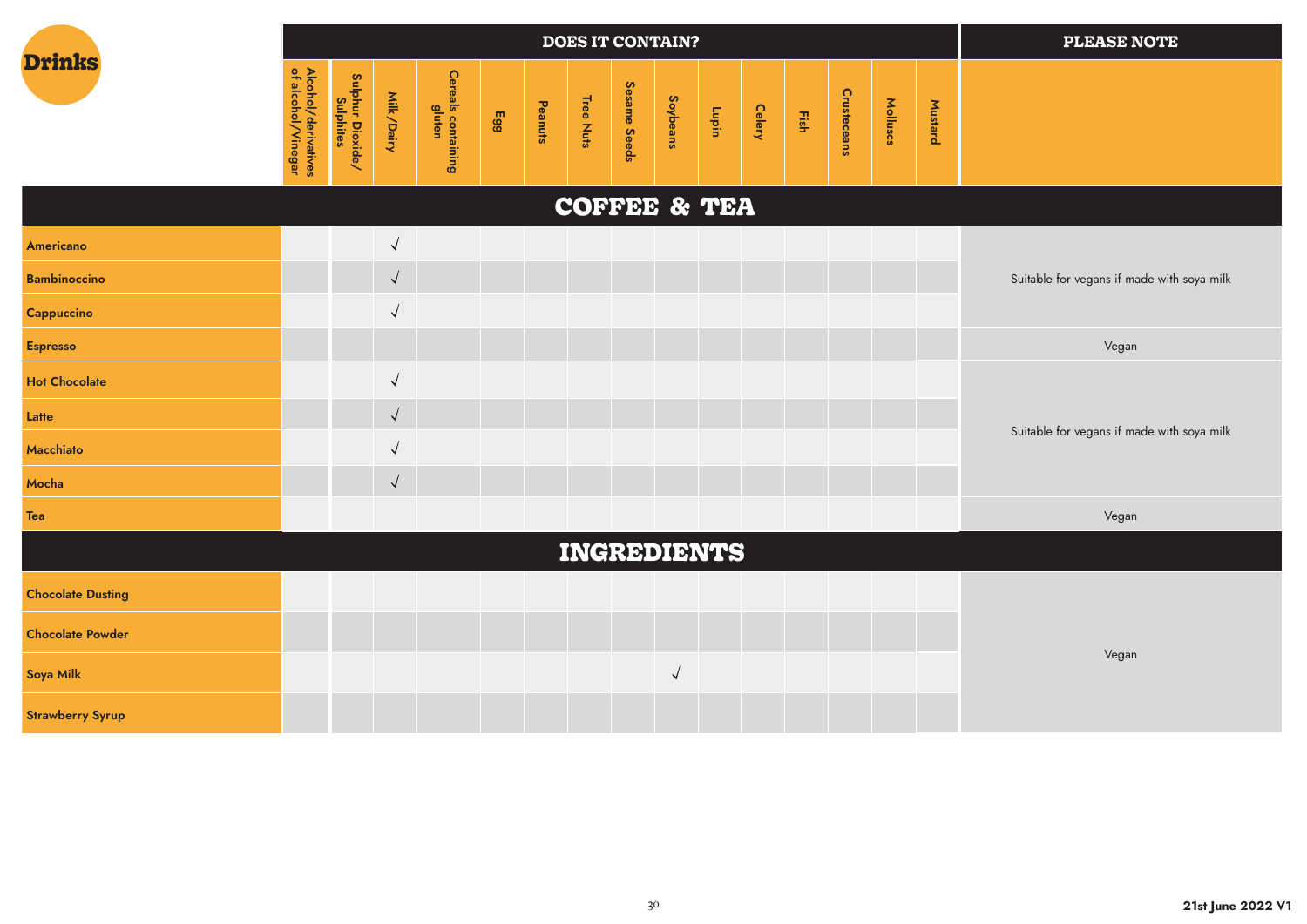| <b>Drinks</b> |  |
|---------------|--|
|               |  |

|                                                                                        |                                                                            |                            |                                                                                                                                                           |                |                                   |                                   |                                                   | <b>DOES IT CONTAIN?</b>         |                  |                               |                            |                                                                                   |                           |                                         | <b>PLEASE NOTE</b> |
|----------------------------------------------------------------------------------------|----------------------------------------------------------------------------|----------------------------|-----------------------------------------------------------------------------------------------------------------------------------------------------------|----------------|-----------------------------------|-----------------------------------|---------------------------------------------------|---------------------------------|------------------|-------------------------------|----------------------------|-----------------------------------------------------------------------------------|---------------------------|-----------------------------------------|--------------------|
| ⊵<br>$\frac{1}{2}$<br>alcol<br>ö<br>ढ<br>È<br>$\Omega$<br>'inegar<br>dir.<br><b>es</b> | ğ٦<br>►<br>=<br>힣<br>S.<br>┶<br>┙<br>$-$<br>--<br>Φ<br>ᄌ<br>≕∙<br><b>e</b> | ∽<br>₹<br>U<br>മ<br>-<br>- | <b>D</b><br>ወ<br>Ø.<br>$\overline{5}$<br>$\boldsymbol{\omega}$<br>F<br>o<br>ㅎ<br>$\overline{\mathbf{Q}}$<br>-<br>-<br>≖<br>نە<br>--<br>3<br>≕<br>$\omega$ | m<br><b>GG</b> | Đ.<br>മ<br>5<br>$\mathbf{r}$<br>귱 | Œ<br>$\mathbf \sigma$<br><u>ທ</u> | Ses<br>Ò<br>-<br>ወ<br>Se<br>$\mathbf \Phi$<br>င္တ | n<br>َق<br>ಕ<br>$\sigma$<br>sue | -<br>통<br>-<br>- | eler<br>$\tilde{\phantom{a}}$ | m<br>- -<br>$\overline{a}$ | O<br>-<br>-<br>$\Omega$<br>$\sigma$<br>O<br>$\overline{0}$<br>-<br>$\overline{a}$ | ⊵<br>$=$<br>$\omega$<br>ù | -<br>∼<br>$\omega$<br>٠<br>Ωj<br>-<br>௨ |                    |

# **SOFT DRINKS & JUICES**

| Acqua Panna Still Mineral Water                                          |  | Suitable for vegans if served without lemon        |
|--------------------------------------------------------------------------|--|----------------------------------------------------|
| <b>Appletiser</b>                                                        |  |                                                    |
| <b>Bottlegreen Elderflower Pressé</b>                                    |  |                                                    |
| <b>Bottlegreen Raspberry Lemonade</b>                                    |  | Vegan                                              |
| <b>Cawston Press Kids' Blend</b>                                         |  |                                                    |
| <b>Coca-Cola Classic</b>                                                 |  |                                                    |
| <b>Coca-Cola Zero Sugar</b>                                              |  | Suitable for vegans if lemon is removed            |
| <b>Diet Coke</b>                                                         |  |                                                    |
| Fanta                                                                    |  |                                                    |
| <b>Fever-Tree Refreshingly Light</b><br><b>Elderflower Tonic</b>         |  | Vegan                                              |
| <b>Fever-Tree Refreshingly Light</b><br><b>Rhubarb &amp; Raspberry</b>   |  |                                                    |
| <b>Fever-Tree Refreshingly Light</b><br><b>Tonic Water Mediterranean</b> |  |                                                    |
| Fever-Tree White Grape & Apricot Soda                                    |  | Suitable for vegans if served without lemon/orange |
| <b>Irn-Bru [Scotland Exclusive]</b>                                      |  |                                                    |
| <b>Irn-Bru Diet [Scotland Exclusive]</b>                                 |  | Vegan                                              |